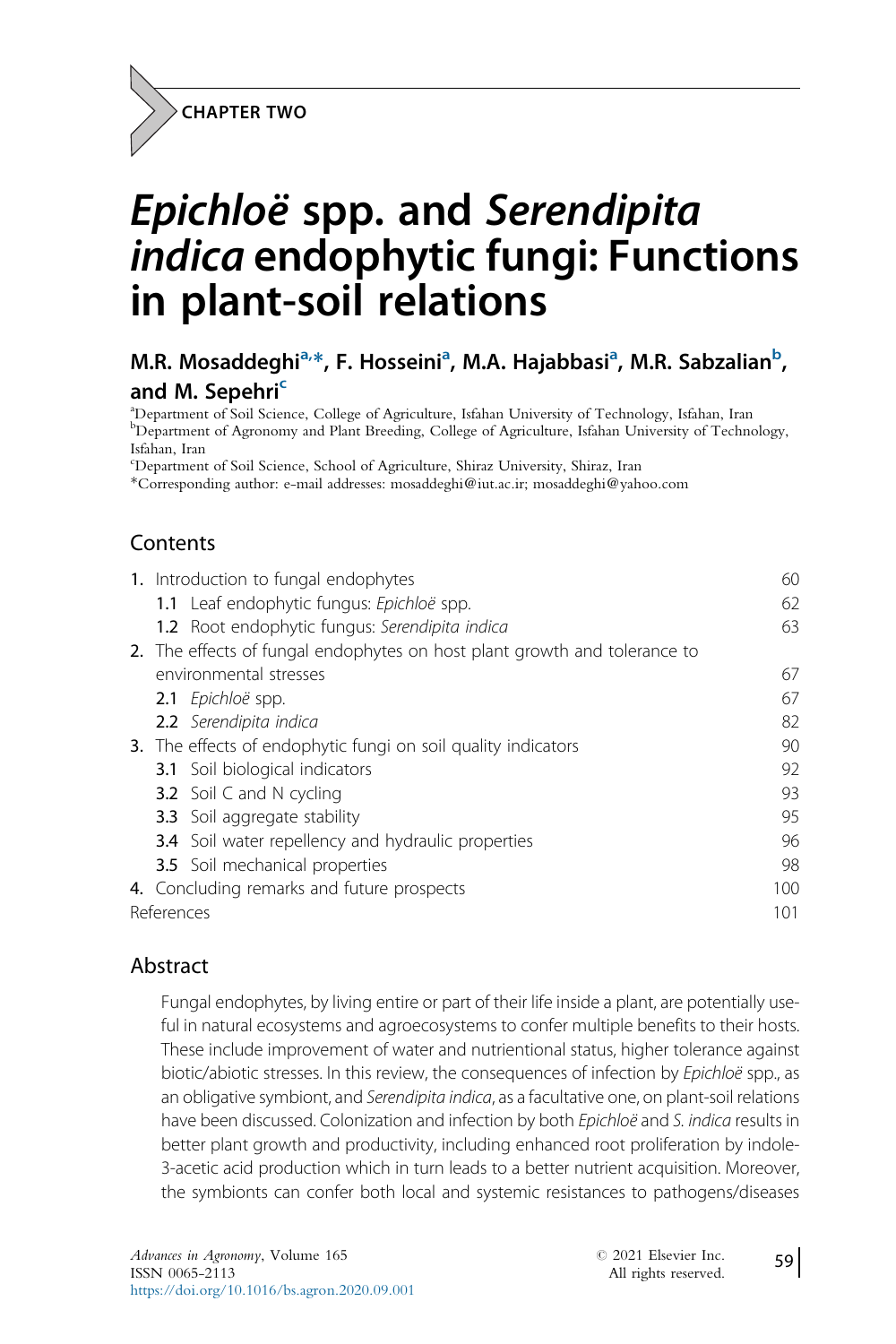through signal transduction. Up-regulation of antioxidant defense system components and reprogramming of stress-related genes in the presence of endophytic fungus can enhance plant resistance against biotic/abiotic stresses. Individual mechanical or drought stresses may impair plant growth and functioning; however, under combined mechanical and drought stresses, drought has little impact on the plant responses and mechanical stress mainly controls physiological attributes including water status and leaf proline. Endophyte-infected hosts usually have higher ability to do osmotic adjustment due to higher proline content. The physical, chemical and biological properties of rhizosphere soil might be changed by the endophyte infection too, presumably resulted in improving soil quality. Altering microbial communication structure and diversity, higher organic carbon storage, enhanced soil fertility and increased aggregate stability due to induced sub-critical hydrophobicity are some important influences of endophyte-host symbiotic relations on soil environment.

# 1. Introduction to fungal endophytes

The word endophyte, originally proposed by De Bary (1866), is defined as any microbe that spends its entire or part of the life cycle living inside a plant. Fossilized tissues of plant stems and leaves have revealed that plants have been associated with endophytic fungi for more than 400 million years; thus, they play a key role in driving the evolution of life on terrestrial ecosystems. Todays, endophytes are more specifically described in terms of their types (fungal and bacterial) and relationships with the host plants (obligative or facultative) (Rosenblueth and Martínez-Romero, 2006). Fungal endophytes may colonize plant tissues of root, stem and leaves with minimal or no detrimental effects on their hosts (Arnold and Lutzoni, 2007). They primarily consist of the members of the Ascomycota or their mitosporic fungi, as well as some taxa of the Basidiomycota, Zygomycota and Oomycota (Malinowski and Belesky, 2000). Fungal endophytes have been isolated from many different plants including trees, vegetables, fruits, cereal grains and other crops (Rosenblueth and Martínez-Romero, 2006) and it is estimated that at least 1 million species of endophytic fungi exist (Paul et al., 2012). These findings suggest the endophytes as a rich and reliable source of genetic diversity and novel, non-described species.

Endophytic fungi exhibit multifaceted interactions with their hosts including mutualism, neutralism, commensalism and even antagonism (Dastogeer, 2018) depending on the life history strategies of fungal species and the host plants (Saikkonen et al., 2016). Regularly, environmental parameters, fungus and plant properties might modify the nature of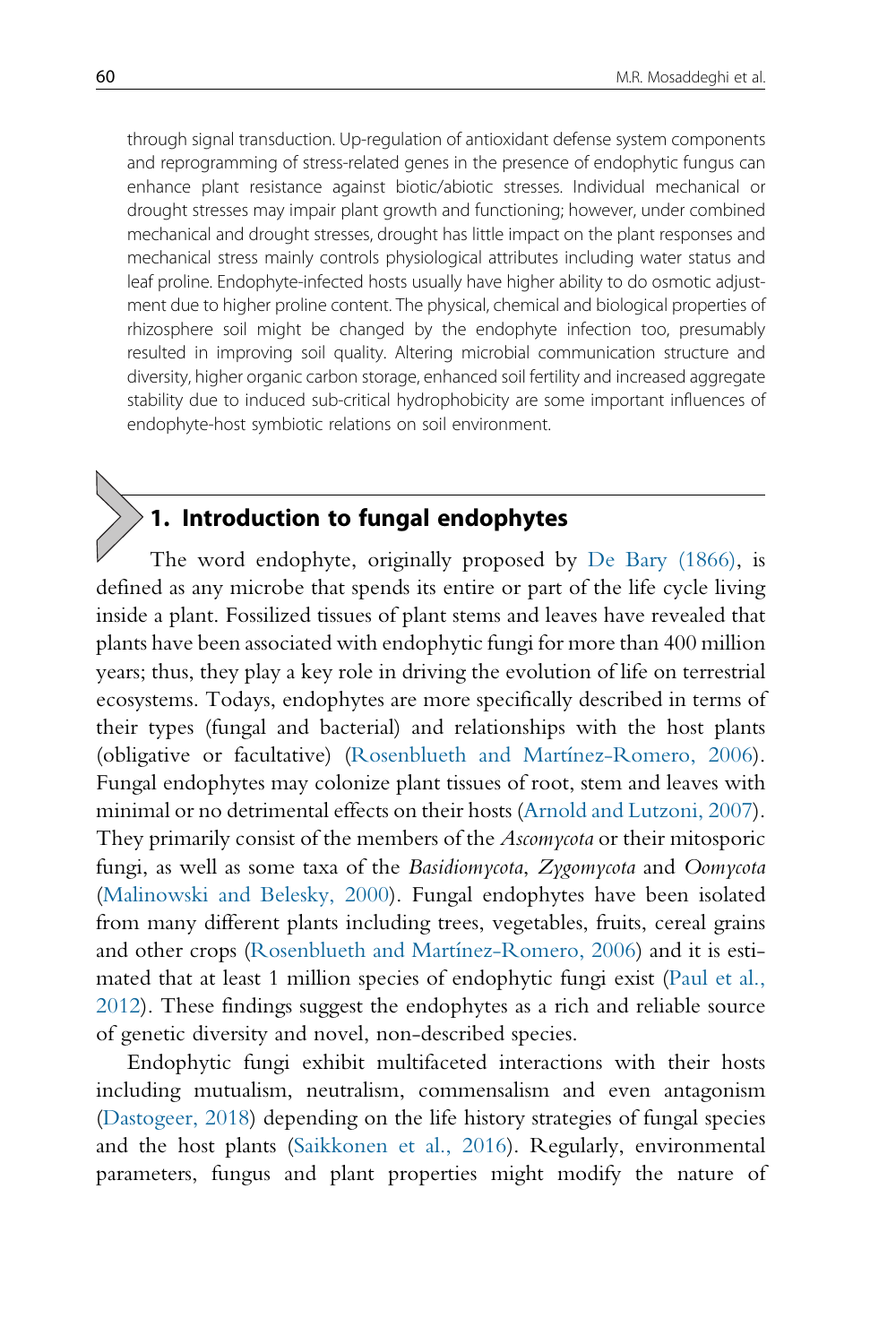plant-fungus associations (Schulz, 2006). For example, the association between asexual Epichloe endophytes and cool-season grasses can alter from a mutualistic to an antagonistic symbiosis, when herbivore pressure is low and nitrogen (N) availability for the host is restricted (Saikkonen et al., 2016). Moreover, it is revealed that systemic and vertically transmitted Epichloe fungal endophytes and their grass hosts have a higher probability of mutualistic interactions than horizontally transmitted (non-systemic) endophytes in herbs, woody plants and grasses (Saikkonen, 2007). Furthermore, upon leaf aging or senescence, fungal endophytes can shift to the pathogenic side of the continuum, thus becoming more widespread and causing external infections (Saikkonen et al., 2016). However, the relationship between the fungal endophytes and their host plants is usually considered mutualistic because the endophyte-infected plants show promoted growth and higher tolerance to biotic and abiotic environmental stresses. They protect crops against herbivores, suppress or compete with disease causing agents, and combat abiotic stresses. In turn, the host plant provides nutritional support, shelter and propagation opportunities to the fungus (Clay and Schardl, 2002; Schulz, 2006).

In recent years, many scholars have performed descriptive and comprehensive studies to evaluate the influence of fungal endophytes on plant morphological and physiological traits. However, important gaps in our knowledge are evident in the effects of endophyte-plant relations on soil physical, chemical and biological functions. Meanwhile, endophyte-plant associations have a significant impact on soil functions and plant growth (Compant et al., 2016) because, the endophytes regulate many important soil processes and functions like biogeochemical cycling, mineralization and immobilization of nutrients, litter decomposition, and maintenance of plant health and soil quality mainly by changing root architecture and releasing secondary metabolic compounds (Hosseini, 2015; Hosseini et al., 2015a, Hosseini et al., 2017a, 2017b, Hosseini et al., 2018; Ngwene et al., 2016; Slaughter, 2016; Soto-Barajas et al., 2016). Therefore, endophytic fungi, as a significant constituent of natural ecosystems, can play a key role in recycling of material and energy in the environment. Hence, the major points of this chapter are an overview on the roles of fungal endophytes especially Epichloe¨ spp. (formerly known as Neotyphodium) and Serendipita indica (formerly known as *Piriformospora indica*), in plant growth and subsequently to the soil environment with reference to recent developments in endophyte researches.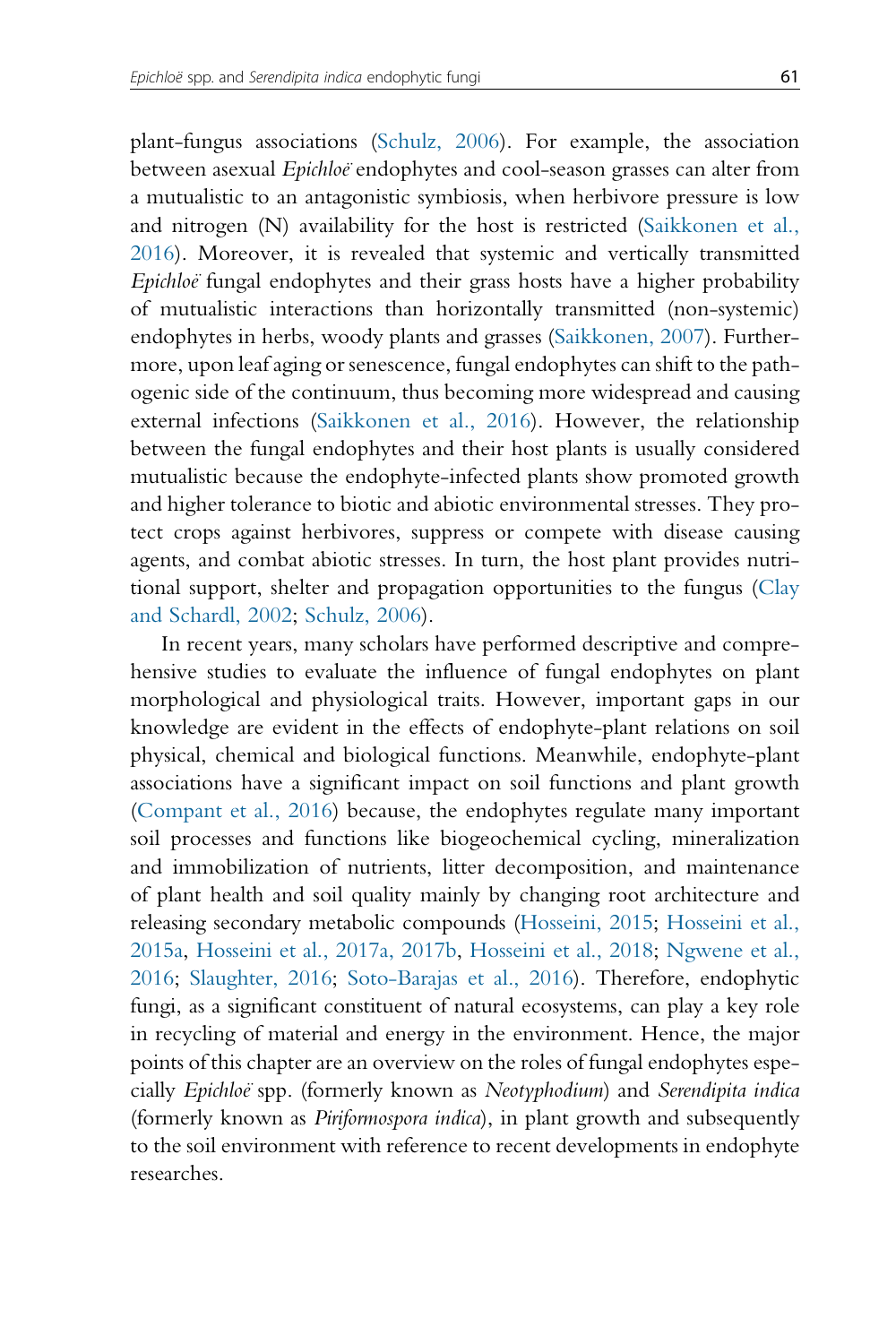### 1.1 Leaf endophytic fungus: Epichloë spp.

Endophytic fungi are classified into four functional groups according to their host spectrum, colonized tissue(s), transmission and host colonization pattern and ecological functions (Rodriguez et al., 2009). Class 1 endophytes are defined as Clavicipitaceous including Balansia spp. and Epichloe spp. associated with insects and fungi or grasses, rushes and sedges. Classes 2, 3, and 4 are included in the non-clavicipitaceous types. The diverse class 2 endophytes include fungi from Ascomycota and a few more fungi belonging to Basidiomycota (Dikarya). Colonizing the root, stem, and leaves of the plants and the formation of extensive plant-fungal infections are the most distinguishing attributes of this group. Class 3 endophytes are enormously diverse and develop highly localized infections mainly in the aboveground parts of tropical trees, nonvascular and vascular plants. Finally, Class 4 endophytes are known as dark septate endophytes [DSE] (Rodriguez et al., 2009).

Cool-season grasses (Poaceae subfamily Pooideae) such as important temperate forage grasses, tall fescue (Festuca arundinacea Scherb.), and perennial ryegrass (Lolium perenne L.), are frequently colonized with Clavicipitaceous fungal endophytes that include sexual and asexual *Epichloe* species (Card et al., 2014). *Epichloe* endophytes systemically infect aboveground tissues of the host plant especially most abundant in the leaf sheaths and reproductive structures. Previous studies have shown that vertically-transmitted asexual Epichloe species (29 species) are efficiently transmitted through host seeds (Leuchtmann et al., 2014) and confer numerous benefits to grasses including enhanced stress tolerance and herbivore resistance. However, sexual Epichloeï species (12 species) produce filamentuos ascospores in addition to condia which are transmitted horizontally by symbiotic flies (Leuchtmann et al., 2014; Saikkonen et al., 2016).

As the endophyte-infected seed germinates, the endophyte fungi grow intercellularly into the emerging leaf sheaths and concentrates in the basal parts of plant, but are sparse or not present in the roots (Christensen et al., 2008). In tall fescue, the hyphae of E. coenophiala fungus grow up in the stem and into developing ovules and seed head of the reproductive plant. Within the plants, the fungus develops in parallel to the long axes of the plant cells and stays between the cells, in the apoplast space which can be supplied with all of survival sugars and amino acids (Clay and Schardl, 2002). The life cycle of *Epichloë* endophytic fungi is schematically illustrated in Fig. 1. The endophyte infection is usually defined as a systemic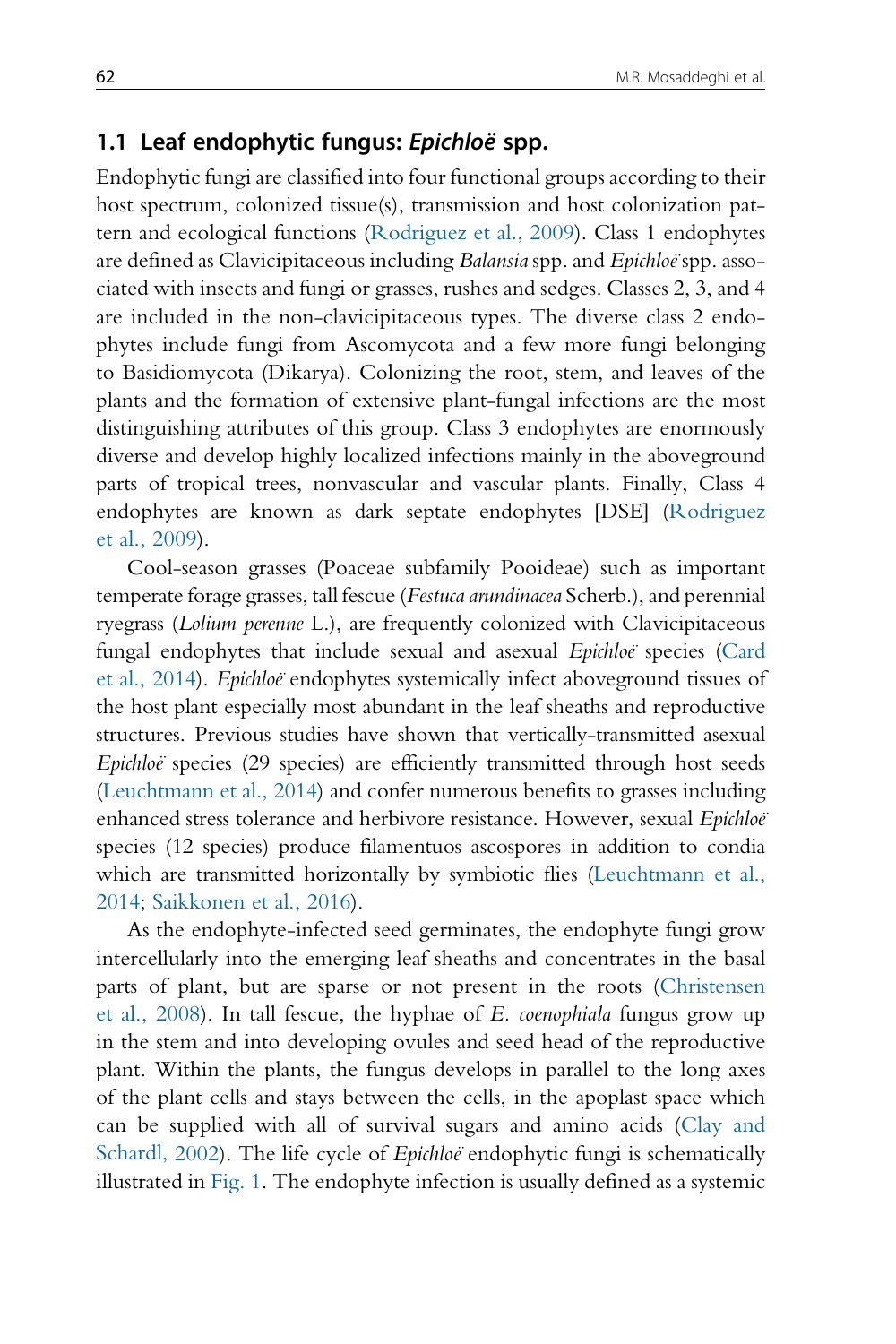

Fig. 1 Schematic illustration of the *Epichloë* endophytic fungus life cycle in host grass. (A) intercellular growth of endophyte into emerging leaf sheaths and host aboveground parts after seed germination, (B) concentration in the basal parts of plant and development of fungus hyphae in parallel to the long axes of the plant, and (C) growth of the Epichloë hyphae into developing ovules and seed head of the reproductive plant.

relation, which means that all of tillers or produced seeds by the host plant will be infected. Nonetheless, Saikkonen et al. (2010) have documented some cases in which only some tillers or a portion of the seeds from a given plant are colonized.

## 1.2 Root endophytic fungus: Serendipita indica

Class 4 endophytes (DSE) are limited to roots and characterized by features of having melanized, dark-colored, and septate hyphae (Rodriguez et al., 2009). Root-inhabiting fungi, containing mycorrhizal and nonmycorrhizal species, form a large part of rhizosphere fungi biomass and affect different aspects of plant life including plant growth and development, plant nutrition and plant tolerance against environmental stresses. Thus, root-endophytic fungi have potential to be used as biological agents for improving plant production systems. There is an increasing attention to the importance of root endophytes during the last decades. Like foliar endophytes, rootassociated fungal endophytes are abundant, taxonomically diverse, often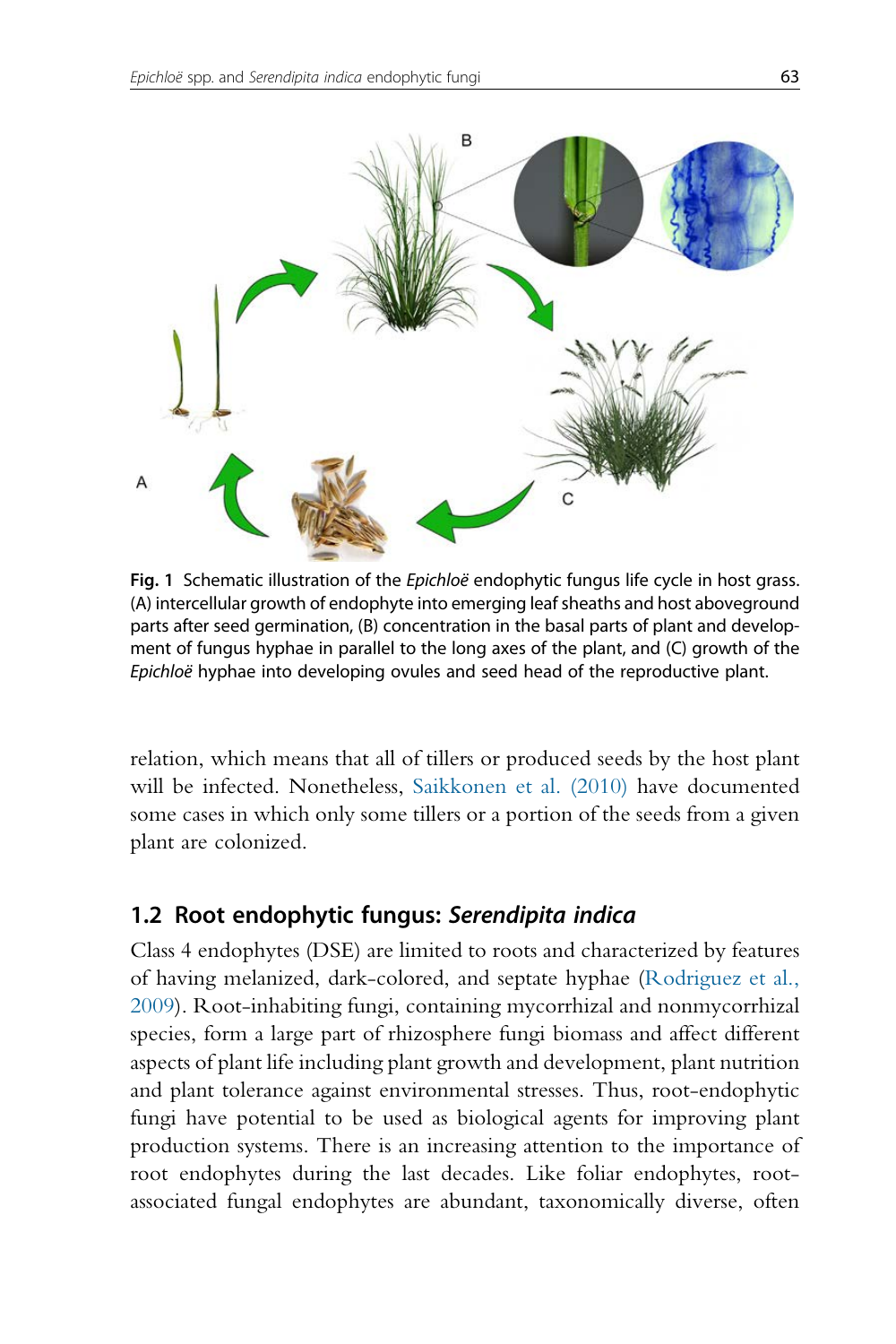phenotypically plastic, and their ecological functions appears to overlap with soil fungi, saprotrophic and pathogenic fungi, as well as mycorrhizal fungi (Compant et al., 2016).

Serendipita indica, the best-studied member of Sebacinales (Basidiomycota), was first isolated from the rhizosphere soils of Prosopis juliflora and Ziziphus nummularia as a contaminant during a routine isolation of arbuscular mycorrhiza fungi (AMF) in the desert Thar of Rajasthan, India (Varma et al., 1999). The S. indica has ability to penetrate and colonize roots of a wide range of monocotyledonous and dicotyledonous plants (e.g., arabidopsis, wheat, barley, maize, tobacco) under various environmental conditions (Unnikumar et al., 2013). Kost and Rexer (2013) provided a list of tested host plants of S. indica and Liu et al. (2019) suggested that root colonization strategies by S. indica and changes in the two phytohormone levels (i.e., jasmonate and gibberellin) are highly host-specific. Infestation by S. indica results in increased plant growth, enhanced resistance to biotic and abiotic stresses, enhanced phosphate (P) and nitrate uptake, and increased grain yield (Deshmukh and Kogel, 2007; Yadav et al., 2010). Some highlighted recent researches indicating the promoting effects of S. indica inoculation on host plant growth and productivity are shown in Table 1.

The *S. indica* exhibits most of the advantageous attributes of AMF by which was first considered as a fungus of the Glomeromycota. Similar to AMF, it has a broad host spectrum and exerts plant growth-promoting effects on its host plants (Kost and Rexer, 2013). However, the most important difference between S. indica and AMF is that the former is a facultative symbiont and can be easily cultivated on artificial complex media; whereas, Glomeromycota have an obligate biotrophic lifestyle and growing in association with host plants only (Kost and Rexer, 2013). Moreover, in contrast to AMF, S. indica infests only dead and dying root cells. Its fungal mycelium covers the surface of the roots, and hyphae penetrate into inter- and intracellular spaces of cortical and epidermal cells at the root cap region and finally produce chlamydospores in these cells (Fig. 2C–F); whereas, the central cylinder of the root and stems or leaves of the host plants are always free of fungal hyphae (Deshmukh et al., 2006).

The results of 20 years of intensive and descriptive investigations around the world revealed that S. indica is a model species for basic science and technology. In addition, it shows an applicable potential as an important and useful agent in biotechnology and sustainable agriculture. Producing a large number of thick-walled and pear-shaped spores called chlamydospores is one of the beneficial features of the fungus which can be used as bioinoculant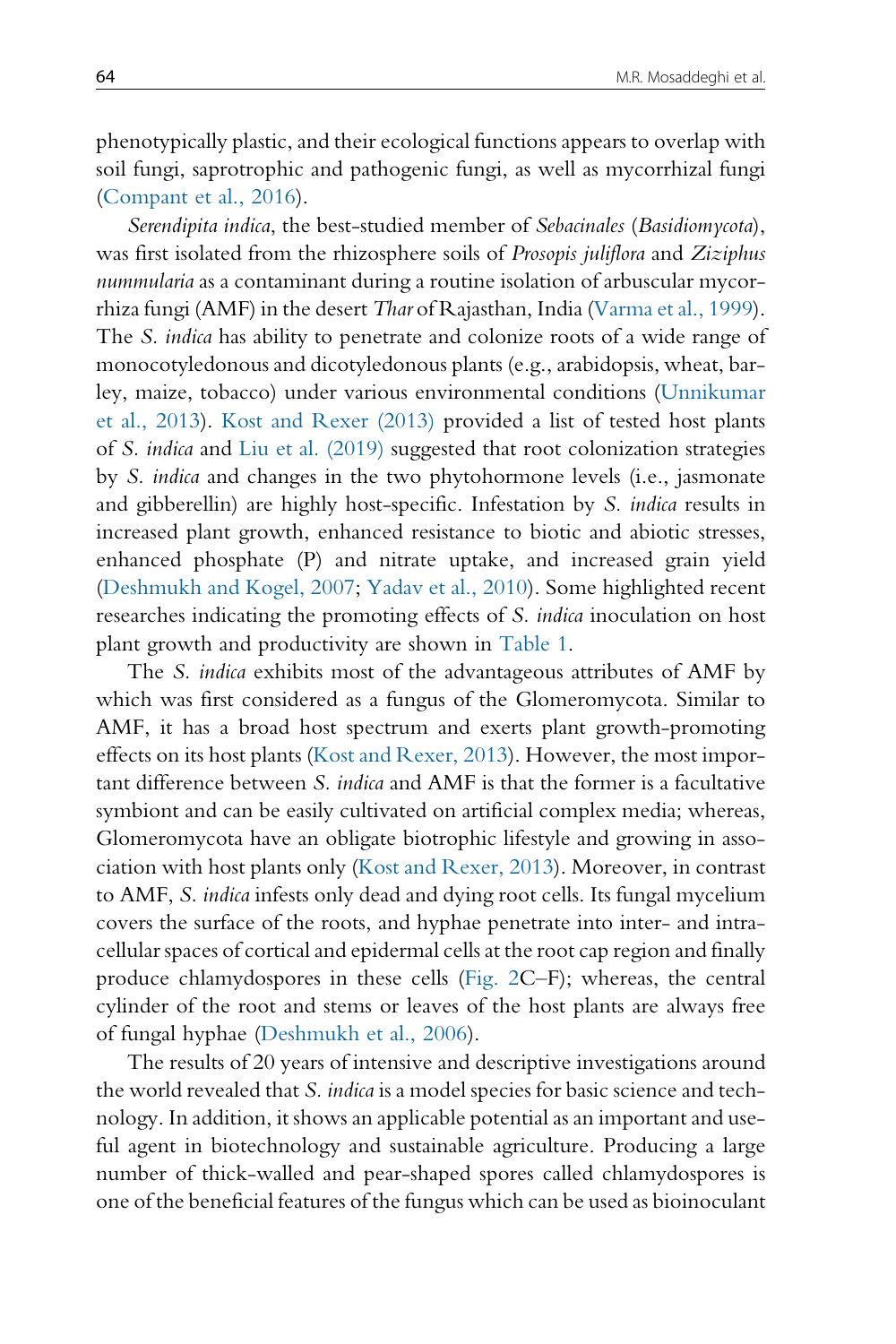| Fungi species                                | Host plant                                                                                                                                | <b>Beneficial effects of inoculation</b>                                                                                                                                                                                                                                                                                                                                                                                                                                                         | Reference              |
|----------------------------------------------|-------------------------------------------------------------------------------------------------------------------------------------------|--------------------------------------------------------------------------------------------------------------------------------------------------------------------------------------------------------------------------------------------------------------------------------------------------------------------------------------------------------------------------------------------------------------------------------------------------------------------------------------------------|------------------------|
| S. indica                                    | Cucumber (Cucumis sativus L.)<br>Okra (Abelmoschus esculentus L.)<br>Eggplant (Solanum melongena L.)<br>Sweet pepper (Capsicum annuum L.) | - Vigorous seed germination and growth under in vitro conditions<br>- Enhanced root and shoot production and chlorophyll content of S. indica-<br>inoculated C. sativus compared with auxin and cytokinin treatments                                                                                                                                                                                                                                                                             | Jisha and Sabu (2019)  |
| S. indica                                    | Chinese arborvitae (Platycladus<br><i>orientalis</i> )                                                                                    | - Increased net $CO2$ assimilation<br>- Increased biomass of roots, shoots, and whole plants<br>- Greater total root length, total root surface area, and total root volume                                                                                                                                                                                                                                                                                                                      | Wu et al. (2018)       |
| S. indica                                    | Rapeseed (Brassica napus L.)                                                                                                              | - Increased main root length by 13.8%, root fresh and dry weights by 138.3%<br>and 105.1%, respectively<br>- Higher shoot fresh and dry weights of S. indica inoculated plants by 94.4%<br>and 93.4%, respectively<br>- Higher oil content by 11.1%                                                                                                                                                                                                                                              | Su et al. (2017)       |
| S. indica + AMF                              | Pineapple (Ananas comosus)                                                                                                                | - Increases in plant height of 70.8 and 65.0% in plantlets inoculated with<br>S. indica and Mix (S. indica + AMF), respectively<br>- Greater number of tillers of 24.7 and 60.2% in plantlets inoculated with<br>S. indica and Mix, respectively<br>- Better nutritional content than control<br>- More photosynthetic efficiency of the plants inoculated by S. indica or/and<br>AMF in comparison with control                                                                                 | Moreira et al. (2015)  |
| S. indica                                    | Coleus forskohlii                                                                                                                         | - Overall increase in aerial biomass, chlorophyll contents and enhanced<br>phosphorus acquisition due to more lateral roots<br>- Increased source of metabolites for medicinal application                                                                                                                                                                                                                                                                                                       | Das et al. (2012)      |
| S. indica<br>$+$ Paenibarthus<br>lentimorbus | Chickpea (Cicer arietinum)                                                                                                                | - Enhanced plant height of 34.4, 19.7 and 35.3% in host plants inoculated<br>with P. lentimorbus, S. indica and their consortia, respectively compared with<br>un-inoculated plants<br>- Increased dry weight of 64.6, 44.3 and 53.2%, in host plants inoculated with<br>P. lentimorbus, S. indica and their consortia, respectively compared with<br>un-inoculated plants<br>- Higher nutrient uptake of the plants inoculated by S. indica or/and<br>P. lentimorbus in comparison with control | Nautiyal et al. (2010) |

|               |            | Table 1 Serendipita indica (formerly known as Piriformospora indica) mediated plant responses for better yield and quality of host plants. |           |
|---------------|------------|--------------------------------------------------------------------------------------------------------------------------------------------|-----------|
| Fungi species | Host plant | <b>Beneficial effects of inoculation</b>                                                                                                   | Reference |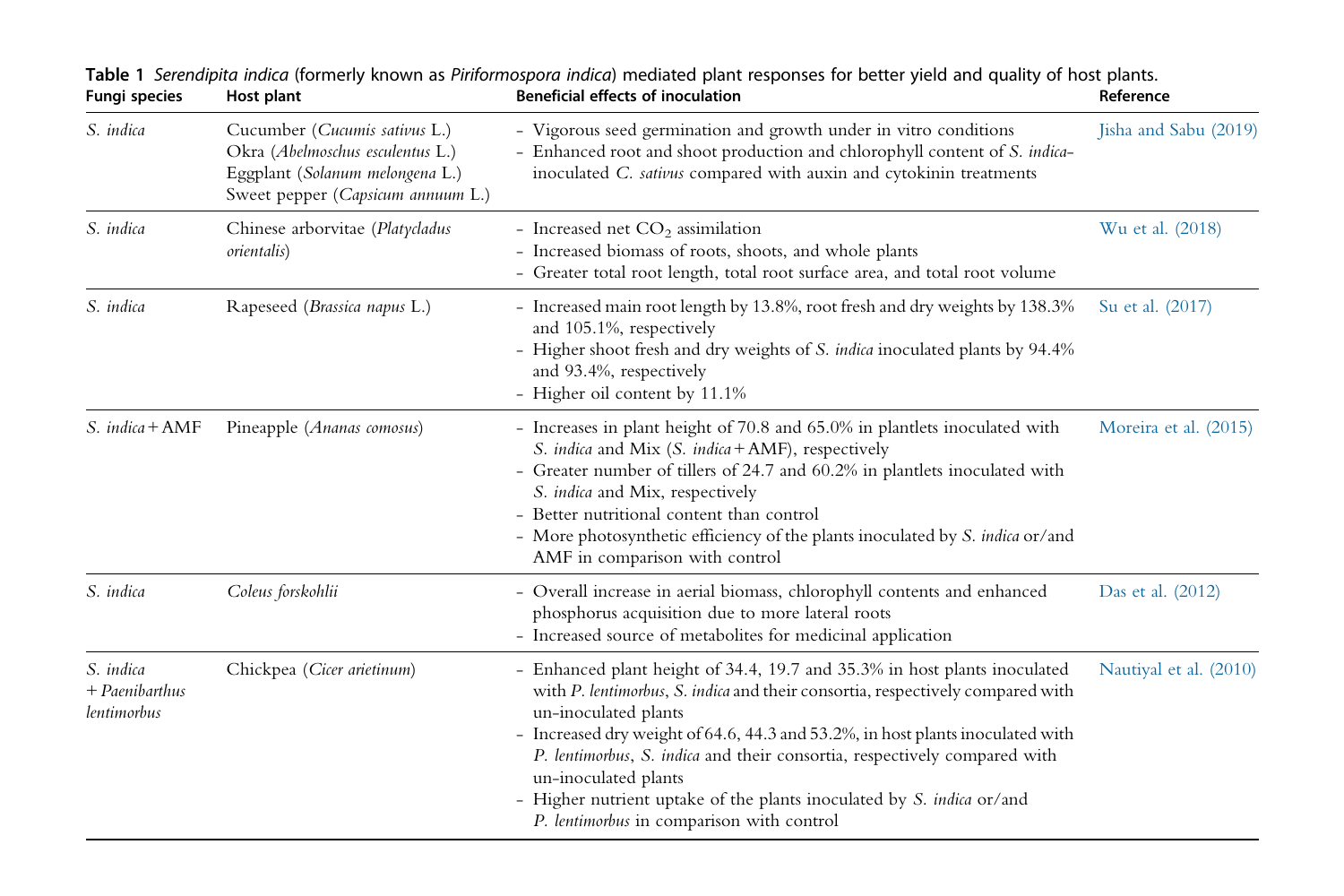

Fig. 2 Pictures of (A) non-inoculated maize plant root, (B) Serendipita indica thick walled and pear-shaped chlamydospores, (C) hyphae penetration into inter- and intra-cellular spaces of cortical and epidermal cells, (D) and (E) S. indica spores and hyphae, and (F) S. indica round bodies in the cortical cells of plant root.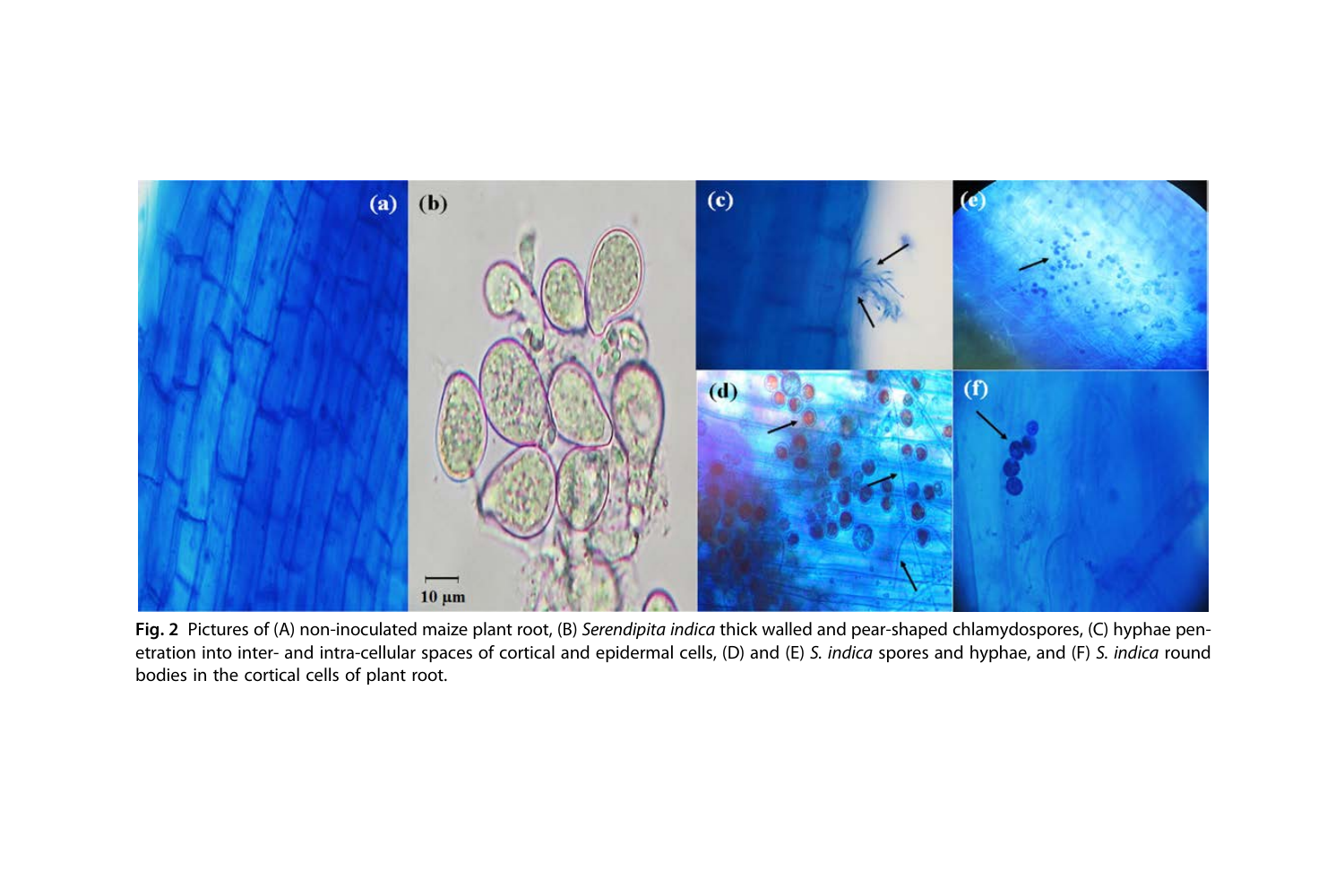for agricultural crops (Fig. 2B). Easy production, surviving in unfavorable conditions and resuming vegetative growth on several synthetic and complex media under favorable conditions make spores a good candidate and alternative to chemicals for biofertilizers and biopesticides (Casula and Cutting, 2002).

# 2. The effects of fungal endophytes on host plant growth and tolerance to environmental stresses

2.1 Epichloë spp.

#### 2.1.1 Biotic stresses

Biotic stress in plants is caused by living organisms, specifically viruses, bacteria, fungi, nematodes, insects, arachnids, and weeds. Many scientists have focused on the investigation of fungal endophytes as biocontrol factors of pathogen and insects worldwide and have successfully applied endophytes to plant protection (de Silva et al., 2018). Therefore, endophyte-plant symbiotic associations play a key role in determination of microbial community composition in natural ecosystems and yield production in agricultural fields. Here, some of the advances in research on Epichloe fungal endophytes impacts on plant tolerance against diseases and pathogens, are summarized and then possible mechanisms for diseases resistance are discussed.

Hume et al. (2016) reviewed the role of *Epichloë* fungal endophyte in grassland ecosystems. They reported that Epichloe infection not only reduced survival and performance of more than 40 species of insect herbivores including sap, leaf, and root feeders, but also induced changes in the performance of invertebrates at higher trophic levels, including predators and parasitoids of insect herbivores. Recently, Kauppinen et al. (2018) tested Epichloe endophyte effects on leaf blotch pathogen (Rhynchosporium sp.) of tall fescue (Schedonorus phoenix = Festuca arundinacea). They observed that the Epichloe endophytes can reduce the pathogen Rhynchosporium damages in tall fescues, but resistance to the pathogen depends on grass origin and environmental conditions. Iannone et al. (2017) examined the impacts of seed-transmitted *Epichloe* spp. endophytes on the alleviation of negative effects of head smut of grasses (Ustilago bullata) on Bromus auleticus. Their results indicated that head smut disease occurrence was almost 0% in endophyte-infected plants while in the endophyte-free counterparts it reached 33%, as a result, the lower biomass production and seeds were observed in the endophyte-free treatments. Xia et al. (2016) studied the effects of an endophytic fungus (Epichloë gansuensis) on photosynthetic ability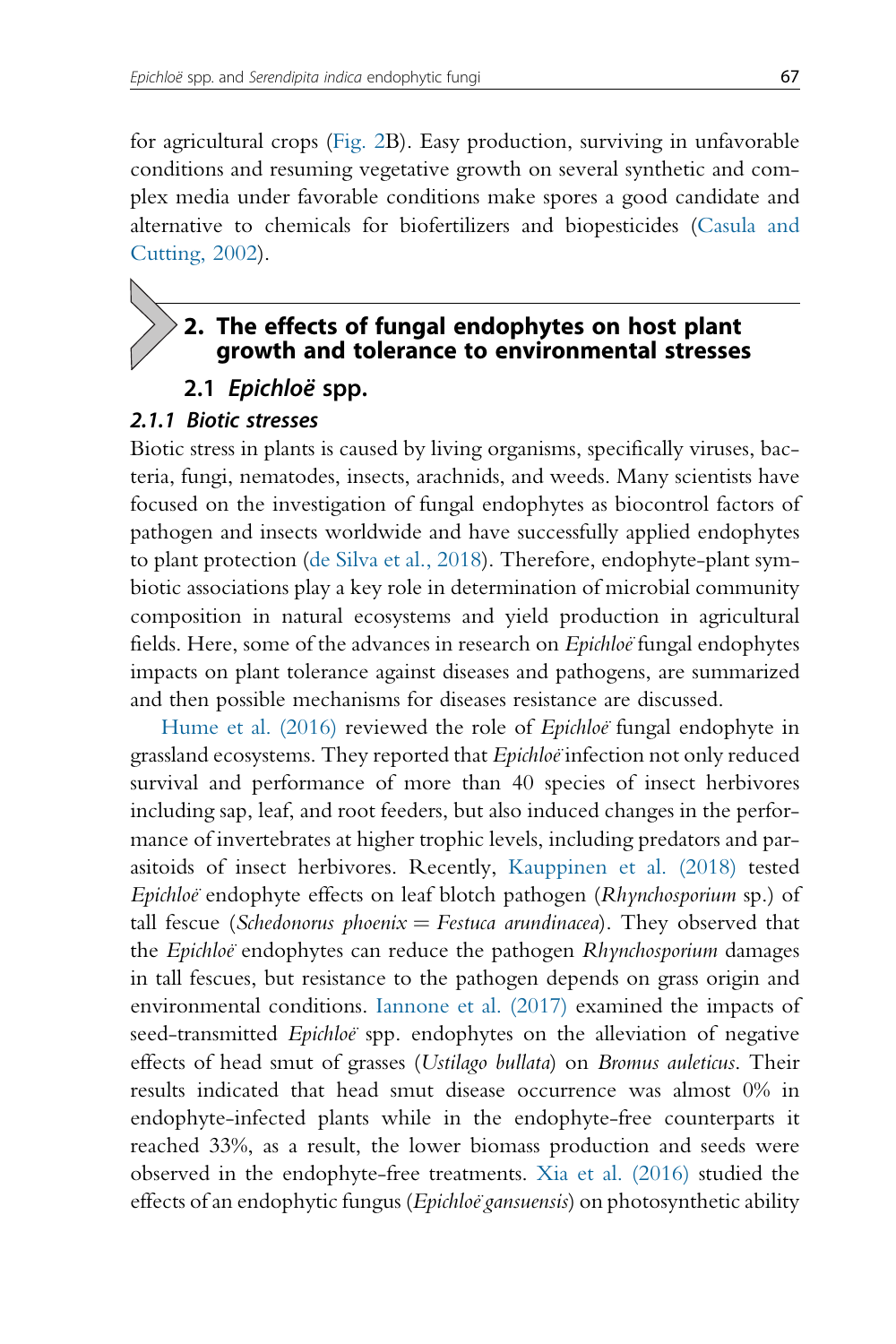and yield production of drunken horse grass (Achnatherum inebrians) infected by Blumeria graminis under four different soil water regimes. Their results showed that while powdery mildew (B. graminis) significantly decreased photosynthetic parameters and dry matter of A. inebrians in all soil water conditions except severe drought stress (i.e., relative saturation of 0.15). However, the presence of the E. gansuensis could lower the damage caused by the pathogen.

Interestingly, the results of  $P$ érez et al. (2016) indicated that the presence of asexual endophyte (Epichloe occultans) not only protected the host grasses (Lolium multiflorum) against soil pathogens but also had protective side-effect on the neighboring plants (Bromus catharticus) in soil infected with Rhizoctonia solani. Guo et al. (2016) studied the effect of the Epichloë endophyte on soil nematodes and their community characteristics in the rhizosphere of Achnatherum inebrians. Their results showed that the presence of the Epichloe endophyte significantly affected plant parasite index (PPI), maturity index (MI) and PPI/MI ratio. The MI values of soil nematodes were significantly higher in the endophyte-infected treatments in comparison with the endophyte-free ones, whereas the PPI and PPI/MI were significantly lower in the rhizosphere of endophyte-infected plant than in that of the endophyte-free one. Therefore, they stated that the *Epichloë* endophyte could change the composition of functional groups of soil nematodes, particularly that of plant-parasitic nematodes. Clement and Elberson (2010) and Clement et al. (2005) revealed that symbiotic association of grass-Neotyphodium was effective to impede the development and survival of the cereal leaf beetles (Oulema melanopus) and other insects. Moreover, Gonthier et al. (2008) have proven that colonization of fowl manna grass (Glyceria striata) by the Epichloe glyceria endophyte led to fewer fall armyworm caterpillars on the plant, and this enhanced resistance was wound-inducible. Dual-culture experiments of Li et al. (2003) and inoculation of detached leaves of drunken horse grass (A. inebrians) indicated that Neotyphodium gansuense could constrain growth and disease damage development by some fungal pathogens including seedling rot (Alternaria alternata), rust (Puccinia stipae-sibiricae), powdery mildew (Blumeria graminis), smut (Ustilago hypodytes), leaf spot (Bipolaris sorokiniana) and ergot (Sphacelia sp.). Meister et al. (2006) indicated that colonization of perennial ryegrass (Lolium perenne) plants by Neotyphodium lolii exhibited reduced aphid population size, and in some cases, the aphids exhibited reduced adult life span and fecundity.

Regardless of the increasing number of researches, the principal mechanism(s) by which endophytes adapt plant defensive system is often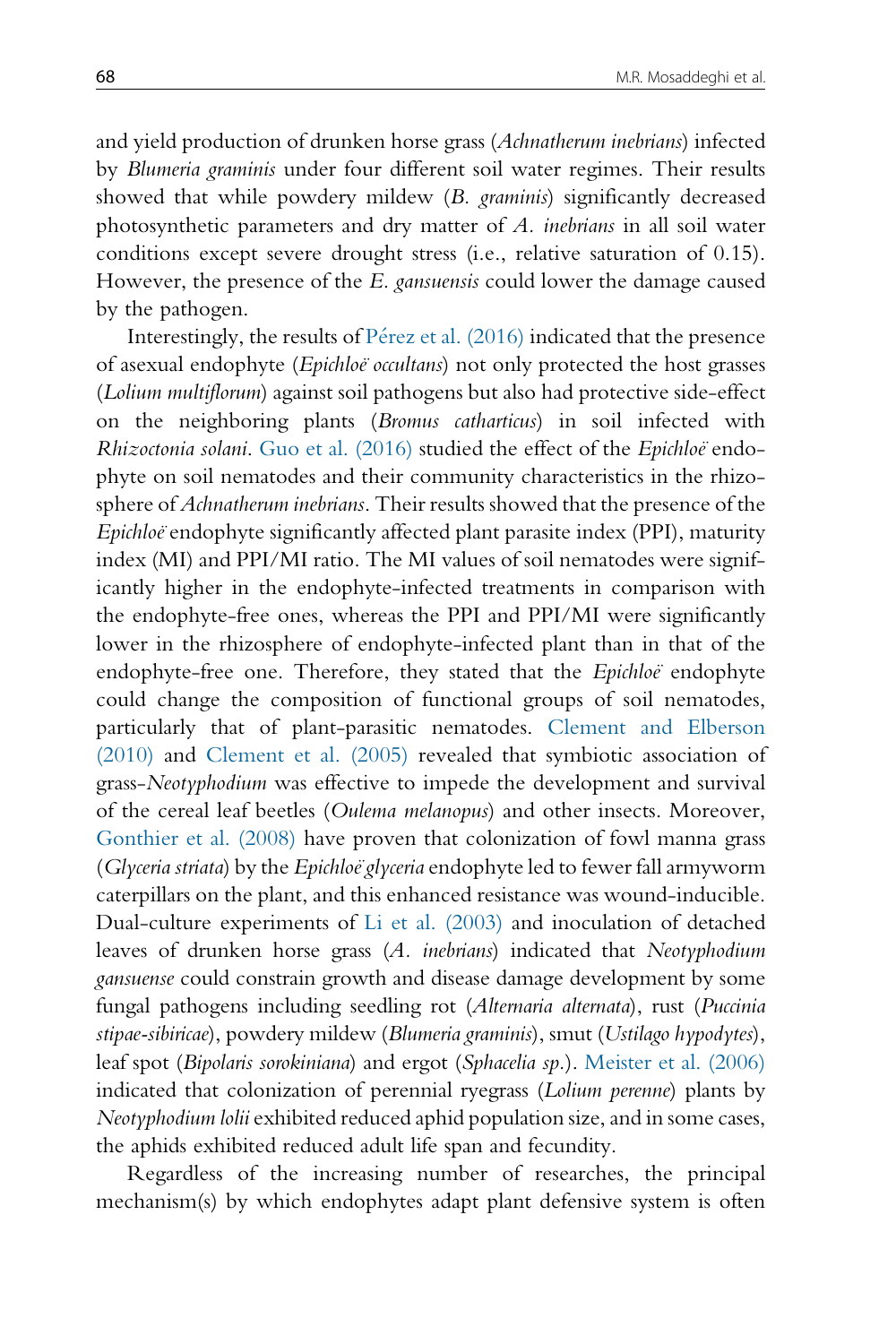unclear. The recent findings resemble that the endophytes inhibit plant pathogens through several potential mechanisms including direct effects (interaction between endophytes and pathogens), indirect effects (induced plant defense) and ecological effects (occupation of ecological niche). Direct protection against insect herbivores may be as a result of insecticidal compounds like loline alkaloids (N-formylloline, N-acetylnorloline), and the ergot alkaloid ergovaline or due to insect-deterring alkaloidal compounds such as peramine (Popay et al., 2009). Epichloe endophytes can produce a range of alkaloids including ergot alkaloids, indole-diterpenes, lolines, and peramine, depending on the presence of complex genes, that may have biological activity against pests or pathogens (Kusari et al., 2012) whereas environmental factors may affect alkaloid levels (Schardl et al., 2013). Some ergot alkaloid and indole-diterpene compounds have deleterious effects on mammals. However, these specific fungal alkaloid compounds from all four classes may cause delayed development and reduced mass and fecundity, which may decrease insect fitness and therefore indirectly reduce insect population sizes and densities (Saari et al., 2014). Moreover, it is documented that fungal endophytes produce several antibiotic compounds having antifungal, antibacterial, nematocidal, and insecticidal properties to strongly inhibit the growth of pathogens in plant (Gunatilaka, 2006). Perhaps production of antifungal compounds and secretion of allelopathic substances could limit fungal infections by pathogenic fungi (Vázquez-de-Aldana et al., 2013).

Endophytes indirectly influence the pathogens by strengthening the host plants via production of the secondary metabolites. Mechanisms such as endophyte-mediated changes in host defense chemistry are likely to be implicated in complex endophyte-host-insect interactions (Li et al., 2014). Releasing a set of volatile organic compounds (VOCs) like terpenoids, fatty acid derivatives and phenylpropanoids is one of the important inducible plant responses to biotic and abiotic stresses (Bastias et al., 2017). Li et al.  $(2014)$  found that E. *coenophiala* infection of tall fescue (Schedonorus phoenix  $=$  Festuca arundinacea) tended to increase VOCs emissions under intense aphid (Rhopalosiphum padi) feeding. They concluded that  $Epichloë$  colonization may play crucial roles in mediating plant  $VOCs$ reactions to herbivorous insects, however, the magnitude and direction of such responses may vary with the type of the *Epichloe*–grass associations. Moreover, Fuchs and Krauss (2019) reported that the altered plant VOCs by the presence of *Epichloe* led to attracting aphid predators and contributed to an increased indirect plant defense. Some of plant hormones including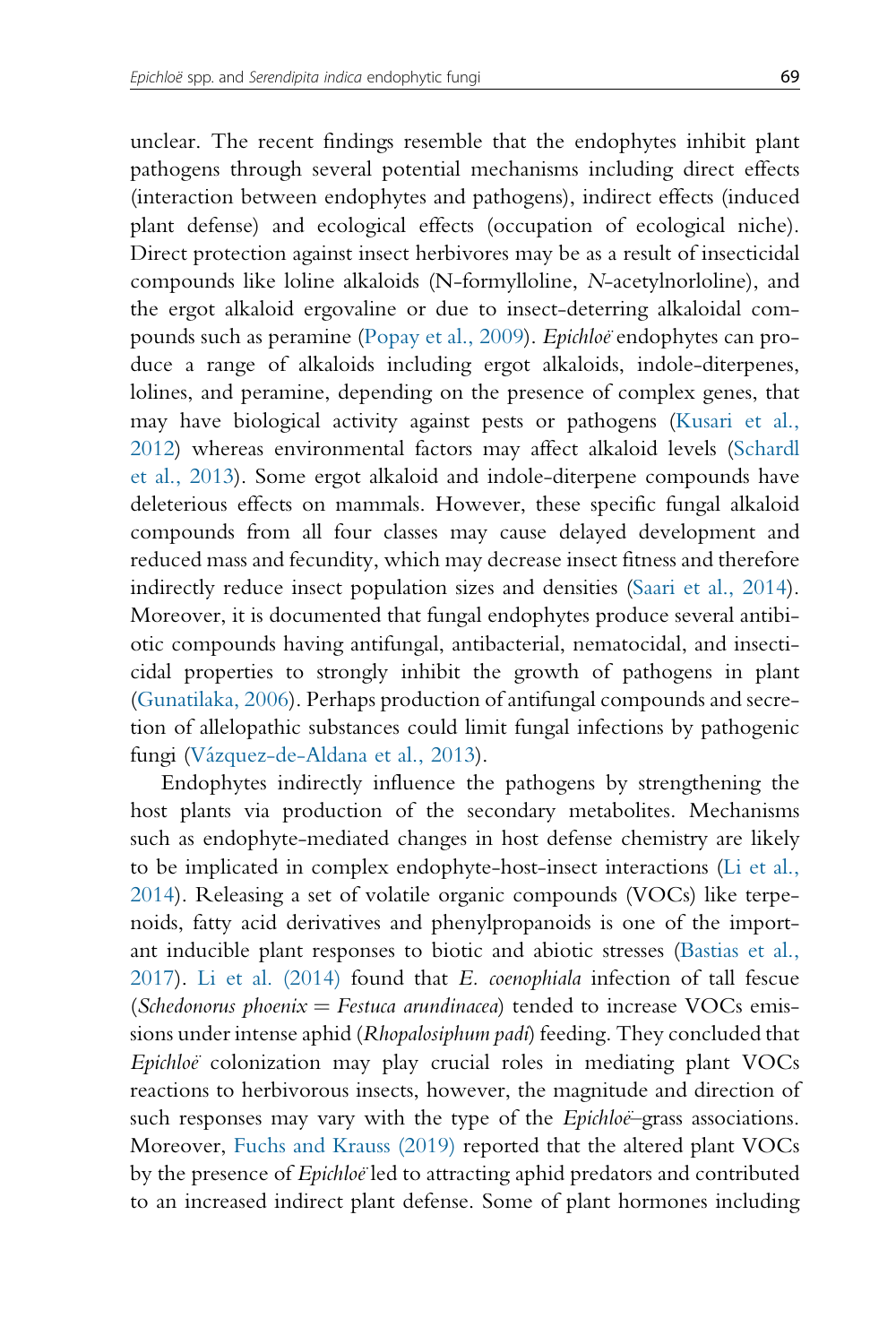salicylic acid (SA), jasmonic acid (JA) and ethylene (ET) are responsible for controlling inducible defensive mechanism (Ballaré, 2014). Among these, JA is an important factor regulating responses to necrotrophic pathogens and chewing insect herbivores (Ballaré et al., 2012). Evidences show that Epichloe endophyte directly affects the JA pathway by increasing expression of the TFF41 plant gene (Bastias et al., 2017). The TFF41 protein has high similarity to v-3 FAD enzymes of potato and parsley, which increase the abundance of trienoic fatty acids that are precursors of JA ( Johnson et al., 2003). Meta-analysis of Bastias et al. (2017) support the idea that Epichloë fungal endophytes would enhance immune system of their host grasses against chewing insects and necrotrophic pathogens by activating or preparing the JA pathway.

In addition, competition for plant space and resources may also occur between inhabitant fungal endophytes and invader pathogens (Zabalgogeazcoa, 2008). The presence of epiphyllous hyphae of E. festucae on leaf surfaces may restrict the growth of other fungi (Tadych et al., 2007). Iannone et al. (2017) stated that in triple symbiotic interactions, like when Bromus auleticus forage grasses are simultaneously colonized by the smut head disease (Ustilago bullata) and Epichloë, both systemic fungi compete for photosynthates, plant resources, shoot meristems and ovaries of developing flowers. If the endophytic fungal inhibits U. bullata from colonizing the seedlings or the ovaries, both host plant and endophyte benefit.

#### 2.1.2 Abiotic stresses

The main abiotic stresses that plants confront are drought, mechanical resistance, salinity, nutrient deficiency, extreme temperatures, and heavy metals toxicity (Khare and Arora, 2015). Although plants have complex and dynamic resistance mechanisms against environmental stresses, however, abiotic stresses are the most detrimental factors affecting the growth and yield production in natural ecosystems and agricultural fields across the world (Hussain et al., 2019). Most studies of Epichloe effects on stress tolerance have focused on osmotic adjustment, water relations and drought recovery, accumulation of drought-protective osmolytes in the grass tissues, and photosynthetic rates under water or heat stress (Malinowski and Belesky, 2000). The most recent advances in research and possible mechanism(s) which endophyte-infected plants apply for coping the deleterious effects of abiotic stresses are highlighted in the following.

**Drought** is a multifaceted stress which alters the physiological, morphological, biochemical, and molecular traits in plants. Drought stress in plants is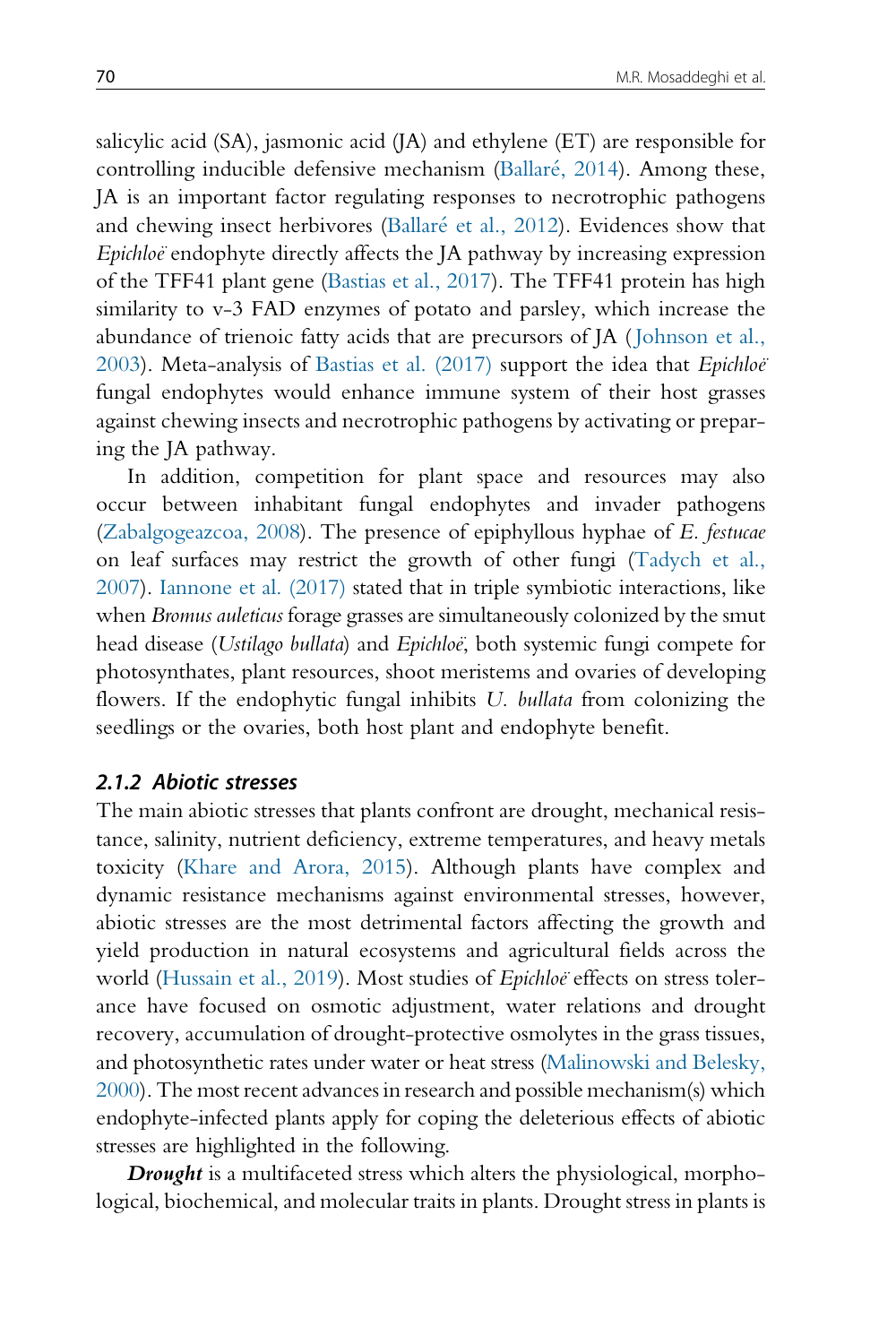characterized by reduced photosynthesis ability, decreased leaf water potential and turgor pressure, stomatal closure, lowered cell growth and elongation and elevated activities of ROSs (Hussain et al., 2019). The positive effects of endophytic fungi on the drought stress tolerance of plants are well established (Hume et al., 2016). Some of recent studies representing the effects of Epichloe on host grass performance under water stress (drought and flooding) conditions are listed in Table 2. Gathering data from all studies to date (i.e., 314 online references) on the influence of endophytic fungi on plant drought tolerance shows that the effect of fungal endophytes on plant function is related to plant water status (Dastogeer, 2018). Interestingly, the extent of endophyte infection effects is higher in host plants grown in waterdeficit conditions than those in adequate watering environments. The output of such studies depends on the identity of the plant-endophyte symbiosis associations (Dastogeer, 2018). In contrast to drought stress, there is a little information about the effects of Epichloe infection on plant fitness under flooding conditions. However, flooding is one of the major environmental constraint determining the pastures and agricultural productivity, especially in lowlands, while climate change will increase the risk of flood occurrence in the future (Song et al., 2015). Recently, Saedi et al. (2021b) investigated the physiological responses of *Epichloe*-infected tall fescue to oxygen stress in a greenhouse pot experiment. Interestingly, they observed that endophyte infection led to slightly greater root and shoot development, higher leaf chlorophyll content, and lower levels of catalase and ascorbate peroxidase under poor aeration. Moreover, their results showed that non-infected tall fescue coped with poor aeration conditions by the formation of adventitious roots at the soil surface, aerenchyma formation within the root tissue and increased alcohol dehydrogenase activity. Finally, they concluded that Epichloe endophyte presence decreases the flooding-induced oxidative stress and prevents the formation and over-accumulation of reactive oxygen species in plant cells.

Enhanced drought tolerance of tall fescue and perennial ryegrass in the presence of *Epichloe* is the most widely recognized model of endophyteinduced drought stress tolerance in hosts (Dastogeer and Wylie, 2017). Epichloe infection may increase host resistance to drought stress through avoidance and tolerance mechanisms (Malinowski and Belesky, 2000). Avoidance characterizes the plant ability to increase water uptake and to reduce water loss through developing extensive root systems, leaf rolling, closure of stomata and reducing of canopy area. Whereas, tolerance represents the plant ability to preserve its growth and survival under stress conditions,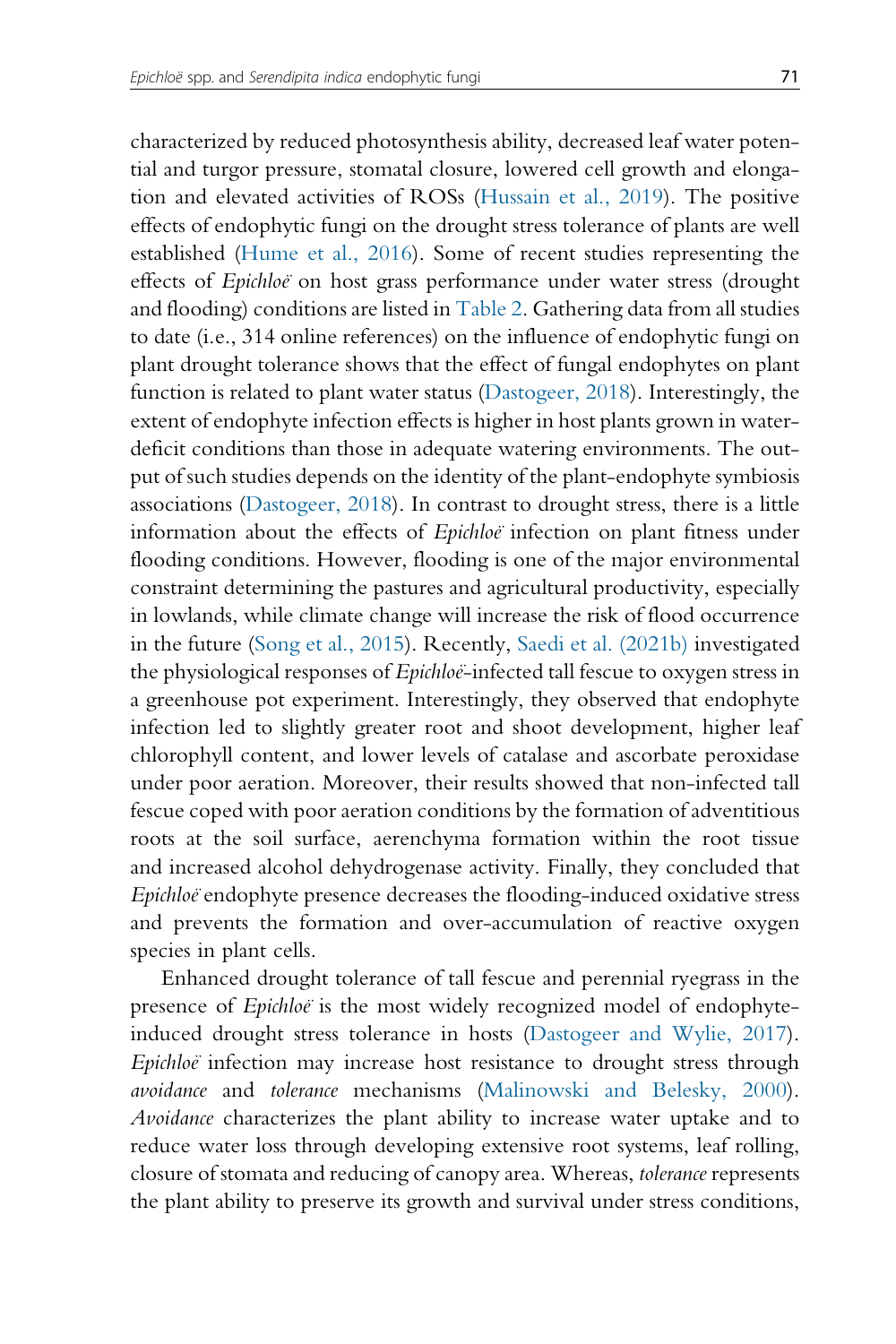| stress  | species                 | Host grass                                     | <b>Experimental context</b>                               | Consequences of endophyte infection                                                                                                                                                                                                                                                                                                           | Reference                    |
|---------|-------------------------|------------------------------------------------|-----------------------------------------------------------|-----------------------------------------------------------------------------------------------------------------------------------------------------------------------------------------------------------------------------------------------------------------------------------------------------------------------------------------------|------------------------------|
| Drought |                         | Epichloë sinica Roegneria kamoji               | PEG-6000 solutions                                        | Induced water stress by - Higher seed germination and seedling<br>primary root length, shoot height, coleoptile<br>length and number of fibrous roots<br>- Greater total root length, root surface area,<br>average root diameter, root volume, number<br>of root tips, and number of root forks<br>- Notable decline in the $H_2O_2$ content | Bu et al.<br>(2019)          |
|         | Epichloë<br>gansuensis  | Drunken horse grass<br>(Achnatherum inebrians) | Controlled-<br>environment pot trial<br>in the greenhouse | - Increased plant height and chlorophyll<br>content<br>- Decreased plant leaf number, and the $CO2$<br>concentration<br>- Higher biomass, N and P content<br>- Improved water use efficiency                                                                                                                                                  | Xia et al.<br>(2018)         |
|         | Epichloë spp.           | Festuca sinensis                               | experiment                                                | Controlled greenhouse - Higher total biomass, plant height, tiller<br>number, blade width, stem diameter, root<br>length, root: shoot ratio and relative water<br>content                                                                                                                                                                     | Wang<br>et al.<br>(2017)     |
|         | Epichloë<br>coenophiala | Tall fescue (Festuca<br>arundinacea)           | experiment                                                | Controlled greenhouse - Increased ability to absorb water at higher<br>soil absolute matric potentials (i.e., lower<br>$\theta_{\text{PWP}}$ values) especially in soils with lower<br>water holding capacity<br>- Greater survival time, relative water content<br>and leaf water potential at the same time after<br>irrigation stop        | Hosseini<br>et al.<br>(2016) |

Table 2 Effects of Epichloë fungal endophyte on host plant performance under water stress (drought and waterlogged conditions). Water Endophyte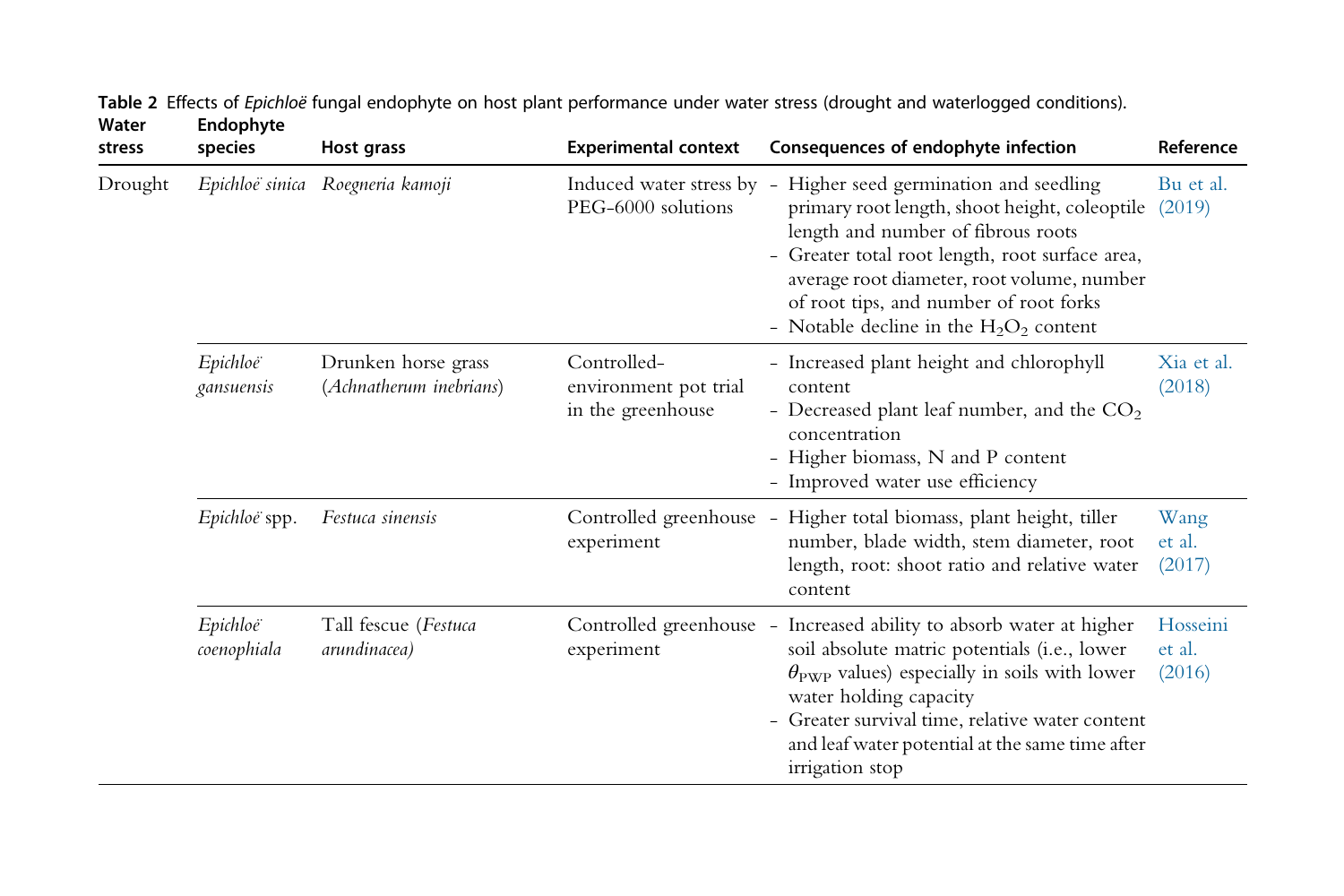|                                | coenophialum  | Neotyphodium Two genotypes (75 and 83)<br>of tall fescue (Festuca<br>arundinacea Schreb.) | $PEG-6000$ in a<br>hydroponics system        | Induced water stress by - Higher chlorophyll content and membrane Bayat et al.<br>stability<br>- Higher concentrations of $K^+$ in the shoots<br>and lower $Ca^{2+}$ and $Mg^{2+}$ in roots<br>- Higher free proline contents<br>- Better drought recovery | (2009)                    |
|--------------------------------|---------------|-------------------------------------------------------------------------------------------|----------------------------------------------|------------------------------------------------------------------------------------------------------------------------------------------------------------------------------------------------------------------------------------------------------------|---------------------------|
|                                |               | <i>Neotyphodium</i> Grove bluegrass ( <i>Poa alsodes</i> ) Pot experiment in a            | controlled greenhouse                        | - 17% more total biomass, and 24% more root Kannadan<br>biomass and slightly shorter leaves                                                                                                                                                                | and<br>Rudgers<br>(2008)  |
| Water-<br>logged<br>conditions | Epichloë spp. | Festuca sinensis                                                                          | experiment                                   | Controlled greenhouse - Higher plant height, tiller number, total<br>biomass, blade width, stem diameter, and<br>root length                                                                                                                               | Wang<br>et al.<br>(2017)  |
|                                | Epichloe spp. | Marsh bluegrass (Poa<br>leptocoma) and nodding<br>bluegrass (Poa reflexa)                 | Pot experiment in a<br>controlled greenhouse | - Increased the root: shoot ratio of P. leptocoma<br>by $58%$<br>- No significant effects on aboveground<br>biomass, belowground mass, number of<br>tillers, and number of leaves                                                                          | Adams<br>et al.<br>(2017) |
|                                | Epichloë spp. | Wild barley (Hordeum<br>brevisubulatum)                                                   | A greenhouse<br>experiment                   | - Greater chlorophyll content, higher shoot<br>and root biomass<br>- Higher proline concentration and lower<br>malondialdehyde content and electrolyte<br>leakage                                                                                          | Song et al.<br>(2015)     |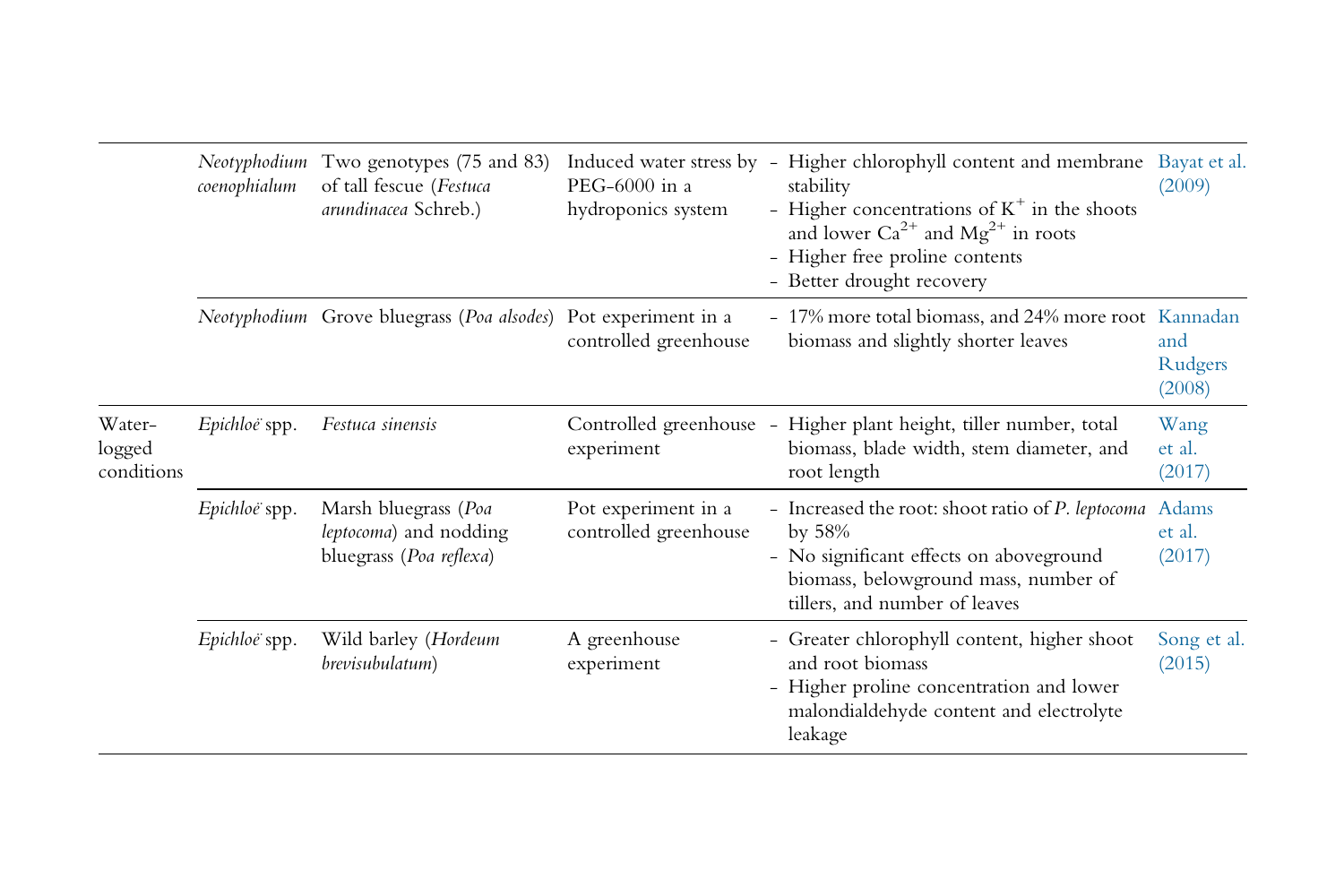mainly through osmotic adjustment and expanding cell wall elasticity to keep the tissue turgid (Malinowski and Belesky, 2000). In the following, we describe some possible mechanisms in which endophyte colonization affects improvement of drought tolerance in host plant exposed to water stress.

Decreased level of photosynthesis, as an important consequence of drought stress, occurs in plants due to reduced production of ATP and some enzymes such as rubisco and sucrose phosphate synthase (Ghannoum et al., 2003). The Epichloe infection leads to higher chlorophyll content and leaf area (Hosseini, 2015; Xia et al., 2018) which is concomitant with higher photosynthetic rate. Morse et al. (2002) stated that the presence of endophytic fungi increased the plant photosynthesis rate and stomatal conductance under water-deficit conditions; however, it had no significant effect on initial rubisco activity and carboxylation efficiency. It means that the presence of endophyte might reduce biochemical damage to the photosynthetic machinery of plants exposed to drought (Swarthout et al., 2009).

Foliar endophytes may alter metabolic reactions in the plant, and may be responsible for the changes in net photosynthesis and stomatal conductance by production of plant hormones, glycosidases and proteases (Monnet et al., 2005; Newman et al., 2003). Rozpadek et al. (2015) studied the impact of E. typhina on the photosynthesis apparatus of Dactylis glomerata. They stated that colonization of D. glomerata by endophytic fungi increased concentrations of light harvesting complex proteins (LHCI and LHCII) as well as chlorophyll b, and eventually improved the plant growth, PSII photochemistry and C assimilation efficiency. Xia et al. (2018) examined the effects of E. gansuensis endophyte colonization on the photosynthetic indexes, including photosynthetic rate, stomatal conductance and transpiration rate, and water use efficiency of Achnatherum inebrians plants under limited water conditions. Their results showed that although endophyte-infected A. inebrians plants absorbed the same quantity of water as endophyte-free ones, however, water use efficiency of endophyte-infected hosts were greater than endophyte-free counterparts under drought conditions. They concluded that the colonization of A. inebrians by  $E$ . gansuensis endophyte increased the water use efficiency due to enhanced photosynthetic indexes and improved C, N and P accumulation, and thus increased plant biomass.

Decreasing water loss, continuing soil water uptake and maintaining cell turgor pressure by accumulation of various ions, amino acids and sugars, known as osmotic adjustment are crucial processes for preserving plant function and survival under water-deficit conditions (Dastogeer and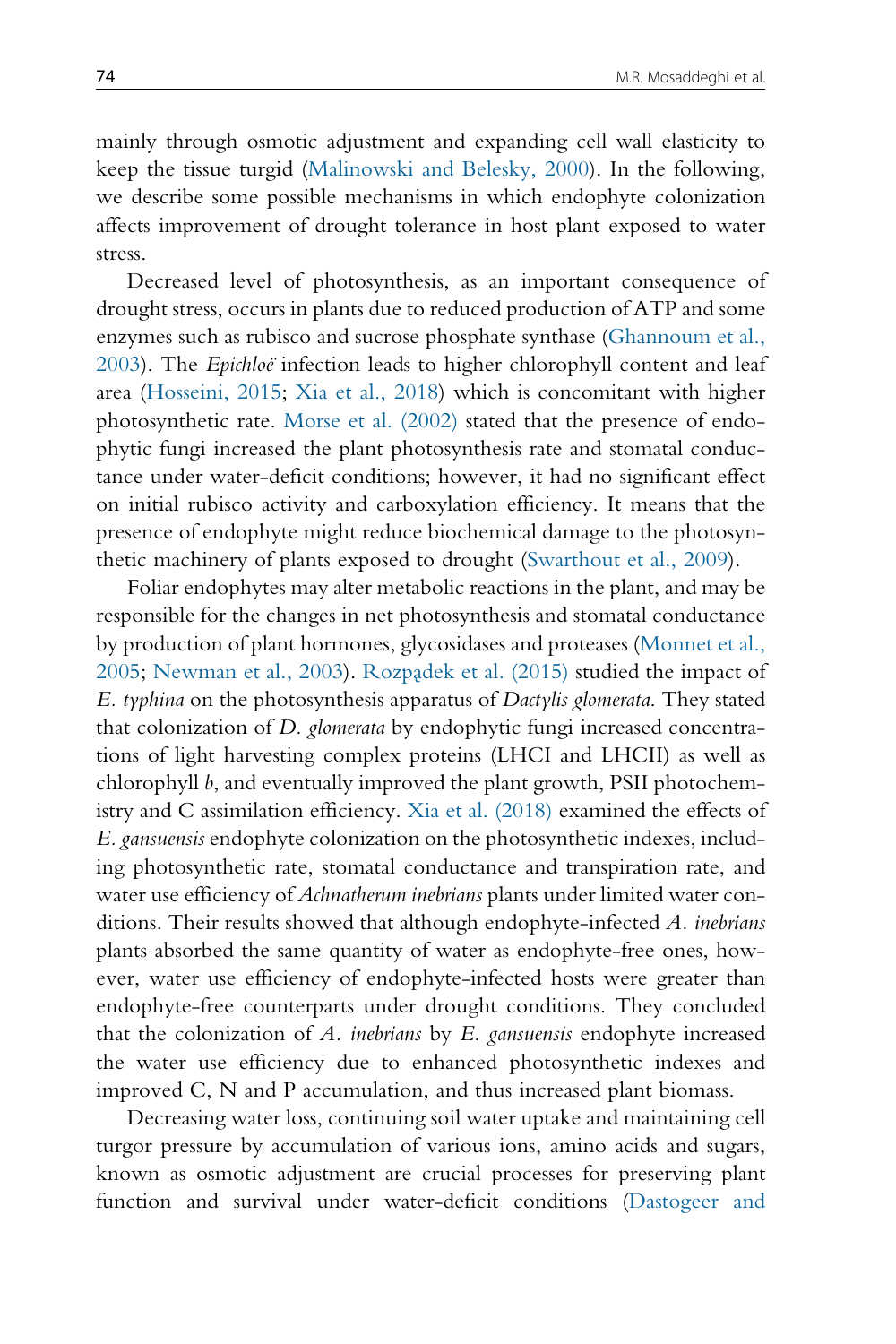Wylie, 2017). Nagabhyru et al. (2013) observed that the presence of *Epichloë* endophytic fungi in tall fescue plants led to significant upregulation of free glucose, fructose, trehalose, sugar alcohols, proline and glutamic acid under drought conditions. Epichloe-infected plants can preserve considerably greater water content than the non-inoculated counterparts under drought stress, indicating the ability of endophytes to delay dehydration and plant wilting under stressful conditions. Hosseini (2015) studied the effect of Epichloe endophytic fungi on tall fescue water status, physiological characteristics and root morphology under individual and combined drought and mechanical stresses. Based on the results, the plants with endophyte had greater ability to produce proline and enhanced osmotic adjustment under stressful conditions. These results were concomitant with higher values of relative water content (RWC) and leaf water potential (LWP) in the Epichloe-infected plants. These results are consistent with the findings of Bayat et al. (2009) who reported that the endophyte-infected plants had better water status than endophyte-free plants due to more efficient osmotic adjustment and higher proline production in roots.

Formation of additional reactive oxygen species (ROSs) including superoxide  $(O_2^-)$ , hydrogen peroxide (H<sub>2</sub>O<sub>2</sub>), and hydroxyl radical ( $O$ H) are reported as the stress response agents causing oxidative damage and cell death in plants (Rho et al., 2018). However, lower ROS contents are often detected in endophyte-infected plants (Zhang et al., 2010). Multiple lines of evidence indicate that Epichloe endophytes produce enzymatic and non-enzymatic antioxidants, which results in degradation of reactive oxygen species leading to oxidative stress tolerance (Dastogeer and Wylie, 2017). For example, higher activity of superoxide dismutase (SOD) is reported in endophyte-infected perennial ryegrass plants subjected to drought (Briggs et al., 2013). Leuchtmann et al. (2014) observed higher ascorbate peroxidase (APX) activity in Epichloe-infected perennial ryegrass plants. Moreover, fungal endophytes may produce phenolic compounds, as the principal antioxidant agents in plants, which trigger plant immune system against oxidative damage (Torres et al., 2012; Van de Staaij et al., 2002). Huang et al. (2007) studied the correlation between total antioxidant capacity and total phenolic content of 292 endophytic fungal isolates. They identified phenolic acids, flavonoids, tannins, hydroxyanthraquinones and phenolic terpenoids as potential phenolic antioxidants and suggested that the endophytes themselves may be producing phenolic antioxidants. Ponce et al. (2009) reported significant qualitative along with quantitative changes in the phenolic composition of endophyte-infected Lolium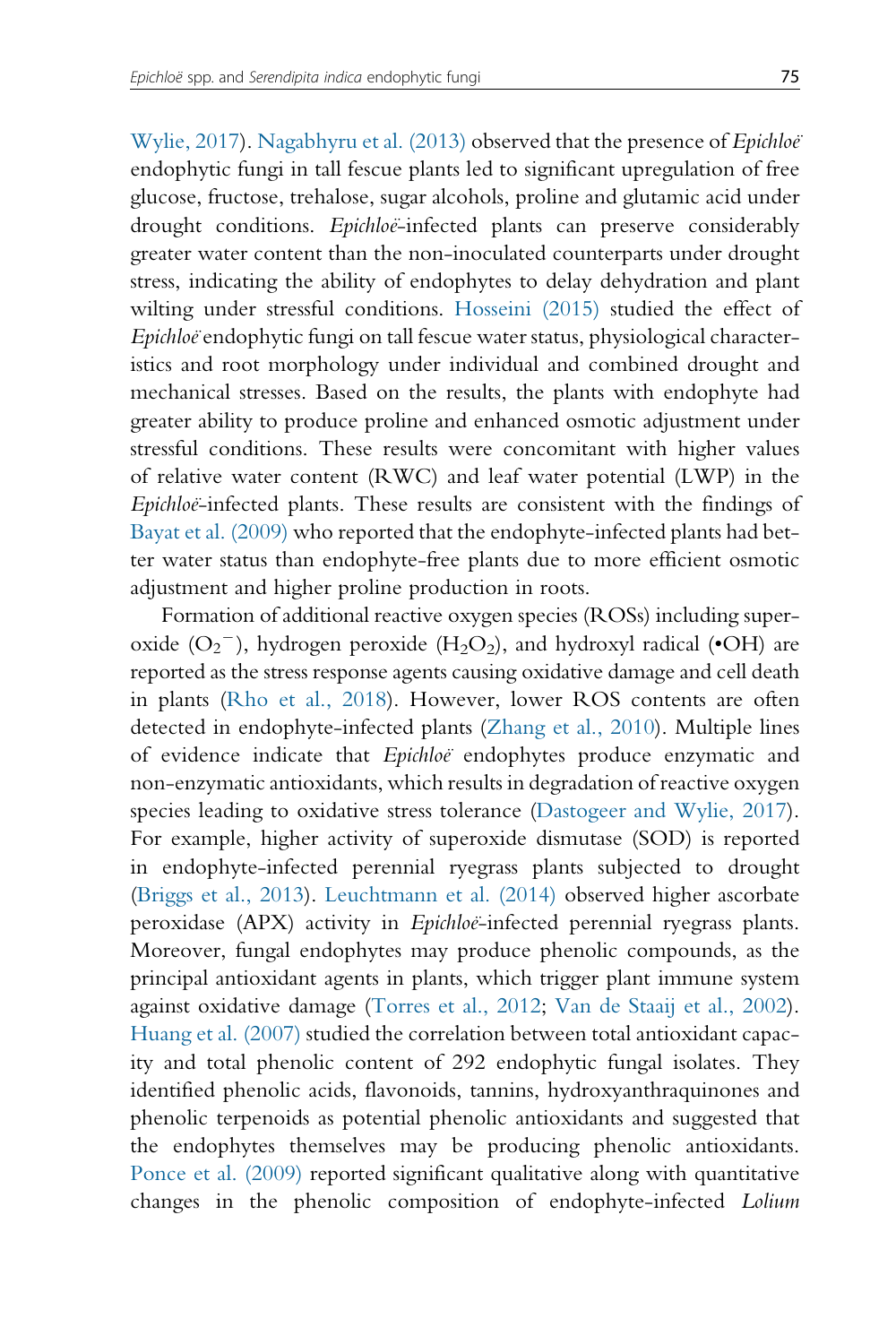multiflorum Lam. Also, Qawasmeh et al. (2012) observed that infection with N. lolii significantly increased L. perenne total phenol content by 3 and 17%, and antioxidant capacity by 7–8%.

Salinity, as the most persistent and progressive problem in arid and semiarid regions, negatively impacts yield production and plant metabolism. Sodium toxicity induces oxidative damage by overproduction of ROSs which affects plant physiological and biochemical traits such as water use efficiency, photosynthesis, and nutrients uptake, and eventually resulting in cellular structure disruption and plant death (Munns and Tester, 2008). Only a few studies have shown that Epichloe endophytes can improve salt tolerance in host plant. Absorbing higher concentrations of  $K^+$  and lower  $Na<sup>+</sup>/K<sup>+</sup>$  ratios in the aboveground tissues may help *Epichloe*-infected plants to follow their normal metabolism and to compensate toxic effects of  $Na<sup>+</sup>$ under salinity stress (Sabzalian and Mirlohi, 2010). Wang et al. (2019) investigated the effects of Epichloë gansuensis endophyte on photosynthetic ability, the activity of N metabolism enzymes, N use efficiency, and yield production of drunken horse grass (A. inebrians) growing under different salt stress conditions. They showed that the nitrate content, nitrate reductase, nitrite reductase and glutamine synthetase activities, and the photosynthetic ability of Epichloë- infected plants, were greater than of Epichloë-free hosts under NaCl stress. They concluded that Epichloë infection improved the photosynthetic efficiency, increased the activity of N metabolism enzymes and N use efficiency which led to higher total biomass, especially under moderate and severe saline conditions.

Polyamines, small aliphatic N compounds, including diamine putrescine (Put), triamine spermidine (Spd) and tetramine spermine (Spm) can influence several plant physiological processes, including ion channels, antioxidant systems, photosynthesis and nutrient transport systems (Saha et al., 2015). Evidence indicates that accumulation of polyamine content resulting from various abiotic stresses is related to improvement of plant tolerance (Groppa and Benavides, 2008). Chen et al. (2018b) suggested that Epichloe¨ bromicola infection improved wild barley (Hordeum brevisubulatum) salinity stress tolerance by enhancing conversion of Put to Spd and Spm, as well as improving transformation of free and soluble polyamines to insoluble bound forms of polyamines. Besides, Chen et al. (2018a) stated that the presence of the *Epichloe* endophyte reduced the adverse impacts of salt stress and alkali stress on wild barley (H. brevisubulatum) growth by improving photosynthetic ability, increasing total antioxidant capacity and glycine betaine content, increasing nutrient absorption, and osmotic and ionic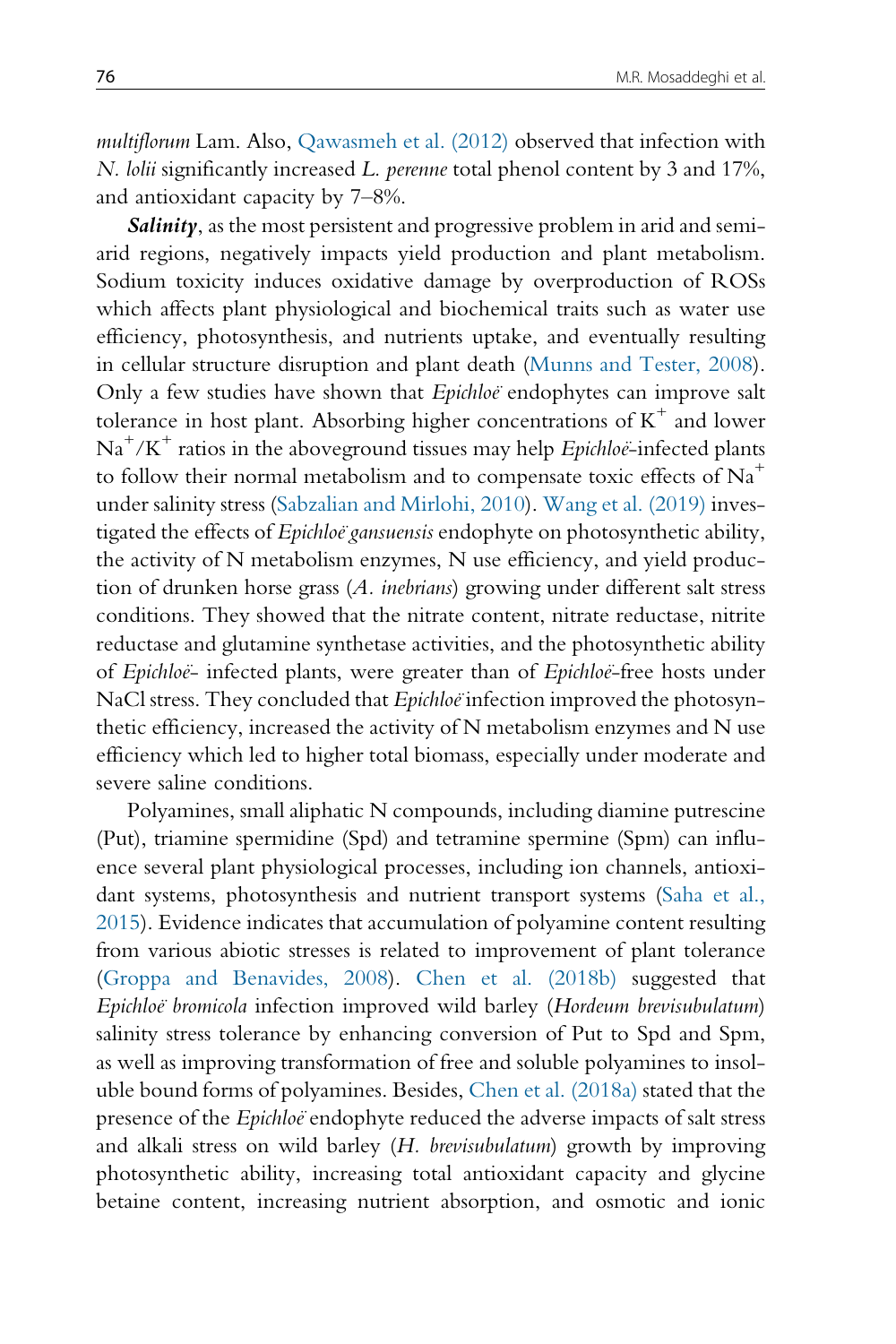adjustment. Song et al. (2015) observed that Epichloë infection of H. brevisubulatum significantly increased N, P and  $K^+$  concentrations, which resulted to an increase in total biomass. The Epichloë colonization also lowered Na<sup>+</sup> accumulation in the endophyte-infected plants compared to endophyte-free counterparts.

Mineral stress, characterized as poor availability of essential nutrients or toxicity of nutrient or non-nutrient minerals, becomes a serious concern in both high-input and low-input agricultural ecosystems. When resources such as soil nutrients are restricted, foliar endophytes may increase nutrient uptake (Shymanovich and Faeth, 2019). Effects of endophyte infection on plant uptake of nutrients other than N and P have received negligible consideration. Nevertheless; increased absorption rates for Ca, P, Mg, K, and some other microelements in endophyte-infected plants have been previously reported (Malinowski and Belesky, 2000).

Generally, plants take up nutrients throughout three main mechanisms including mass flow, diffusion and root interception. Mass flow as a passive process happens when dissolved nutrients reach the root surface by the movement of soil water. Plant transpiration, evaporation and percolation are the main drivers of water movement in soil. This process is mainly responsible for the transport of  $\mathrm{NO_3^-}, \mathrm{SO_4^{2-}}, \mathrm{Ca}$  and Mg. Induced changes in leaf area, stomatal conductance, and aboveground biomass by Epichloë endophytic fungi could affect plant transpiration and eventually nutrients uptake (Soto-Barajas et al., 2016). Similarly, White et al. (1997) observed that high evaporation from the surface of stromata, a dense mass of fungal hyphae which are usually formed on developing parts of the host, led to the increased flow of nutrients needed by the fungus for reproduction, and those elements mostly transported by the mass flow (i.e., N, Ca, Mg, S, Mn and Mo) were found in higher concentrations in the xylem sap.

Diffusion as an active process is the movement of nutrients towards the root surface driven by concentration gradient. This process is the main mechanism responsible for the acquisition of P, K, Fe and Zn, and is susceptible to any chemical modification in the rhizospheric conditions. Releasing of root exudates including phenolic compounds and organic acids in the rhizosphere of endophyte-infected host plants has a crucial role in solubilization and absorption of some nutrients including K, P and Fe (Khayamim et al., 2010; Malinowski and Belesky, 2000; Soto-Barajas et al., 2016). For instance, roots of endophyte-infected tall fescue plants release phenolic compounds with Fe<sup>3+</sup> reducing and P solubilizing activities (Malinowski et al., 1998; Malinowski and Belesky, 1999).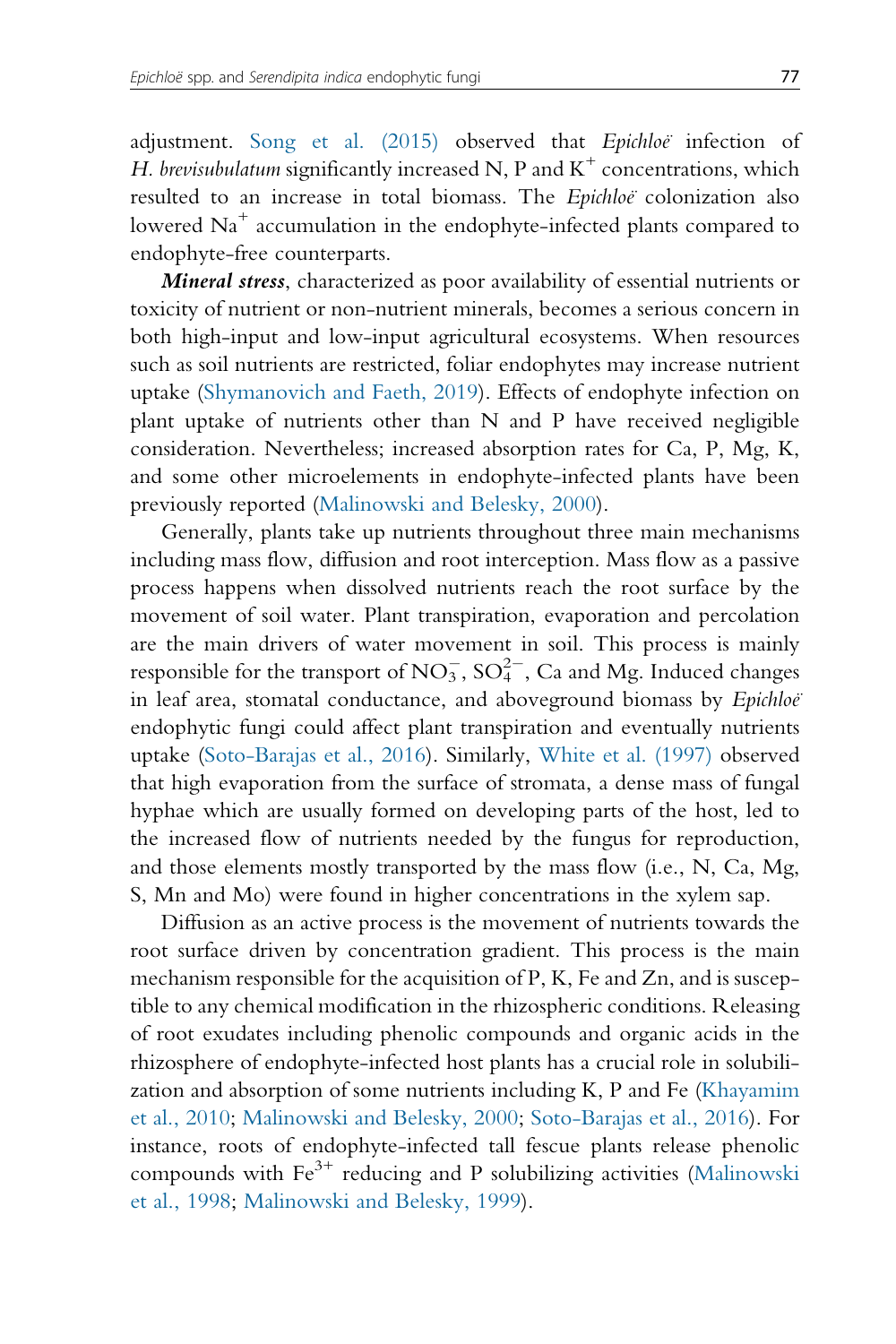Root interception is a possible mechanism for plant nutrient acquisition which happens when essential elements come into physical contact with root surface. This mechanism is usually responsible for absorption of P, Ca, Mg, Zn and Mn (Jungk, 2002). Evidence indicates that Epichloe fungal endophyte changes root morphology and architecture, and mycorrhizal colonization (Hosseini, 2015; Omacini et al., 2012) which may affect nutrients uptake through root interception (Soto-Barajas et al., 2016). Increased nutrient content due to Epichloe presence was reported for Zn and Mo in perennial ryegrass (Malinowski et al., 2004), and for P, Ca or Zn in Festuca rubra (Vázquez-de-Aldana et al., 2013; Zabalgogeazcoa et al., 2006) and tall fescue (Malinowski et al., 1998; Malinowski and Belesky, 2000). Arrieta et al. (2015) investigated the effect of E. pampeana on the abundance and diversity of phosphate-solubilizing fungi (PSF), and arbuscular mycorrhizal colonization in Bromus auleticus rhizosphere. Their results indicated that endophyte presence had a positive association with mycorrhizal fungi and greater PSF diversity would enhance the phosphorus (P) availability to plants.

Recently, another possible mechanism has been reported for increasing nutrient use efficiency by endophytic fungi. Glucose-6-phosphate dehydrogenase (G6PDH) is recognized as a rate-limiting and key enzyme of the plant pentose phosphate pathway, and is involved in N assimilation (Wang et al., 2019). It is proven that endophyte infection increases activity of G6PDH in host plant leaves and roots than in those of endophyte-free plants. In fact, the presence of E. gansuensis played a key role in maintaining the growth of Achnatherum inebrians under N deficiency condition by regulating G6PDH activity and the NADPH/NADP<sup>+</sup> ratio and improving net photosynthesis rate (Wang et al., 2019). Although Epichloë infection decreased total N concentration in Achnatherum sibiricum shoots, allocation of N fractions to the photosynthetic machinery was significantly higher in the endophyte-infected hosts (Ren et al., 2011). Consequently,  $Epihlo\ddot{e}$ infected grasses have higher photosynthetic N use efficiency and shoot biomass than those of endophyte-free counterparts when fertilizer is restricted (Ren et al., 2014).

Excessive amounts of nutrient and non-nutrient minerals are toxic for plants, and disrupt photosynthetic functions which finally lead to severely impaired plant growth and performance. For instance, disturbances in chlorophyll biosynthesis and thylakoid electron transport are induced in the presence of Pb, Zn, and Cd (Wężowicz et al., 2017). Endophytic fungi may improve host productivity and competitive abilities under mineral toxicity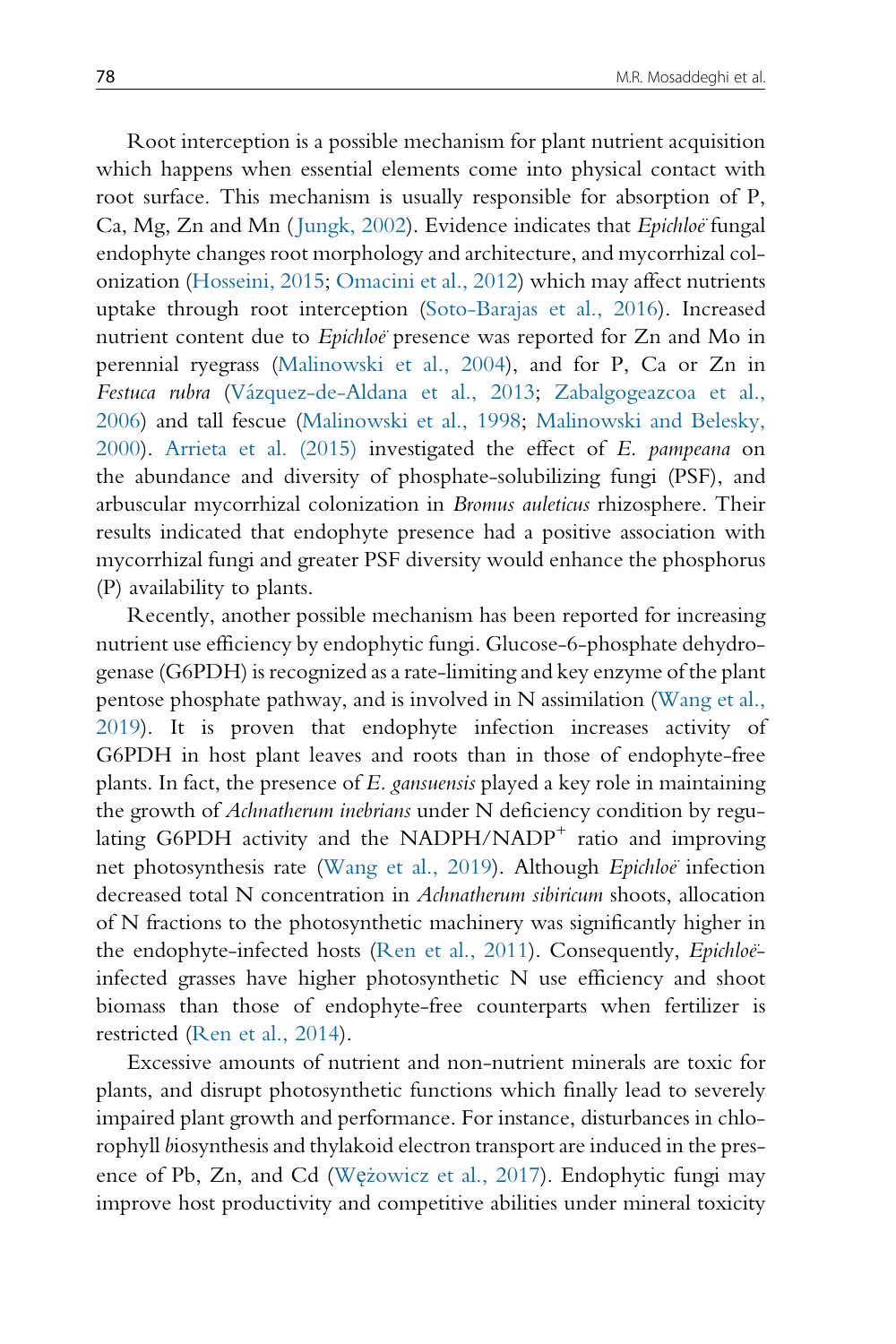stress (Deng and Cao, 2017) by reducing metal availability, altering soil pH, releasing chelating agents along with multiple enzymatic properties (Ikram et al., 2018; Wenzel, 2009). Zhang et al. (2010) examined the effect of symbiotic association of Achnatherum inebrians with Neotyphodium gansuense on plant growth and antioxidant capacities under high Cd concentrations. They observed that endophyte-infected hosts had better water status, improved growth indices and higher enzymatic antioxidant activities than endophyte-free counterparts, especially under moderate and high Cd concentrations. They concluded that endophyte-infected A. inebrians may have better fitness and competitive ability under metal stress conditions because of enhanced antioxidant capabilities. Mirzahosseini et al. (2015) demonstrated that the presence of *Epichloe* confers Ni stress tolerance in tall fescue by avoidance mechanisms including reduction of Ni accumulation and translocation to the plant shoots. Similarly, beneficial impacts of *Epichloe* infection have been reported for tall fescue and ryegrass under Zn stress (Zamani et al., 2015), Festuca rubra under arsenic stress (Vázquez-de-Aldana et al., 2013) and, Festuca arundinacea and Festuca pratensis under Cd stress (Soleimani et al., 2010b).

**Extreme temperatures**, heat and cold stresses, are becoming the major concerns for plant scientists worldwide due to the climate change. Both high and low temperature stresses cause several changes at the molecular, physiological and cellular levels resulting in irreversible damages to plant growth and development. These include the loss of cell membrane fluidity, photosynthesis impairment, overproduction of ROS, and reduction of water absorption (Nievola et al., 2017). Recent findings indicated that Epichloë endophyte positively affects the tolerance of cool-season grasses to cold and heat stresses (Chen et al., 2016; Xu et al., 2017). For instance, Dupont et al. (2015) suggested that perennial ryegrass plants infected with novel E. festucae var. lolii had increased expression of cold response genes, meaning a better ability to endure cold stress. Moreover, Xu et al. (2017) showed that *Epichloë*-infected tall fescue had significant lower electrolyte leakage and ROS concentration; indicating that endophyte infection confers heat stress tolerance to host plants. Nevertheless, the exact mechanisms of heat and cold stresses tolerance induced by *Epichloe* infection are poorly understood.

Accumulation of various fungal bioactive alkaloids including peramine, ergot alkaloids, indole-diterpenes (especially lolitrems) and lolines, is one of the possible mechanisms for the enhanced tolerance of *Epichloe*-infected hosts in response to temperature stress (Chen et al., 2016). For example,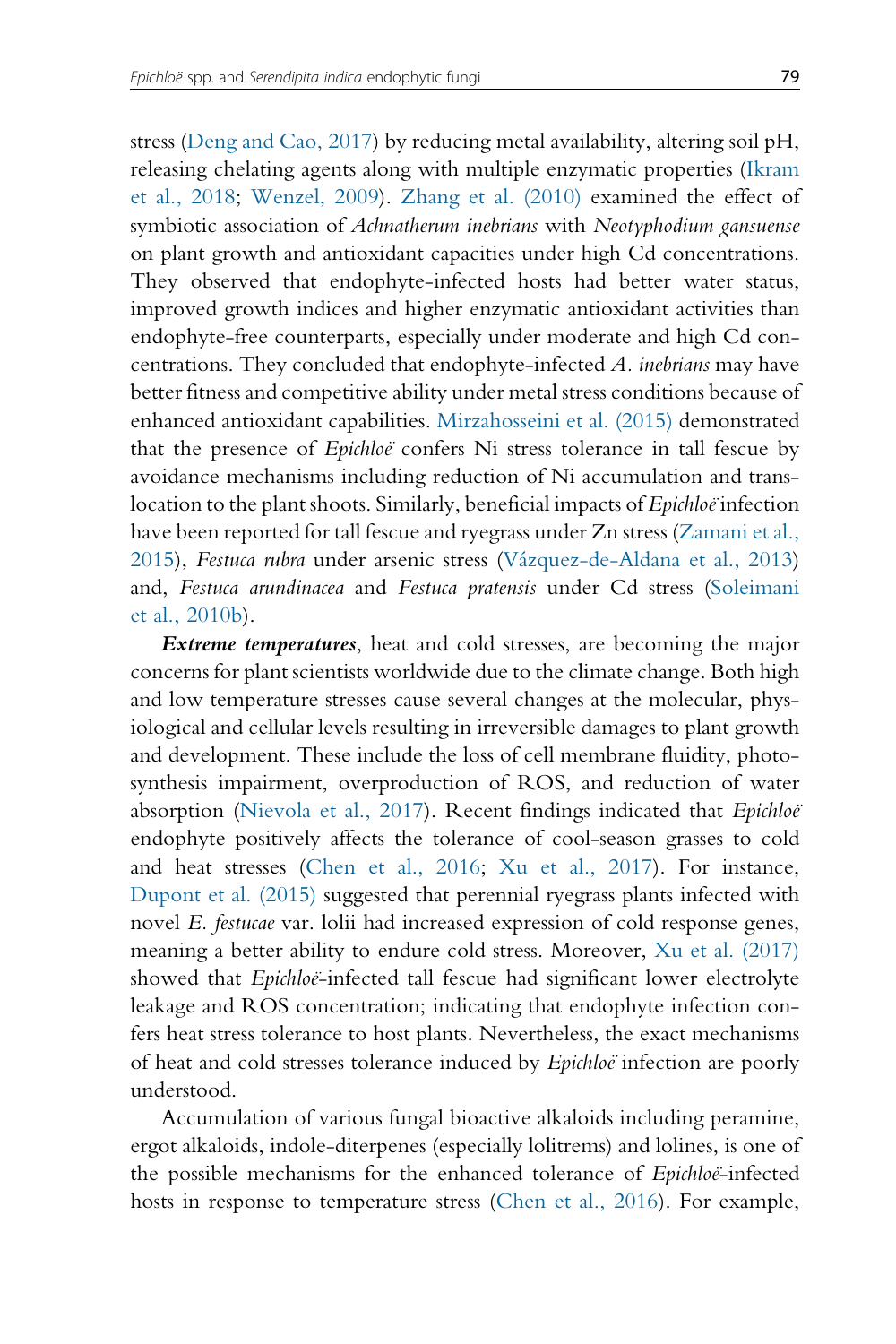Zhou et al. (2015) evaluated the effects of cold shock on ergot alkaloid accumulation in three Festuca sinensis ecotypes. Their results indicated that ergot alkaloids, ergine and ergonovine were accumulated in endophyte-infected plants, whereas, these substances were not detected in the endophyte-free plants under cold stress treatment. The results showed that endophyte infection altered production of at least two secondary metabolites, the bioprotective alkaloids ergine and ergonovine, in response to short-term cold stress (Zhou et al., 2015). Besides, Xu et al. (2017) proposed that the main mechanism of better drought and heat tolerance of E. typhina endophyte infected tall fescue plants is likely related to less ROS production and promotion of particular antioxidant enzyme activity in the host plant.

Soil contamination, referred to over-accumulation of organic and inorganic chemicals or other changes in the natural soil environment, typically causes toxic effects on plant growth and beneficial soil organisms and acts as a source of groundwater pollution (Hernandez-Soriano, 2014). Heavy metals, polycyclic aromatic hydrocarbons associated with petroleum hydrocarbons, and herbicides/insecticides are most common soil contaminants (Bashiri et al., 2015). Due to the great damage caused by soil contamination, there is an increasing interest to utilize the potential of plant-endophytes interactions for the remediation of a variety of contaminated soils worldwide. Symbiotic relations of plants and endophytic fungi can improve plant growth and enhance the biodegradation of organic contaminants in the rhizospheric soil by possessing proper degradation pathways and metabolic capabilities (Weyens et al., 2009). Some fungal endophytes and endophyteinfected plants can produce chelating agents, siderophores, biosurfactants, low molecular weight organic acids, and various detoxifying enzymes, which are favorable for eliminating organic contaminants from soils (Soleimani et al., 2010a).

As far as known, there is little evidence about the effects of *Epichloë*infected hosts on polluted soils. Soleimani et al. (2010a) evaluated the effects of two grass species (Festuca arundinacea and Festuca pratensis) infected by endophytic on degradation of petroleum hydrocarbons in an aged petroleum contaminated soil. Their results suggested that *Epichloe* infection increased host root and shoot biomass and generated higher levels of water-soluble phenols and dehydrogenase activity in the soil. As a result, more amount of total petroleum hydrocarbons (TPHs) were degraded, indicating that endophyte-infected grass have more potential for removal of TPH from oil-contaminated soils. In fact, higher root biomass of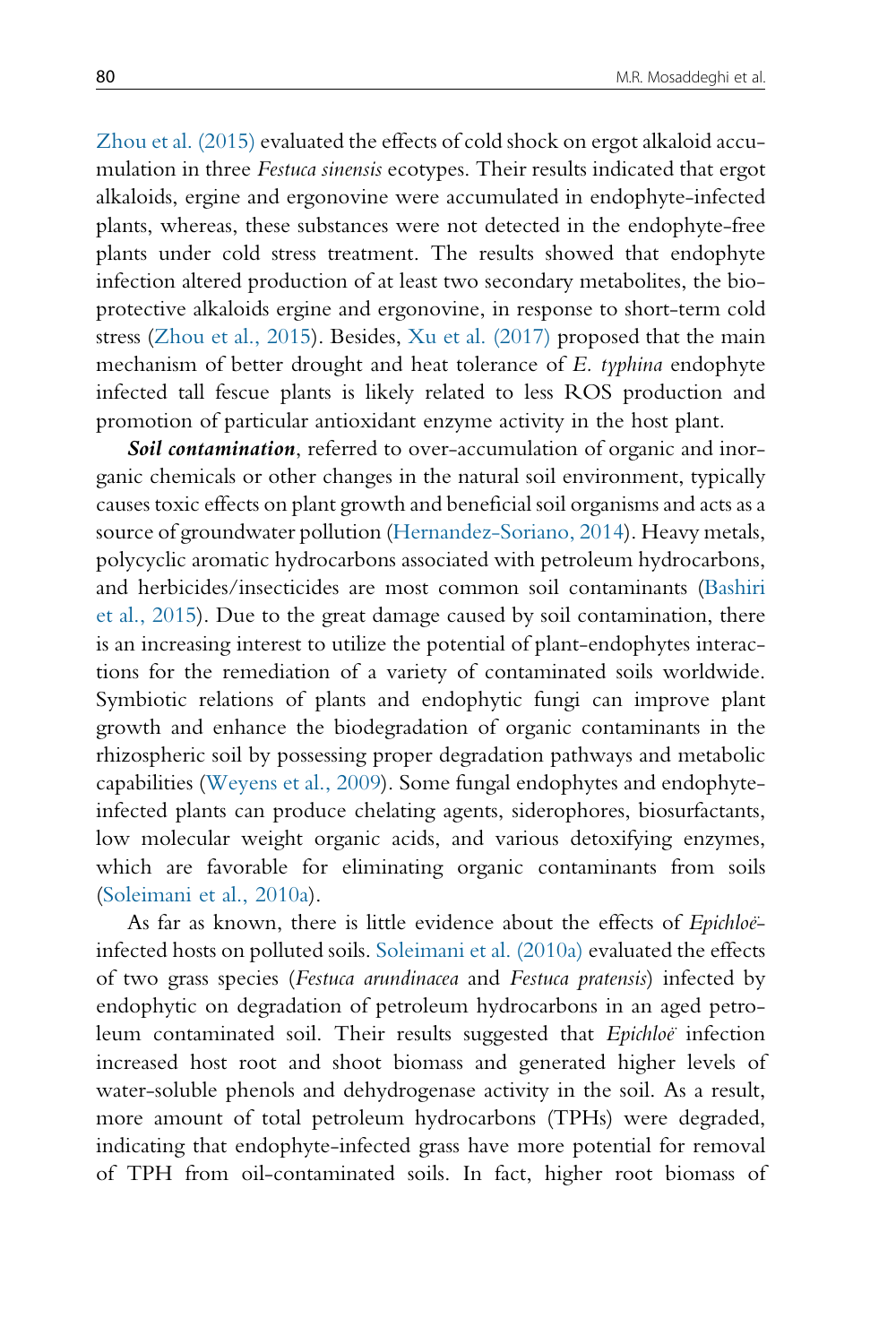endophyte-infected plants coincides with enhanced release of root exudates and water-soluble phenols, which trigger microbial degradation of TPHs (Soleimani et al., 2010a).

#### 2.1.3 Combined stresses

Plants are often confronted with combination of several abiotic and biotic stresses and the plant response to combined stresses differs from that caused by individual stresses. For instance, the combination of drought and heat stress induces greater detrimental effects on growth and productivity of crops than when each stress was applied individually (Hussain et al., 2019). As mentioned in previous sections, several studies have revealed how fungal endophytes impact plant response to individual stress. Nonetheless, the outcome of endophyte-grass interactions under combined biotic and abiotic stresses remains poorly explored. Bultman and Bell (2003) mentioned that the protective effect of endophytic fungi infection on the host may be the most when environmental stresses, like drought and herbivore damage, are present. Advantages of host-endophyte symbiosis become most apparent in complex conditions where plants are exposed to multiple stresses (Miranda et al., 2011). In this regard, Hosseini (2015) investigated the interactive effects of mechanical and drought stresses on water status and leaf proline content of tall fescue in a greenhouse study. A sand growth medium was used and the dead-load technique was utilized to apply mechanical stress to plant roots. The results showed that in the presence of mechanical stress, drought has little impact on the plant responses and mechanical stress is the main controlling factor of water status and leaf proline content. It was shown that *Epichloe* infection improved plant water status by producing more proline especially under combined severe drought and mechanical stresses (Hosseini, 2015).

Some host tolerance mechanisms induced by endophyte infection such as production of fungal secondary metabolites and alkaloids, developing extensive root systems and increasing of antioxidative capacities in response to single stresses are discussed in previous sections (see Sections 2.1.1 and 2.1.2). It can be suggested that the fungal loline alkaloids may play a dual role in grass defense system against insect pests and drought stress. Additionally, *Epichloe* infection causes an increase in root length and a decrease in root diameter (Hosseini, 2015; Malinowski and Belesky, 2000), which are certainly expected to play a key role in drought tolerance and/or nutrient acquisition. Carson et al. (2004) stated that endophyte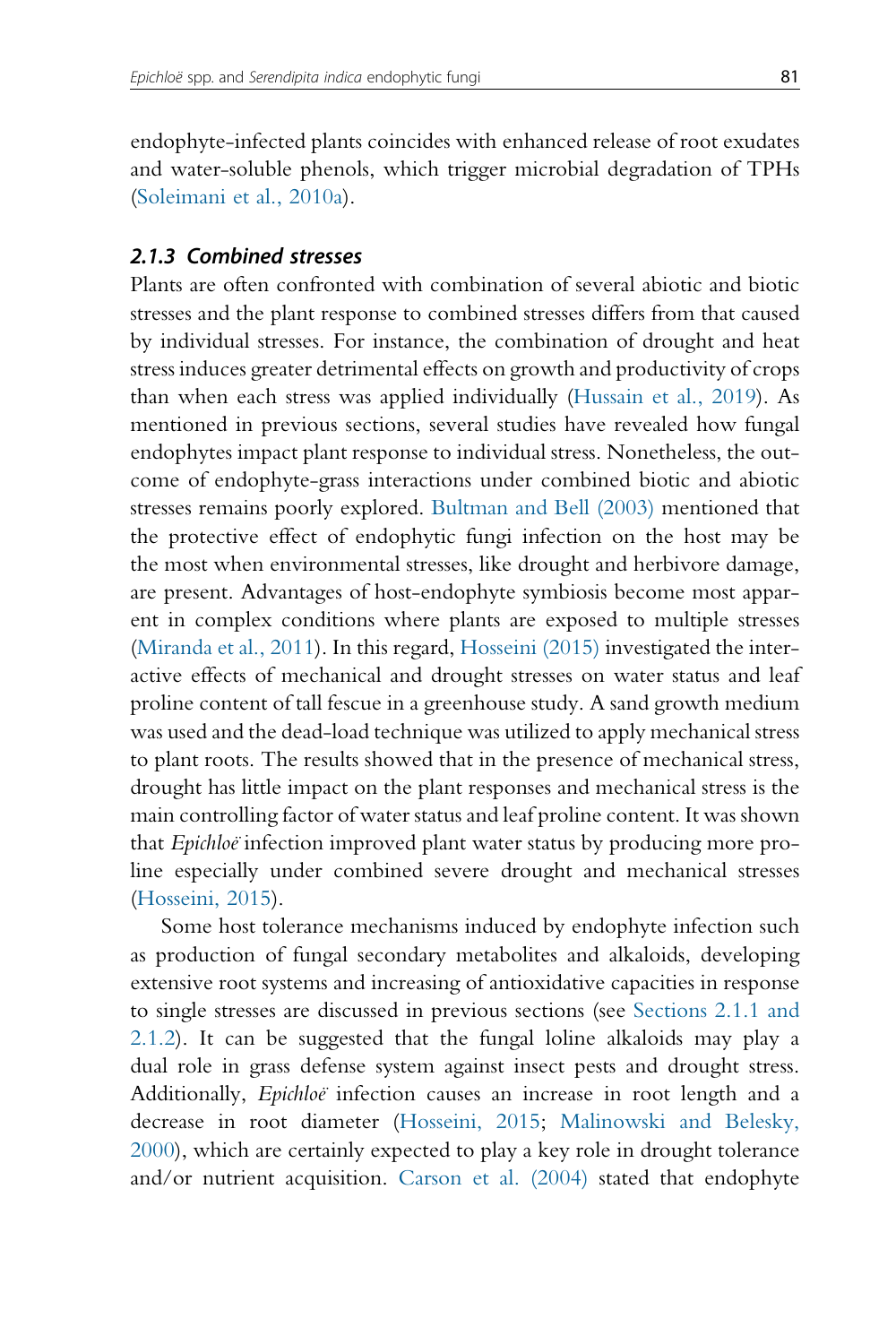infection was associated with production of dehydrins, a group of intrinsically unstructured proteins abundant during late embryogenesis, which led to protection from drought and temperature stresses in several grasses, including tall fescue.

#### 2.2 Serendipita indica

#### 2.2.1 Biotic stresses

Plants colonized with S. indica show an improved resistance against many soil-borne and root pathogens and also exhibit induced systemic resistance (ISR) to different foliar pathogens (see Table 3). Here we describe some involved mechanisms of host tolerance to pathogens/diseases after root colonization by S. indica.

Plant hormones such as indole acetic acid (IAA), gibberellin (GA), cytokinin (CK), abscisic acid (ABA), ethylene (ET), salicylic acid (SA) and jasmonic acid (JA) show a significant influence on increasing plant growth as well as improving plant defense system against biotic/abiotic stresses (Xu et al., 2018). Several evidences suggest that these phytohormones play a vital role in the generation of ISR, where the microbes initiate processes in roots which induce systemic tolerance in the aerial parts of plants against microbial pathogens or insects (Verhagen et al., 2004). For instance, SA signaling pathways restrict the growth of biotrophic pathogens by killing the infested cells via programmed cell death (Panda et al., 2019). Moreover, alternative defense mechanism against necrotrophic pathogens is associated with JA signaling pathways (Glazebrook, 2005). S. indica interferes with phytohormones synthesis and signaling to enhance growth, flowering time, differentiation and local and systemic defense responses (Xu et al., 2018). The results of some studies have proven that *S. indica* inoculation is effective on conferring ISR against powdery mildew fungi in some crop plants by regulating JA, JA-responsive genes, ET and ET-responsive genes (Khatabi et al., 2012; Serfling et al., 2007; Stein et al., 2008; Waller et al., 2005). Cosme et al. (2016) investigated the effects of S. indica on rice water weevil (RWW) root herbivore (Lissorhoptrus oryzophilus) by monitoring of the changes in GA and JA signaling. Their results suggested that S. indica is able to protect plants against RWW adults and larvae through endophyteelicited GA biosynthesis which repressed the herbivore-induced JA in roots and recovered plant growth.

The presence of *S. indica* helps activating both enzymatic and non-enzymatic antioxidants and suppressing induced oxidative damage by pathogen/herbivore attacks (Ansari et al., 2013). Kumar et al. (2013) stated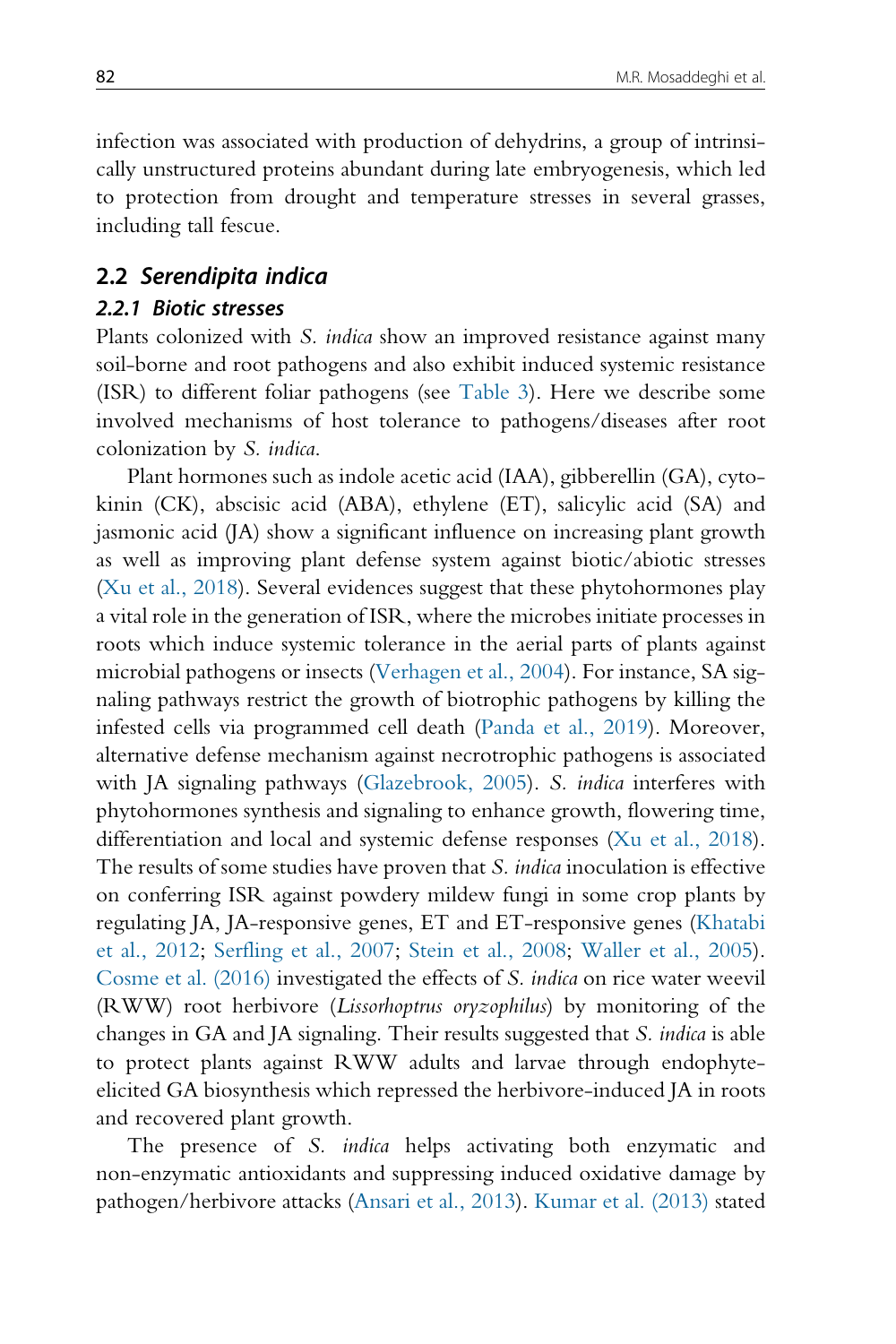| Disease/symptoms                       | Pathogen                                               | Host plant                                 | Reference                    |
|----------------------------------------|--------------------------------------------------------|--------------------------------------------|------------------------------|
| Stem rot                               | Phytophthora cinnamomi and P. plurivora                | Rhododendron (Rhododendron ferrugineum L.) | Trzewik et al. (2020)        |
| Panama disease                         | Fusarium oxysporum                                     | Banana (Musa spp.)                         | Cheng et al. $(2019)$        |
| Bacterial wilt                         | Ralstonia solanacearum                                 | Anthurium (Anthurium andraeanum)           | Lin et al. $(2019)$          |
| Early blight                           | Alternaria solani                                      | Tomato (Solanum lycopersicum L.)           | Panda et al. (2019)          |
| Root-knot nematode                     | Meloidogyne incognita                                  | Tomato (Solanum lycopersicum L.)           | Varkey et al. (2018)         |
| Botrytis gray mold disease             | Botrytis cinerea                                       | Chickpea (Cicer arietinum Linn.)           | Narayan et al. (2017)        |
| Sheath blight disease                  | Rhizoctonia solani                                     | Rice (Oryza sativa L.)                     | Nassimi and Taheri<br>(2017) |
| Soybean cyst nematode                  | Heterodera glycines                                    | Soybean (Glycine max)                      | Bajaj et al. (2015)          |
| Bakanae disease                        | Fusarium fujikuroi Nirenberg                           | Rice (Oryza sativa L.)                     | Hajipour et al. (2015)       |
| Crown rot                              | Fusarium culmorum or F. graminearum                    | Winter wheat (Triticum aestivum)           | Rabiey et al. (2015)         |
| Root rot                               | Fusarium culmorum                                      | Barley (Hordeum vulgare)                   | Harrach et al. (2013)        |
| Verticillium wilt or viral<br>pathogen | Verticillium dahlia or pepino mosaic<br>virus-Sav E397 | Tomato (Solanum lycopersicum)              | Fakhro et al. (2010)         |
| Root rot of barely                     | Fusarium graminearum                                   | Barley (Hordeum vulgare L.)                | Deshmukh and Kogel<br>(2007) |

**Table 3** A list of plant diseases and pathogens controlled by S. *indica* in different host plants according to recent researches.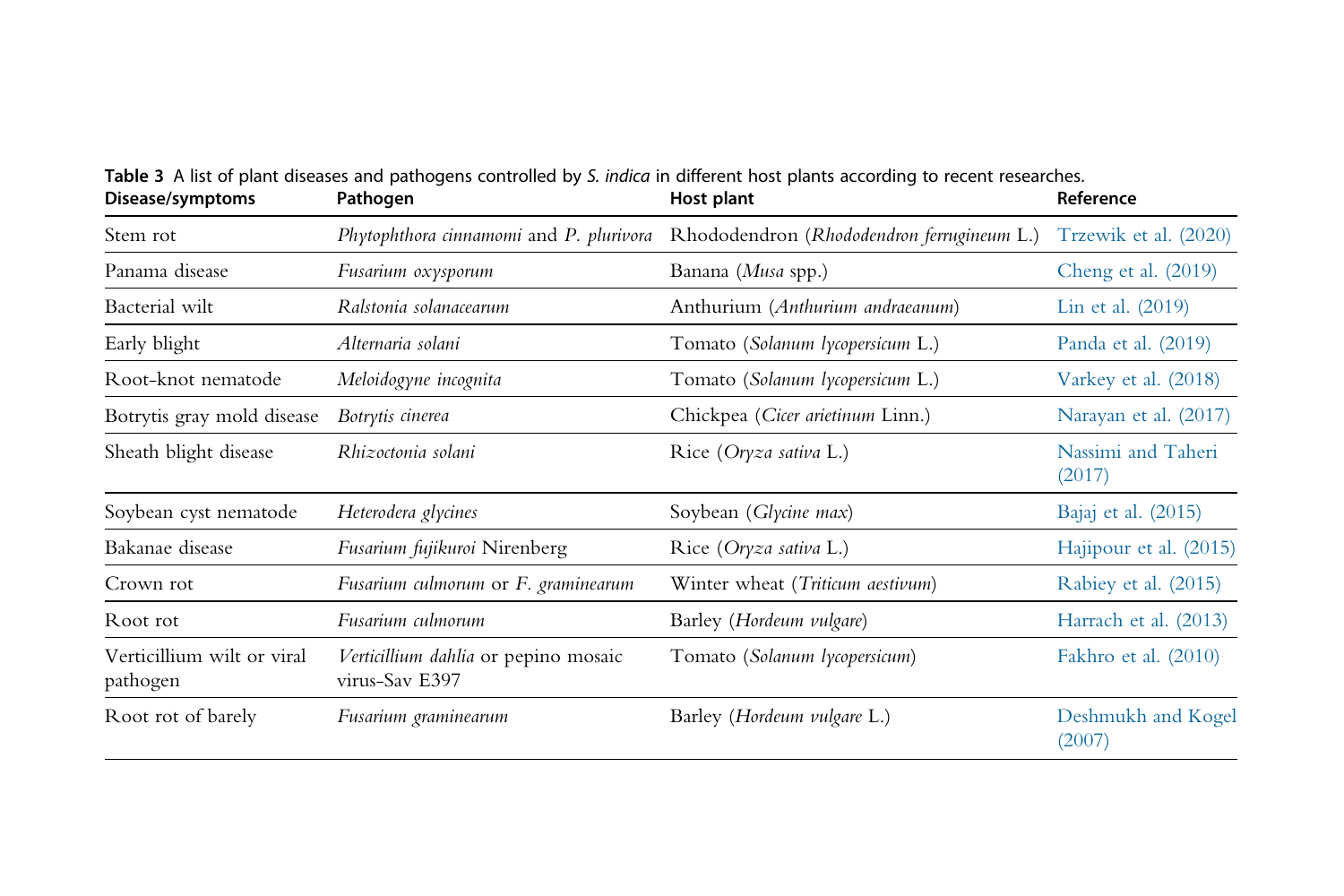that S. indica has a key role in triggering secondary metabolite biosynthesis and eliciting lignans production in hairy root cultures of flax (Linum album) which activates antioxidant machinery of the plants. Dehghanpour-Farashah et al. (2019) proved that S. indica restricted the wheat crown rot disease caused by Fusarium pseudograminearum due to enhanced enzymatic activities of guaiacol peroxidase (GPX) and catalase (CAT). They concluded that sodium nitroprusside (as a donor of nitric oxide) and spermidine (as a polyamine compound) significantly improved the impact of S. indica on host ISR by increasing  $H_2O_2$  production, antioxidant enzymatic activities and callose deposition.

Gene expression regulation in response to S. indica, evidently reveals that this root endophytic fungus targets different genes and subsequently induces different physiological reactions in host plant under biotic/abiotic stress conditions (Gill et al., 2016). Up-regulation of pathogenesis related genes, JA (VSP, PDF1.2, LOX2) and ET (ERF1) signaling genes were reported in S. indica-inoculated host plants, in response to pathogen infection (Camehl and Oelmüller, 2010; Molitor et al., 2011). Hajipour et al. (2015) proved that S. indica can diminish the damage of bakanae disease (Fusarium proliferatum) in rice by up-regulating of some pathogenesis-related genes such as NPR1, PR1, PR4 and PR5, as well as two transcriptional factor genes namely WRKY62 and WRKY85. Similarly, Lin et al. (2019) reported that S. indica inoculation stimulates up-regulation of both the PR1 and PR5 (SA-responsive related genes) significantly in anthurium leaves infected by Ralstonia solanacearum, by about 0.5-fold levels. This suggests that the endophytic fungus has critical role in activation of JA-dependent defense processes and ISR mechanism in plant upon bacterial infestation.

#### 2.2.2 Abiotic stresses

**Drought:** S.indica has been beneficially implicated in conferring plant protection against drought and salinity stressors (see Table 4) that threaten plant survival and functioning, worldwide. In the case of drought stress tolerance, S. indica modifies ROS detoxifying enzyme system, lipid peroxidation, osmolyte contents and expression of drought-related genes (Gill et al., 2016). Investigations at the cellular level indicate that S. indica colonization leads to up-regulating of 14–3-3 proteins responsible for both the stress tolerance and nutrient metabolism in host plants (Ghaffari et al., 2019). In plants exposed to drought stress, these proteins regulate plant transpiration through controlling of stomatal closure (Sun et al., 2013). In another study, Zhang et al. (2018) reported that the number of S. indica-responsive genes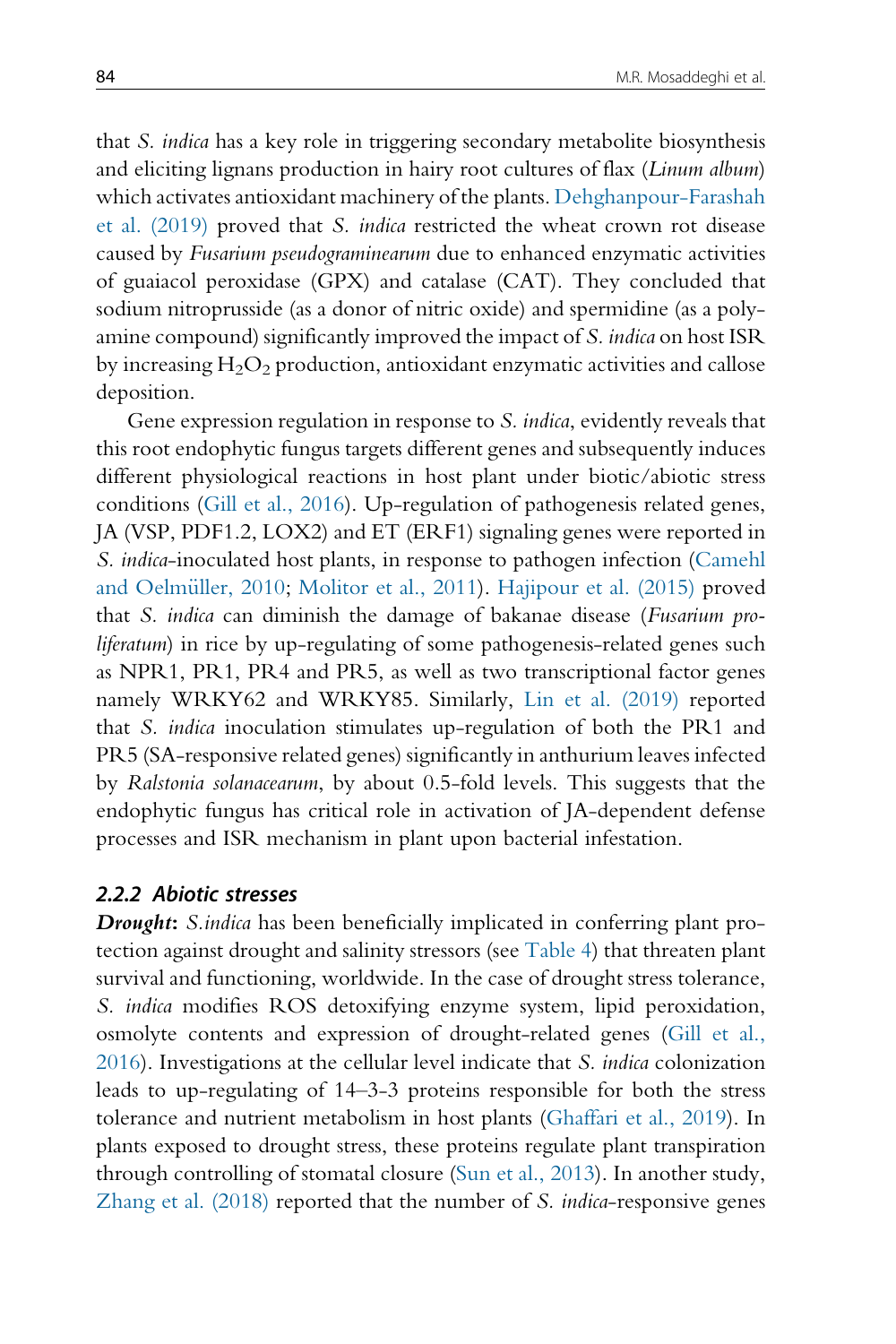| type    | Host plant                      |                                           | Experimental context S. indica beneficial roles                                                                                                                                                                                                                                   | Reference                  |
|---------|---------------------------------|-------------------------------------------|-----------------------------------------------------------------------------------------------------------------------------------------------------------------------------------------------------------------------------------------------------------------------------------|----------------------------|
| Drought | Barley (Hordeum vulgare L.)     | Pot experiment                            | - Greater shoot dry biomass by 1.1-fold and 1.3-fold in moderate<br>and severe drought stresses, respectively<br>- Enhanced activities of both the photosystem and the electron<br>transfer chain<br>- Enhanced production of sugars and organic compounds                        | Ghaffari et al.<br>(2019)  |
|         | Maize (Zea mays L.)             | Controlled<br>experiment in<br>laboratory | - Decreased root diameter by 39% and 12% under moderate and<br>severe water stresses<br>- Increased maximum root growth force and maximum root<br>growth pressure by 1.1-fold and 1.7-fold, respectively                                                                          | Hosseini et al.<br>(2019)  |
|         | Rice (Oryza sativa L.)          | Pot experiment                            | - Increased seedling biomass and enhanced phosphorus and zinc<br>acquisitions<br>- Higher chlorophyll fluorescence, proline content and improved<br>antioxidant capacity                                                                                                          | Saddique et al.<br>(2018)  |
|         | Maize (Zea mays L.)             | Pot experiment                            | - Increased root fresh weight by 15% and 30% under mild and<br>severe drought stresses, respectively<br>- Increased enzymatic activity of ascorbate peroxidase by 2.7-fold                                                                                                        | Hosseini et al.<br>(2018)  |
|         | Wheat (Triticum<br>aestivum L.) | Pot experiment                            | - Increased root volume by about 36% and 72% under moderate<br>and severe drought stresses, respectively<br>- Increased chlorophyll content and decreased catalase activity<br>under severe drought stress                                                                        | Hosseini et al.<br>(2017a) |
|         | Maize (Zea mays L.)             | Pot experiment                            | - Increased root fresh and dry weights, leaf area, SPAD value, and<br>leaf number under PEG-induced water stress<br>- Enhanced antioxidative activities of catalases and superoxide<br>dismutases<br>- Up-regulation of drought-related genes DREB2A, CBL1,<br>ANAC072, and RD29A | Xu et al.<br>(2016)        |

**Table 4** Summary of S. i*ndica-*mediated responses of various host plants to drought and salinity stresses according to representative recent studies. Stress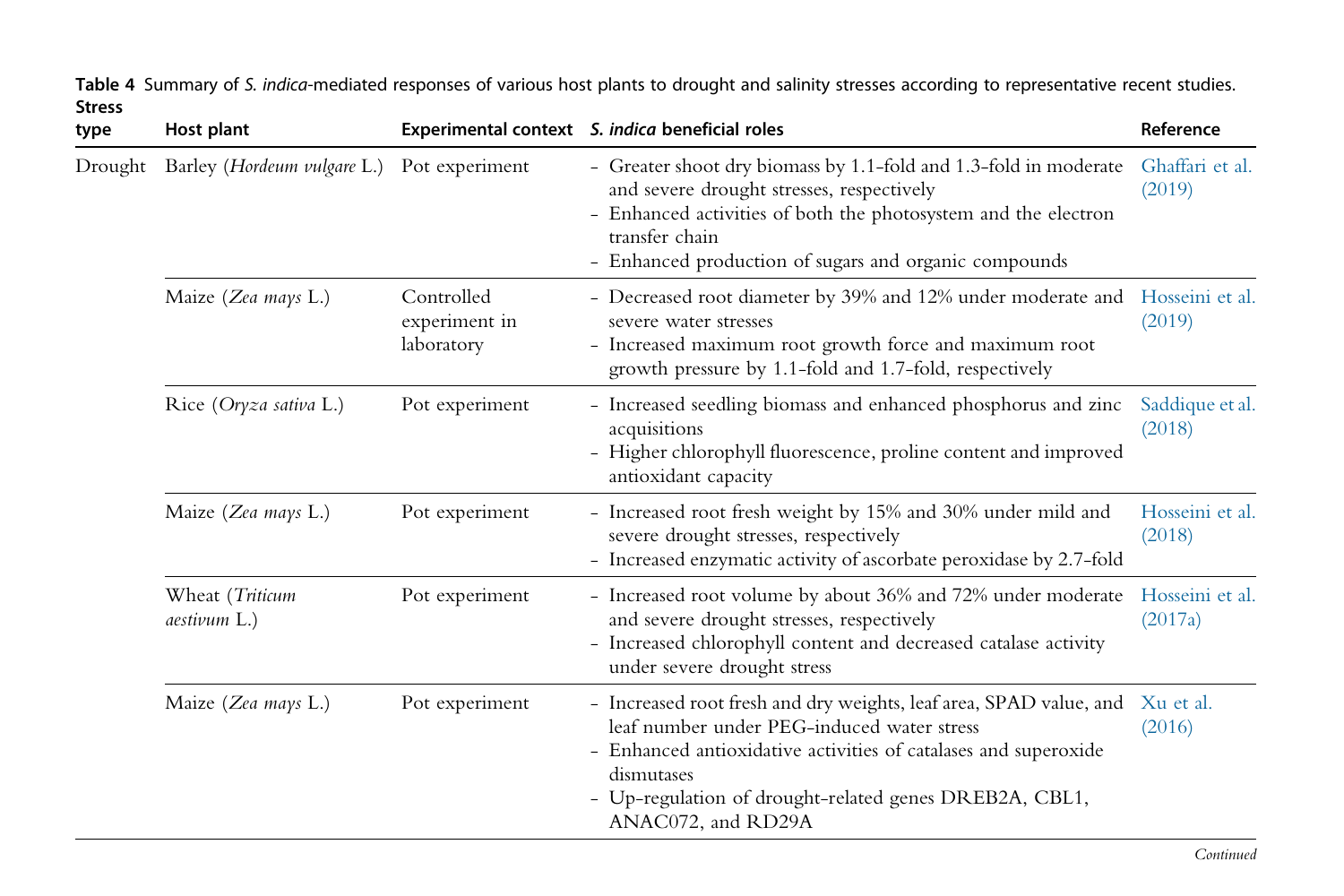Table 4 Summary of S. indica-mediated responses of various host plants to drought and salinity stresses according to representative recent studies. cont'd

#### Stress

| type                                        | Host plant                          |                | Experimental context S. indica beneficial roles                                                                                                                                                                                                                        | Reference                  |
|---------------------------------------------|-------------------------------------|----------------|------------------------------------------------------------------------------------------------------------------------------------------------------------------------------------------------------------------------------------------------------------------------|----------------------------|
| Chinese cabbage (Brassica<br>campestris L.) |                                     | Pot experiment | - Increased root fresh weight by 38% and leaf fresh weight by 46%<br>- Promoted development of the main and lateral plant roots<br>- Decreased accumulation of malondialdeyde, as a biomarker of<br>oxidative stress in cells<br>- Enhanced antioxidative capacity     | Sun et al.<br>(2010)       |
| Salinity                                    | Melon (Cucumis melo L.)             | Pot experiment | - Increased plant fresh weight, chlorophyll content and reduced<br>the electrolyte leakage under severe salt stress<br>- Higher relative water content under moderate and severe salt<br>stress<br>- Increased proline content by 25.2% under 200 mM NaCl<br>treatment | Hassani et al.<br>(2019)   |
|                                             | Tomato (Solanum<br>lycopersicum L.) | Pot experiment | - Improved root branching, fresh and dry weight of salt-stressed<br>plants<br>- Increased levels of chlorophyll b, indole acetic acid, catalase and<br>superoxide dismutase in leaves<br>- Reduced abscisic acid and proline levels                                    | Abdelaziz<br>et al. (2019) |
|                                             | Maize (Zea mays L.)                 | Pot experiment | - Higher biomass, higher stomatal conductance, lower $K^+$ efflux Yun et al.<br>from roots and higher $K^+$ concentration in shoots                                                                                                                                    | (2018)                     |
|                                             | Medicago truncatula                 | Pot experiment | - Improved plant growth under severe saline condition<br>- Higher antioxidant enzymes activities and hyphae density in<br>roots under high salt concentration<br>- Reduced malondialdehyde activity, $Na+$ content and relative<br>electrolyte conductivity            | Li et al. (2017)           |
|                                             | Barley (Hordeum vulgare L.)         | Pot experiment | - Increased total shoot dry weight by 1.5-fold in 300 mM NaCl<br>treatment<br>- Changes in carbohydrate metabolism, nitrogen metabolism, and<br>ethylene biosynthesis pathway                                                                                          | Ghaffari et al.<br>(2016)  |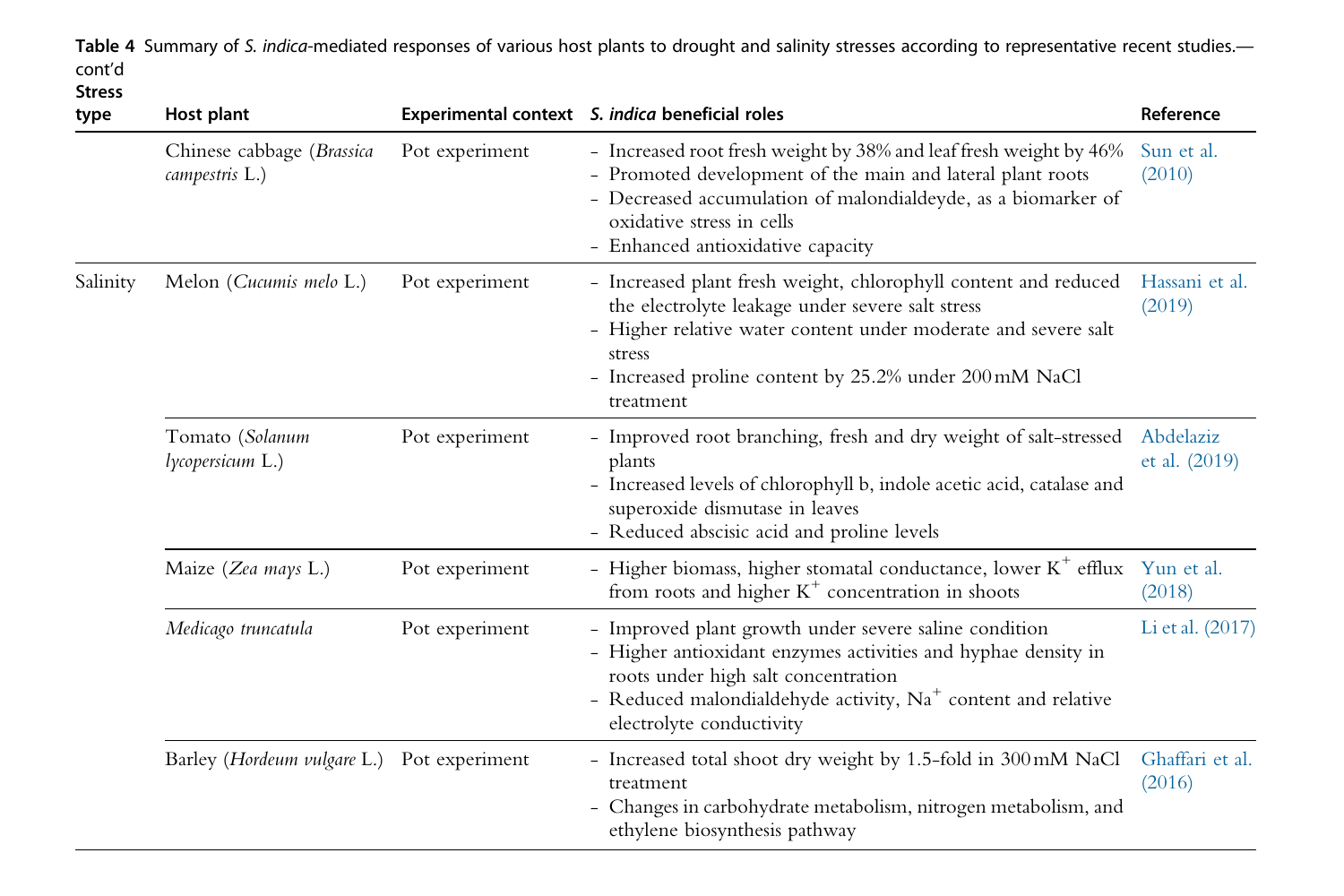increased from 464 (under no stress condition) to 1337 and 2037 after 6 and 12 h exposures to drought stress induced by polyethylene glycol 6000 (PEG-6000), respectively. Their results suggested that endophytic fungus stimulated genes for hormone functions, including those responsible for the production of IAA, ABA, SA and CK. As a result, S. indica promotes plant functioning under drought stress. In addition, Sun et al. (2010) stated that the reprograming of drought-related genes such as DREB2A, ANAC072, and CBL1 in addition to RD29A in the leaves of S. indica-colonized plants, is responsible for plant survival under drought stress condition.

Higher antioxidant capacity and accumulation of secondary metabolites in S. indica-inoculated plants protect them against the detrimental effects of drought stress. Xu et al. (2016) pointed out that maize plants exposed to PEG-6000-induced drought stress had greater SOD and CAT activities and higher proline accumulation. They concluded that elevated ROS scavenging system was a reason for the observed better survival of maize after inoculation with S. indica. In contrast, Hosseini et al. (2017a, 2018) observed that S. indica inoculation markedly lowered the APX (i.e., 2.7-fold) and CAT (i.e., 2.1-fold) in maize and wheat plants under severe drought stress, respectively. They concluded that S. indica-inoculated plants had higher proline concentration rather than non-inoculated counterparts. As a result, the inoculated plants had more ability to perform osmotic adjustment and eventually, to overcome harmful effects of drought stress and tolerate lower oxidative damage than non-inoculated ones. Therefore, the activities of antioxidant enzymes decreased in S. indica host plants.

Salinity: The promoting effects of S. indica endophytic fungus on plant resistance to salt stress, are well documented (Table 4). In the majority of cases, reprograming of salt stress-related genes, elevated enzymatic and non-enzymatic antioxidant capacities, reduced membrane electrolyte leakage and promoted osmotic adjustment are the three main mechanisms for salt tolerance (Baltruschat et al., 2008; Khalvandi et al., 2019; Lanza et al., 2019). Abdelaziz et al. (2019) reported that *S. indica* reduced  $Na^+/K^+$  ratios by increasing  $K^+$  concentration in the tomato leaves and roots of colonized plants under salt stress. They also observed that colonization of roots by S. indica increased antioxidant enzymatic activity and expression of LeNHX1–4 genes of tomato leaves. As a result, S. indica-inoculated plants had better functioning and growth (Table 4). Kord et al. (2019) investigated the impact of S. indica inoculation on regulation of small RNA (sRNA) molecules including microRNAs (miRNAs) which play important roles in eukaryotic gene expression and plant adaption to environmental stresses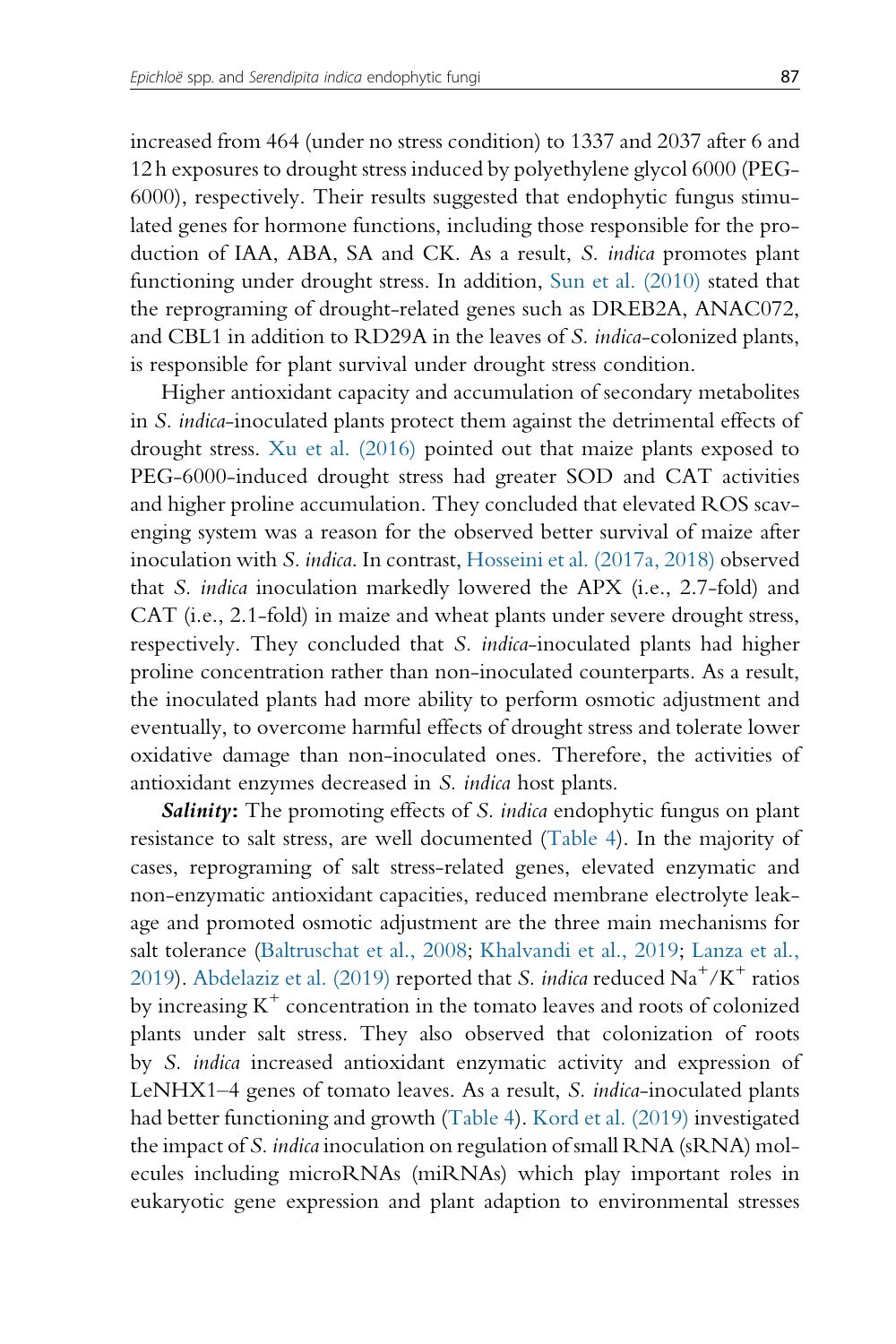as documented by Brant and Budak (2018). According to results of sRNAseq analysis, they identified 193 target genes in inoculated rice plants, which most of them were responsible for encoding either genes or transcription factors involved in nutrient uptake, sodium ion transporters, growth regulators, and auxin-responsive proteins.

Mineral stress: Acquisition of P, as the second most important macronutrients for plant growth and development, is one of the major features of symbiotic host plant-S. indica interactions ( Jisha et al., 2019; Ngwene et al., 2016; Wu et al., 2018). However, the positive effects of S. indica on mobilization, extraction and acquisition of other essential elements such as N, Mg, S, Zn and Fe are proven ( Johnson et al., 2014).

Phosphorous is absorbed by plants either directly through diffusion and interception mechanisms or indirectly through endophytic/mycorrhizal associations. S. indica fungus is able to produce phosphatase enzymes and organic acids which contribute to solubilization and mobilization of phosphate from insoluble polyphosphates and organic phosphates ( Johnson et al., 2014). Jisha et al. (2019) examined the effect of S. indica inoculation on Centella asiatica (L.) under phosphate limitation, and reported that S. indica-colonized plants had better growth parameters and higher production of asiaticoside (a major neutraceutical secondary metabolite) at low P concentrations. They concluded that S. indica infestation increased plant tolerance against phosphate limitation due to higher acid/alkaline phosphatase activity, enhanced total phenolic content, increased SOD activity and higher level of IAA. Wu et al. (2018) stated that S. indica-inoculated Brassicae napus plants had greater capability to take up P from different sources because of higher phosphatase activities and higher organic acids (i.e., oxalic, malic and citric acids) in rhizosphere soil. They observed higher expression of the BnPht1; 4 and BnACP5 genes in inoculated roots under P limitation conditions which demonstrates the involvement of the fungus in mitigating P deficiency by promoting its uptake.

Magnesium is another essential macronutrient required for the chlorophyll formation and photosynthesis. S. indica plays crucial role in the Mg acquisition from soil and supports the plant growth under Mg deficiency conditions ( Johnson et al., 2014; Prasad et al., 2019). Phylogenetic analysis revealed that PiMgT1, a member of Mg transporters family, is actively involved in Mg uptake by the S. indica fungus and may be helping in the nutritional status of the host plant particularly under Mg-limited conditions (Prasad et al., 2019). In the case of sulfur  $(S)$ , Nongbri and Oelmüller  $(2013)$ comprehensively reviewed the role of S. indica in S metabolism and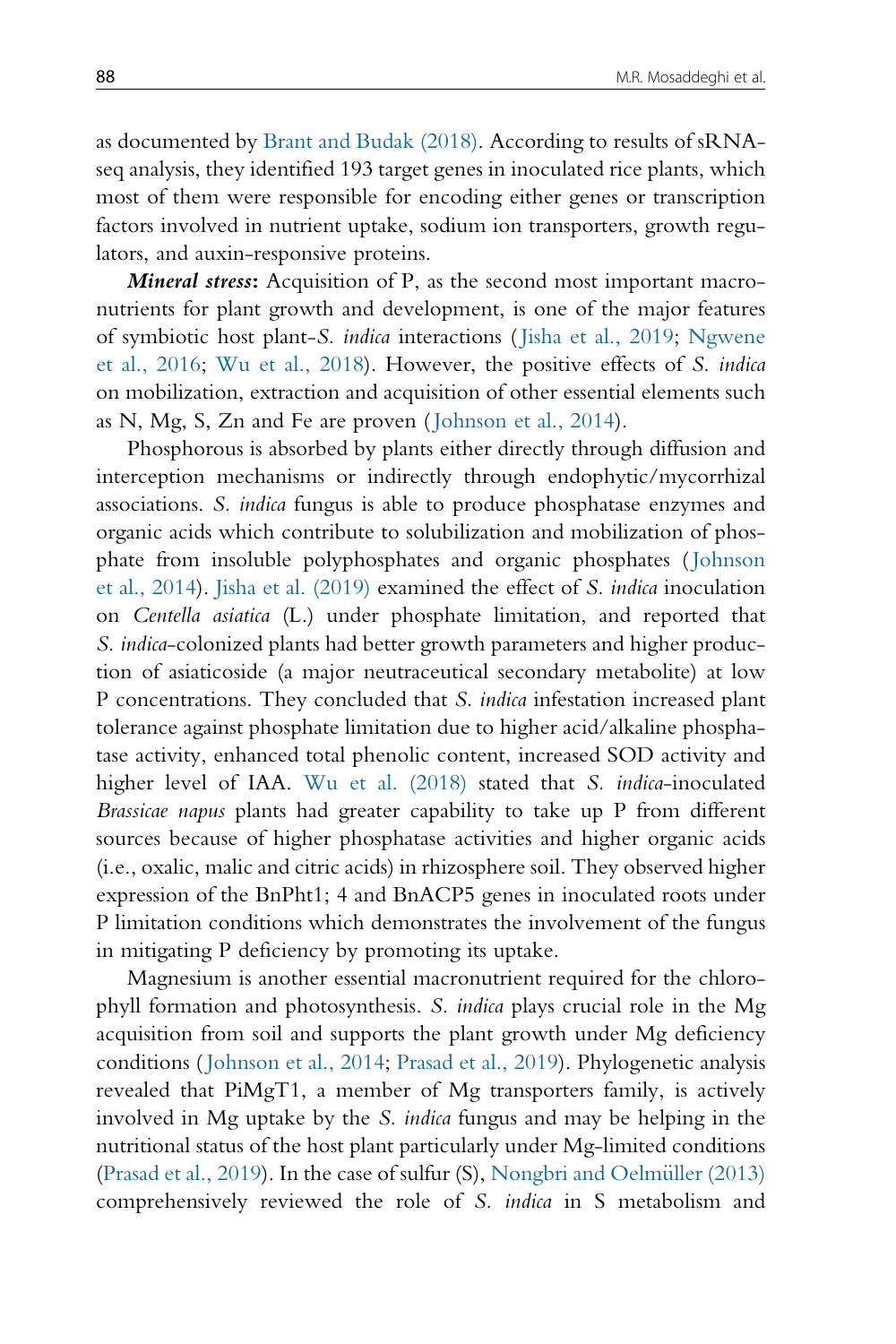assimilation. Summarily, they stated that S. indica fungus targeted genes involved in S uptake and metabolism and signals from the fungus activate processes in the roots which strongly promoted the S acquisition especially under S deficiency conditions.

In contrary to essential micronutrients and macronutrients, excess levels of some heavy metals such as cadmium (Cd), lead (Pb), copper (Cu) and arsenic (As) are poisonous for plants and cause oxidative stress which consequently leads to lipid peroxidation, and DNA and protein damage. Several studies have confirmed that S. *indica*-plant symbiotic relations are an excellent system for mitigating adverse consequences of heavy metals stress (Hui et al., 2015; Johnson et al., 2014; Sartipnia et al., 2013). Nanda and Agrawal (2018) observed higher Cu accumulation in roots, elevated enzymatic antioxidant activities (SOD, CAT, APX, and GPX) and reduced lipid peroxidation and hydrogen peroxide with S. indica under Cu stress conditions. Similarly, Dabral et al. (2019) suggested that S. indica inoculation decreased cell death and ROS accumulation in rice plant roots as compare with non-inoculated roots under Cd stress. Their results revealed that significantly greater accumulation of Cd in fungal spores could diminish ROS accumulation in root cells leading to lower cell death. Mohd et al. (2017) suggested that S. indica inoculation increased rice tolerance against arsenic toxicity due to three different mechanisms including reducing the availability of free arsenic in the plant environment, bio-transformation of the toxic arsenic salts into insoluble particulate matter and modulating the antioxidative system of the host cell.

**Extreme temperatures:** Although S. indica was originally isolated from the rhizosphere of xerophytes growing in a hot desert area, but it has ability to endure both the extreme cold and hot conditions (Varma et al., 2014). There is little information about the effect of S. *indica* inoculation on plant tolerance against both heat and cold stresses. The cold tolerance was demonstrated by an experiment in the cold deserts of Leh-Ladakh (Varma et al., 2014). Interestingly, RNA-Seq analysis of soybean root tissue showed that S. indica inoculation led to down-regulation of heat shock and other proteins involved in heat, high light, and hydrogen peroxide stress tolerance (Bajaj et al., 2018; Lahrmann et al., 2013). It can be concluded that S. indica may reduce the deleterious effects of abiotic stressors using other mechanisms and thus do not need to up-regulate heat shock proteins (Bajaj et al., 2018). However, the exact mechanisms are not understood and should be investigated in future studies.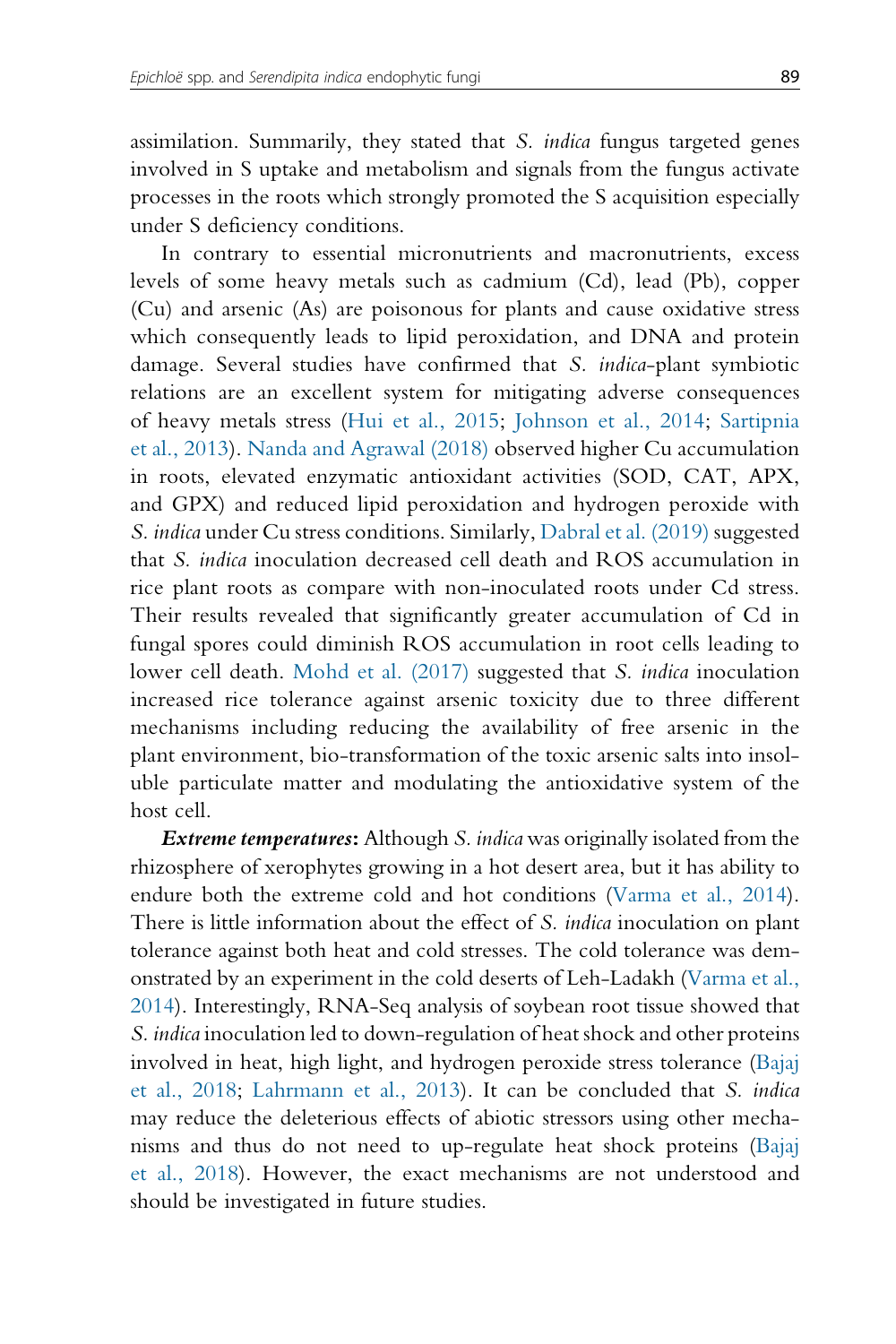#### 2.2.3 Combined stresses

As mentioned in the previous section, plants respond differently when they are exposed to combination of stressors rather than to individual ones. Hosseini et al. (2018) examined maize morphological and physiological responses as affected by S. indica inoculation under individual and combined drought and mechanical resistance stresses. Under exposure to individual stress, drought had more destructive impacts on plant water status and growth parameters rather than individual mechanical stress. However, under combined drought and mechanical stresses conditions, mechanical stress played the dominant role in controlling plant responses. The S. indica inoculation protected plants against both individual and combined stresses so that the inoculated plants had greater root volume (RV), leaf area (LA), RWC, LWP and proline content compared to the non-inoculated plants under stressful conditions. The same results were observed for S. indica-inoculated wheat plants under individual and combined drought and mechanical stresses Hosseini et al., (2017a). Fig. 3 schematically shows the beneficial effects of S. indica inoculation on host plant resistance against biotic and abiotic stresses.

# 3. The effects of endophytic fungi on soil quality indicators

The complex relations between plants and endophytic symbionts can significantly affect soil ecosystem characteristics and functions. It is proven that the symbiotic interaction of foliar and root endophytic fungi with host plants influences belowground biogeochemical reactions controlling nutrient cycling and soil organic matter dynamics. These processes play key roles in the productivity and function of both natural ecosystems and agroecosystems (Compant et al., 2016). Moreover, the endophytic symbiosis such as *Epichloë*-grass relations has long-term and constitutive nature which makes it suitable for ecosystem studies of plant-microbe interactions and their consequences on ecological processes (Slaughter, 2016). Omacini et al. (2012) conducted a meta-analysis to study the available information on the effects of endophytes on soil. Their comprehensive and quantitative study indicated that there were significant variations in root biomass, root exudates, and AMF colonization of infected plants compared to the endophyte-free counterparts, suggesting that these foliar endophytes can alter the host plant rhizosphere by multiple pathways. Here we aim to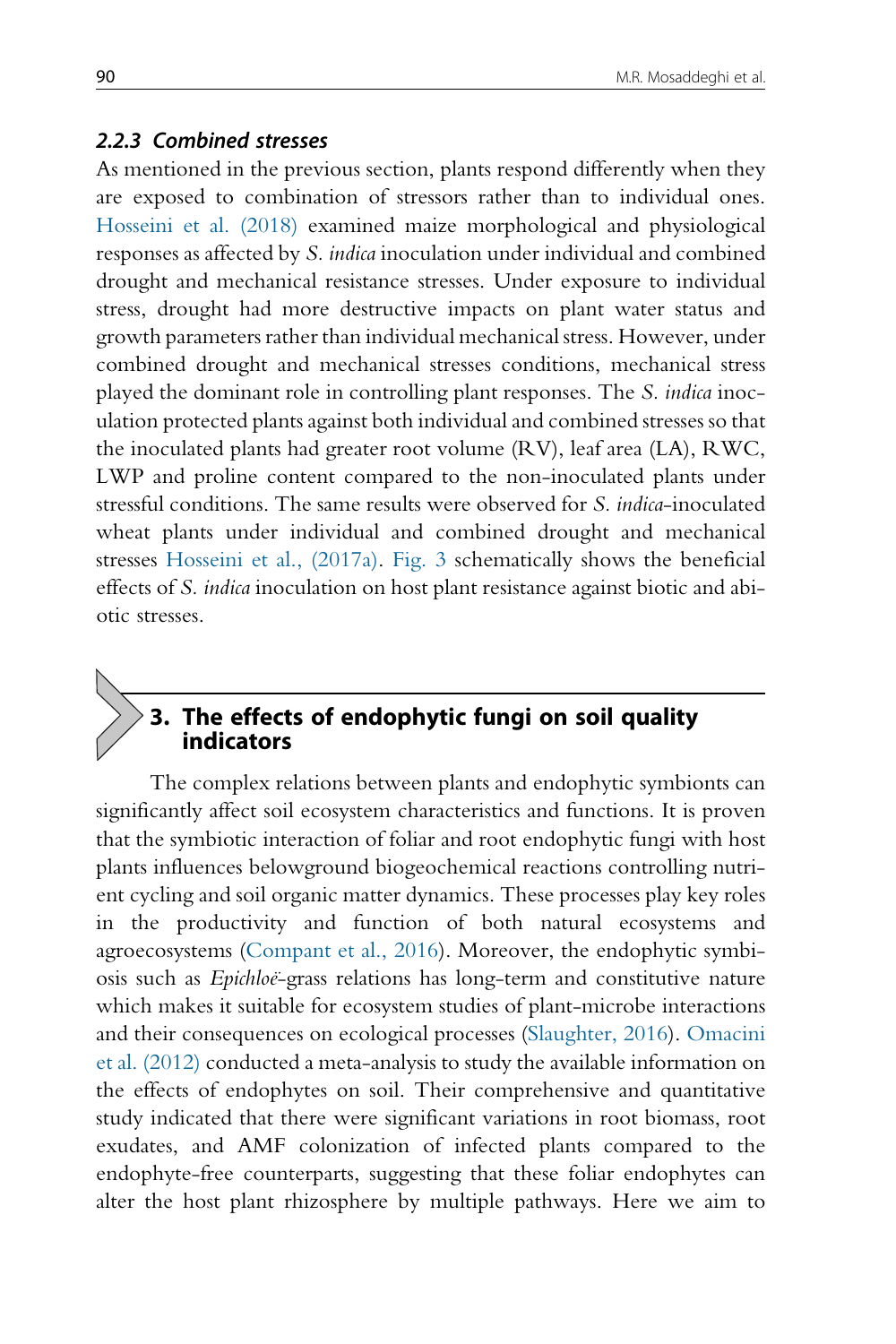

Fig. 3 Underlying mechanisms of host tolerance to biotic and abiotic stresses mediated by S. indica. Fungi confer plant tolerance to abiotic stresses [i.e., drought, salinity, mineral (nutrients deficiency and toxicity of heavy metals) and temperature extremes] mainly through production of phytohormones, activation of antioxidants to metabolize ROS, reprogramming of stress-related genes and osmotic adjustment. Additionally, S. indica-inoculated plants benefit from up-regulation of pathogenesis-related genes, enhanced enzymatic and non-enzymatic antioxidant capacity, production of antimicrobial compounds and JA and SA signaling against biotic stresses. ABA, abscisic acid; ROS, reactive oxygen species; IAA, indole acetic acid; JA, jasmonic acid; SA, salicylic acid and CK, cytokinin.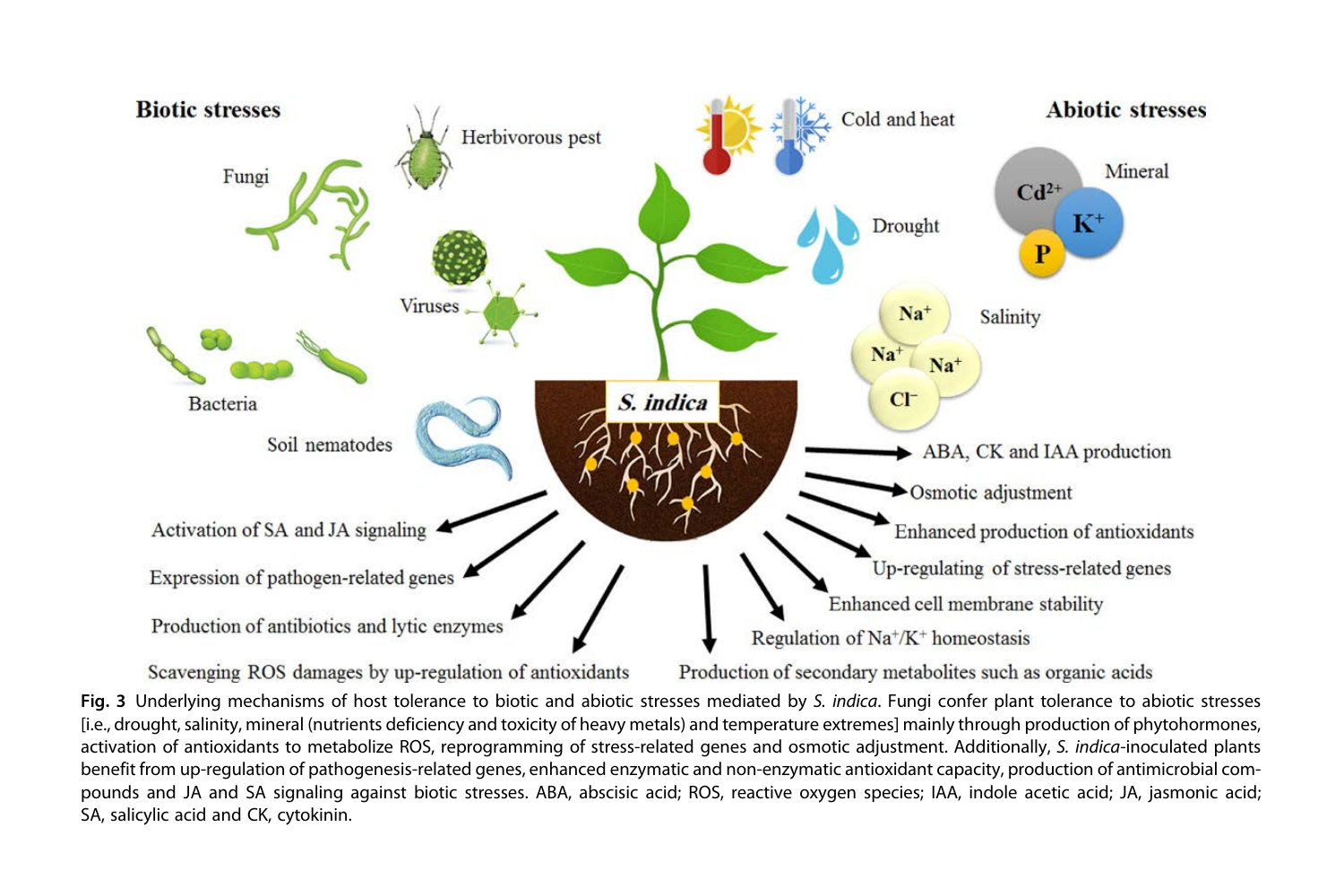review some representative researches which have studied the effect of endophyte-plant symbiosis on different aspects of soil environment and the underlying mechanisms for these alterations over the past 20 years.

#### 3.1 Soil biological indicators

Changing in the composition of soil microbial communities and soil microbial respiration in the presence of foliar endophytic fungi are established in a limited number of publications (Buyer et al., 2011; Rojas et al., 2016). There are a number of contradictions about the effects of fungal endophyte presence on soil microbial parameters (Iqbal et al., 2012). For instance, lower soil microbial activity and consumption of certain substrates, lower abundance of gram-positive bacteria, AMF and other microbial groups have been reported in the rhizosphere of endophyte-infected tall fescue (Buyer et al., 2011). In contrast, some studies have reported stimulatory effects of endophyte-infected tall fescue or no change on soil microbial community composition (Iqbal et al., 2012). Slaughter et al. (2019) stated that Epichloe-grass relations had no significant effect on total AMF colonization; however, altered AMF arbuscule presence and extraradical hyphal length in soil were observed under different grass-endophyte combinations. The CTE45 genotype hosted the fewest AMF arbuscules regardless of endophyte presence, and endophyte-infected  $(E^+)$  clones within NTE19 supported significantly greater soil extraradical hyphae compared to endophyte-free (E $^{-}$ ) clones. Because AMF are often associated with improved soil physical characteristics and C sequestration, our results suggest that development and use of unique grass-endophyte combinations may cause divergent effects on long-term ecosystem properties. Rojas et al. (2016) investigated the effect of the E. coenophiala, on the biomass and structure of soil bacterial, archaeal and fungal communities in both rhizosphere and bulk soils associated with tall fescue plants. Their results showed that E. coenophiala infection altered soil fungi composition by increasing phylum Glomeromycota and reducing phylum Ascomycota and other fungal genera. However, soil prokaryotic (bacterial and archaeal) communities were not significantly affected by the presence of foliar endophytic fungi.

In addition to soil microbial communities, E. coenophiala symbiosis in tall fescue may impact soil macro- and micro-fauna communities, too (Omacini et al., 2012). Increased number of earthworms (Humphries et al., 2001), decreased abundance of root-knot nematodes (Elmi et al., 2000) and altered community composition of springtail species (Lemons et al., 2005) have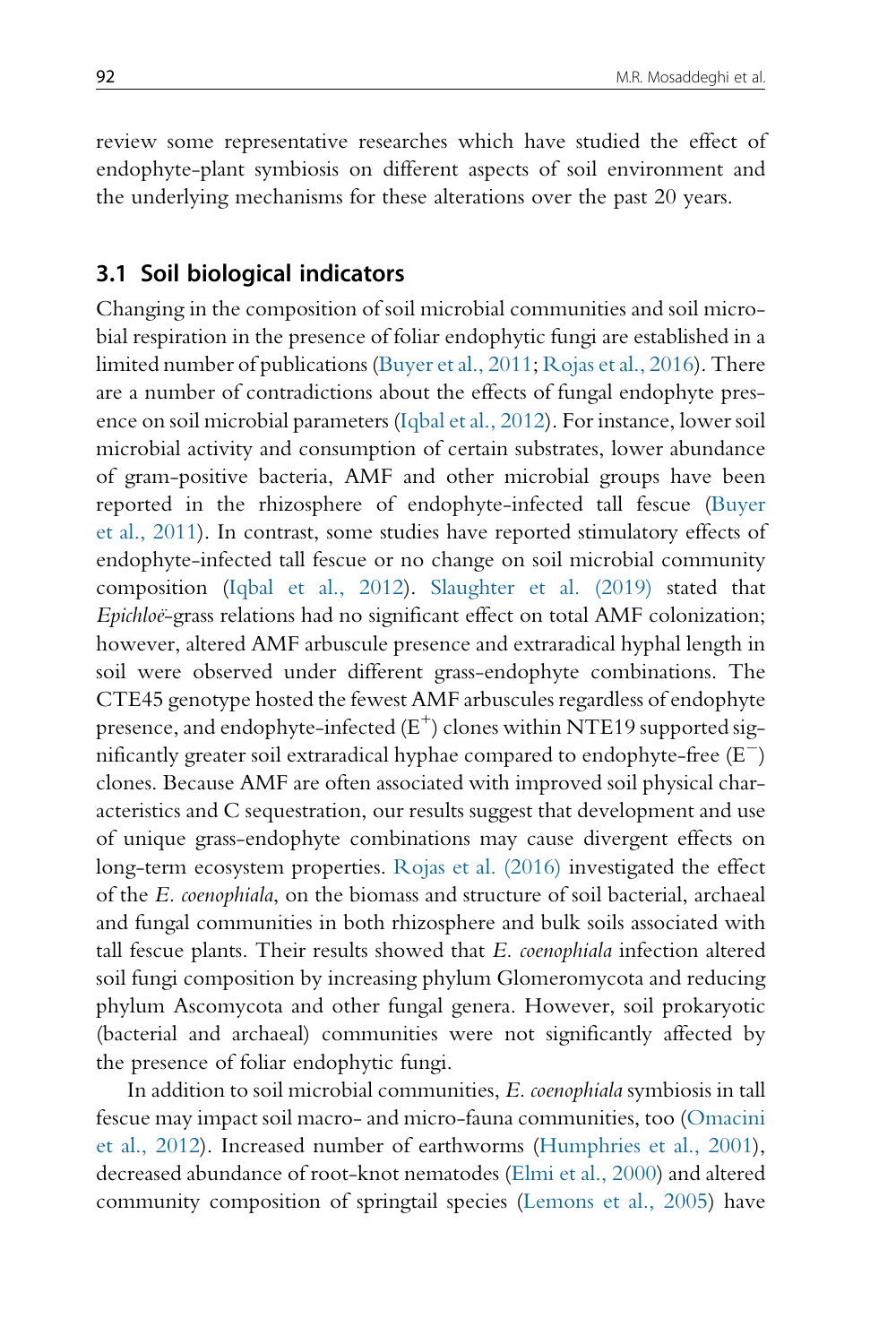been reported in response to foliar endophyte infection. Rabiey et al. (2017) observed that S. indica presence in both wheat root and soil samples led to detectable variations in the microbial community composition and increased diversity in the fungal and bacterial communities.

A few studies have examined the effects of endophyte-infected host plants on soil microbial biomass and activities. Iqbal et al. (2012) observed higher total microbial biomass in endophyte-infected tall fescue plots in comparison with endophyte-free counterparts. Nevertheless, Hosseini (2015) investigated the effects of endophyte-infected and endophyte-free tall fescue residues on soil organic carbon and basal microbial respiration in four texturally-different soils. She observed that endophyte-infected residues increased soil organic carbon storage and decreased microbial respiration in different soils. Similarly, Handayani et al. (2011) and Franzluebbers and Hill (2005) reported lower microbial respiration in pastures with high Epichloe infection frequencies compared to areas with low endophyte occurrence.

The symbiotic interactions between host plant-endophyte can modify the microbial features of rhizosphere or even bulk soil in both direct and indirect pathways. Directly, endophyte-infected grasses produce and release some secondary metabolites like ergot and loline alkaloids and phenolic compounds (Yan et al., 2015). In a great portion of studies, secreting of these compounds to rhizosphere is responsible for reduced microbial biomass and activities (Mikola et al., 2016; Omacini et al., 2012). Indirectly, endophyte presence can contribute to changing of soil structure and functioning of soil microbial communities through improved plant growth and nutrient status (Guo et al., 2016). An increase in root biomass and exudates and also enhanced soil fertility as a result of endophyte infection, may affect qualitative and quantitative characteristics of microbial communities (Gundel et al., 2017; Hosseini, 2015). Moreover, changes in the amount and soil-toatmosphere fluxes of soil gases (i.e.,  $O_2$  and  $CO_2$ ) may be associated with the alterations in the structure of soil microbial communities in grassland ecosystems (Iqbal et al., 2013).

#### 3.2 Soil C and N cycling

Plant-microbe symbiotic interactions play crucial roles in natural and agroecosystems such as litter decomposition, soil aggregation and N cycling (Slaughter, 2016). *Epichloe*-mediated variations in plant rhizodeposition and soil microbial structure and functioning may lead to higher soil carbon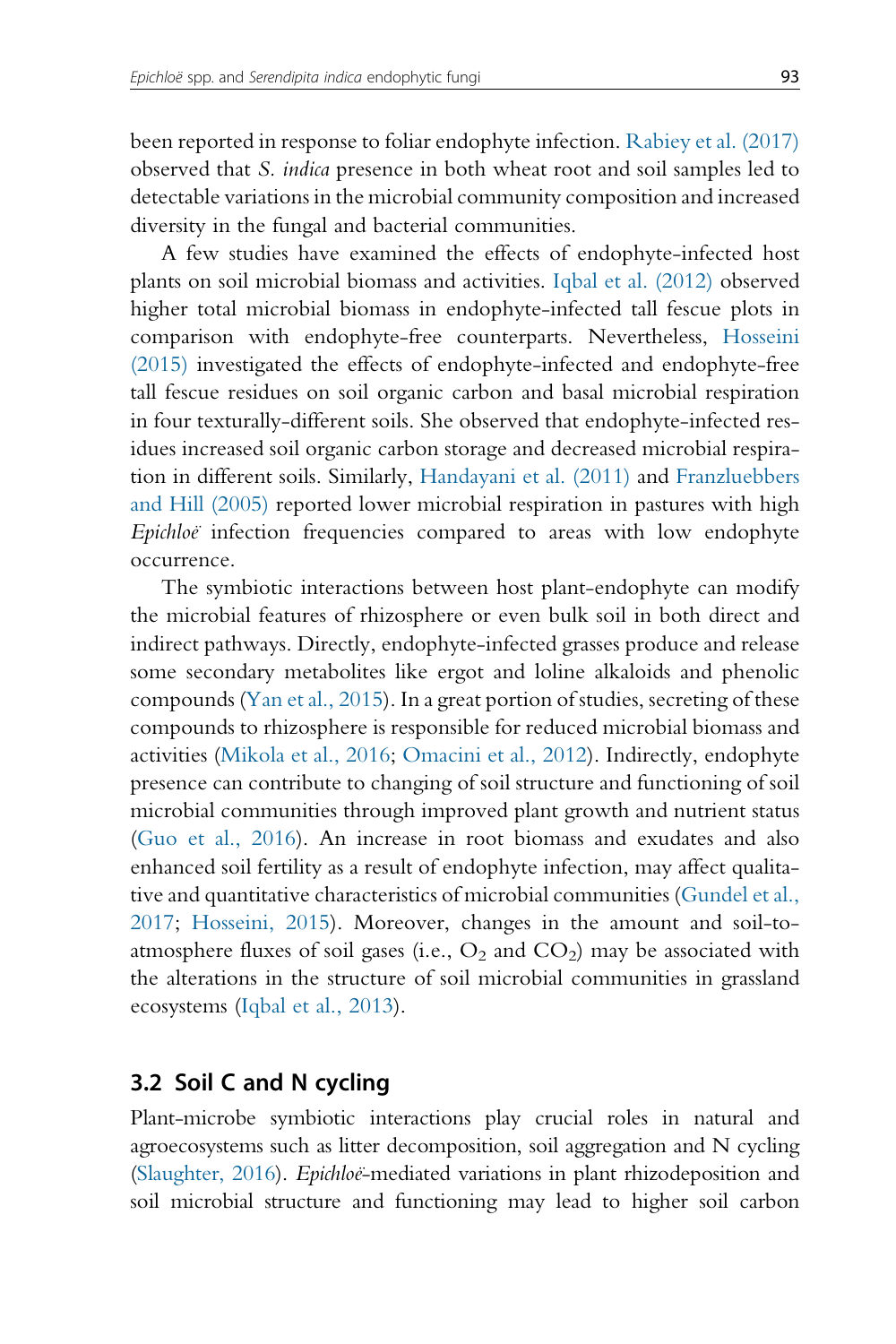sequestration (Iqbal et al., 2012) and altered N dynamics in grasslands (Franzluebbers and Hill, 2005; Franzluebbers and Stuedemann, 2005). Several studies revealed that the grass-endophyte symbiosis had inhibitory effect on litter decomposition (Hosseini, 2015; Lemons et al., 2005; Omacini et al., 2012). These observations are often related to Epichloëmediated alkaloids production which negatively affects decomposers. However, Gundel et al. (2017) stated that the presence of Epichloë endophytic fungus can be associated with higher decomposition rate of plant litter. They also observed lower N and P contents in endophyte-infected Schedonorus ( $=$ Festuca) pratensis plant litter. They concluded that Epichloe<sup>®</sup> infection could alter plant residues decomposition by several ecological pathways rather than production of toxic alkaloids. These ways included changing of plant leaf chemical composition or modifying the structure of the plant community and microclimate (Gundel et al., 2017).

Soil organic carbon (SOC), a key factor in preserving soil quality and health, indicates the sustainability of soil resources exposed to different land management practices. Although the benefits of endophyte infection to host grasses are well documented, limited studies have investigated the effect of plant-microbe interaction especially endophytic symbiosis on soil quality, particularly organic matter accumulation and dynamics. Hosseini et al. (2015a) examined the effects of foliar fungal endophyte infection in tall fescue on rhizosphere chemical, biological, and hydraulic properties in different soil textures. The results showed that Epichloe endophytic fungus significantly enhanced soil organic carbon storage and hot-water soluble carbohydrates (HWSC), especially for the medium- to fine-textured soils, and decreased the basal soil respiration. Likewise, Handayani et al. (2011) tested how *Epichloë* infection altered active soil C pools such as particulate organic matter C (POM-C), microbial biomass C (MBC), mineralizable C (Min-C), and C content in macro-aggregates and micro-aggregates. They observed that endophyte presence effectively increased MBC  $(\approx 26\%)$  and percent of micro-aggregates ( $\approx 46\%$ ), and decreased Min-C  $(\approx 43\%)$  and C associated with micro-aggregates ( $\approx 15\%$ ). They concluded that  $Epichloë$ -infected tall fescue has potential to modify  $C$  sequestration and soil structure, particularly in short-time periods that can be used to examine conservation efforts to improve pasture productivity and the consequences of pasture restoration strategies.

As far as known, there is only one study which examined the effects of S. indica inoculation on SOC storages, so it yields a field ripe for research. Moballegh (2017) studied the effects of wheat and maize inoculation with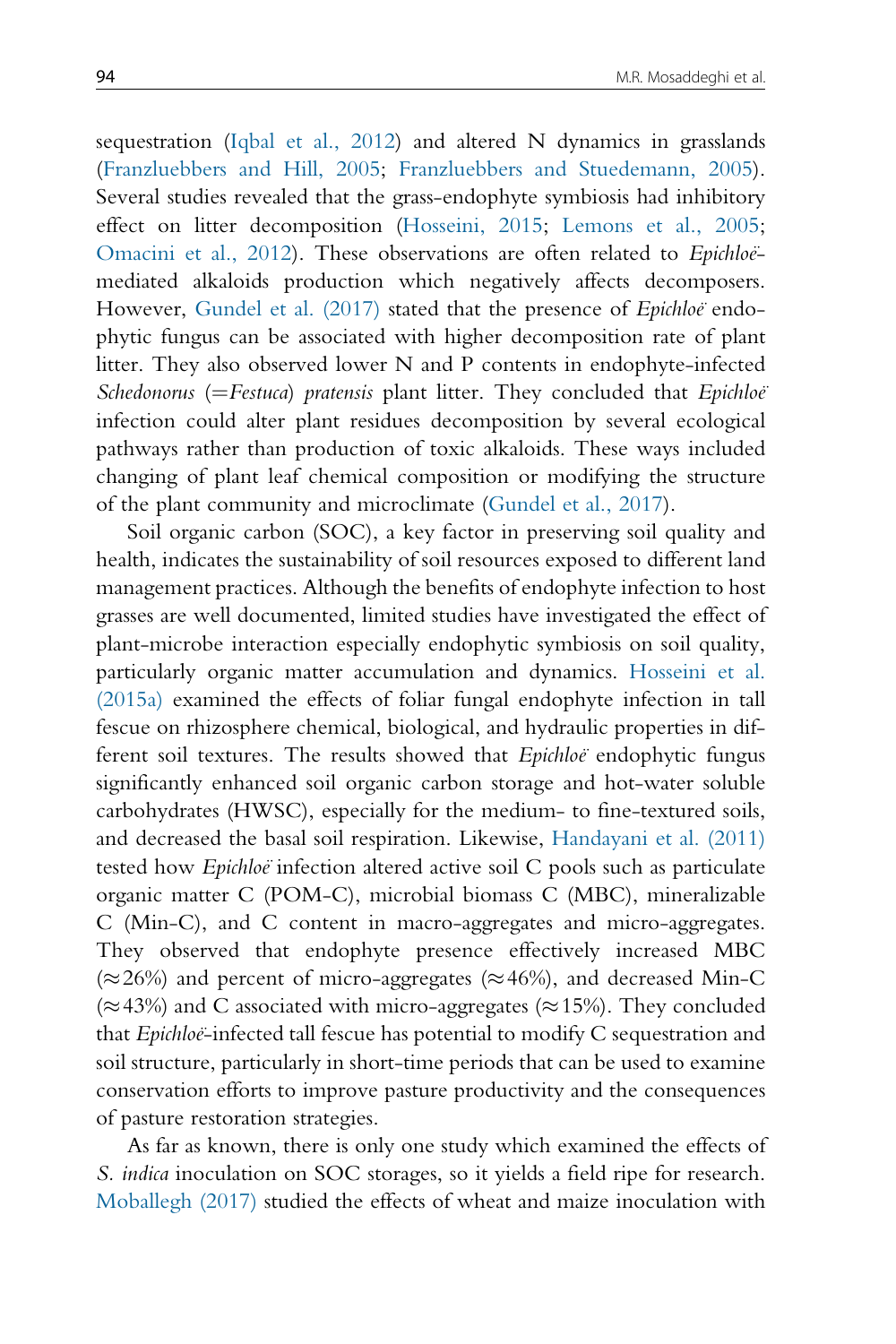S. indica and addition of its extract on soil structural stability indices and physicochemical properties. Her results indicated no significant difference between SOC of rhizosphere of S. indica inoculated and non-inoculated plants, however, the fungus extract addition effectively increased basal microbial respiration and consequently reduced SOC pool. She concluded that the fungus extract can be considered as a microbial substrate which would trigger microbial activities and then reduced SOC in the rhizosphere.

#### 3.3 Soil aggregate stability

Aggregate stability, a representative index for resistance of soil structure against destructive physical stresses, is affected by plant-microbe interactions. The impact of *Epichloe*-grass symbiotic interactions on soil aggregate size distribution were investigated in previous studies (Franzluebbers and Stuedemann, 2005; Handayani et al., 2011). In a descriptive and comprehensive study, Hosseini et al. (2015a, 2015b and 2017b) examined the influences of Epichloe infection on soil aggregate stability in texturally-different soils via different methods. They quantified soil structure stability by high energy moisture characteristic (HEMC), as a novel and useful method for determining the structural stability of different soil textural types (Levy and Mamedov, 2002), and also by water dispersible clay (WDC), as a common method for evaluating aggregate instability.

In the HEMC method, an index of aggregate stability against slaking defined as stability ratio (SR) is determined by quantifying differences in water retention curves of fast- and slow-wetted aggregates (between 0.5 and 1.0mm) at high energies (i.e. absolute matric potentials of 0 to 50 cm). The SR ranges from zero to one in which higher values indicate greater stability of soil aggregates. Moreover, Hosseini et al. (2015b) proposed the slope of HEMC at its inflection point  $(S_i)$  as an alternative structural stability index. This index is conceptually similar to Dexter's S-theory (Dexter, 2004). The value of  $S_i$  represents the extent of aggregate porosity which is concentrated into a narrow range of pore sizes. Higher values of  $S_i$  and also  $S_iR$  (i.e., the ratio of  $S_i$  values of fast- to slow-wetted aggregates) are consistent with improved aggregate stability. The results indicated that foliar endophyte presence (E. coenophiala) increased soil organic carbon (SOC) pools especially for the fine-textured soils. As a result, values of SR and  $S_iR$  and structural stability of the tall fescue rhizosphere soils, particularly in medium- and fine-textured ones, significantly increased (Hosseini et al., 2015b). The same trend was observed when endophyte-infected tall fescue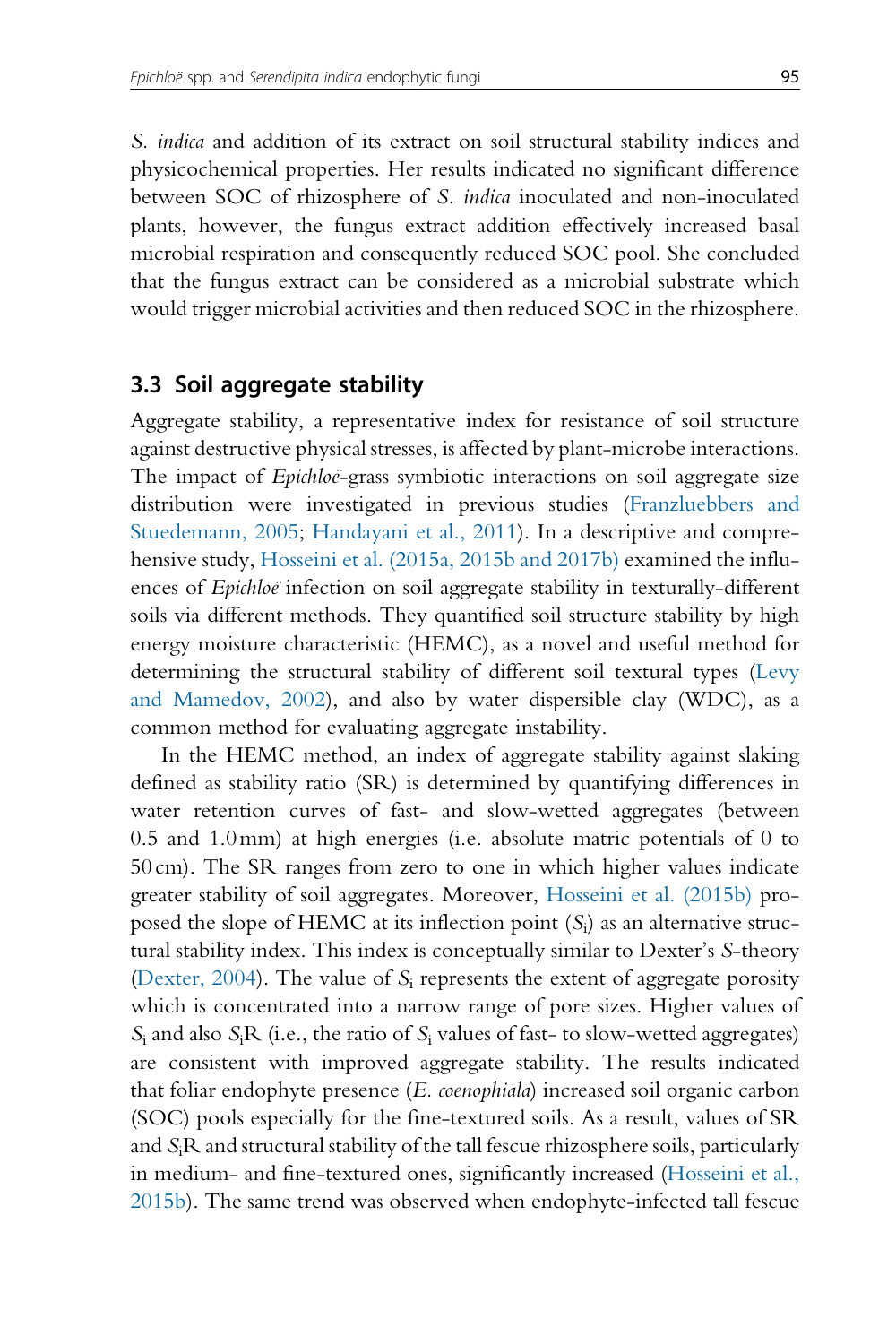residues were added to different soil textures (Hosseini et al., 2017b, 2017c). Evaluating of aggregate stability of rhizosphere soil using WDC also revealed that Epichloe-infected tall fescue rhizosphere had a lower WDC value when compared to the endophyte-free one. This means that endophyte-infected associated soils had greater structural stability due to higher concentration of HWSC and SOC storage (Hosseini et al., 2015a). Similarly, Moballegh (2017) reported lower WDC and greater HWSC upon addition of S. indica extract to soil. However, she found no significant effects of S. indica inoculation or its extract addition on HEMC stability indices of rhizosphere. Recently, Saedi et al. (2021a) studied the effect of endophyte-tall fescue symbiosis on the rhizosphere quality indicators under different aeration conditions in a greenhouse pot experiment. The results showed that soil structure degradation was intensified under oxygen-limited conditions. However, endophyte symbiosis increased the aggregate stability through the water-repellent exudates and enhanced organic carbon storage especially under oxygen-limited conditions.

#### 3.4 Soil water repellency and hydraulic properties

Among the fungi, the role of AMF on soil hydrophobicity and hydraulic properties is commonly investigated (Rillig et al., 2010). A great number of these researches indicates an increase in soil water repellency and percentage of water-stable aggregates is linked with the production of glomalin by AMF (Rillig et al., 2010). However, there is little information about the impact of foliar and root endophytic fungi on these soil fundamental properties. For the first time, Hosseini (2015) and Hosseini et al. (2015a) investigated the effect of Epichloe endophytic fungus presence on water repellency and hydraulic properties of tall fescue rhizosphere soil. They hypothesized that the presence of *Epichloe* endophytic fungus in the aboveground parts of tall fescue can change the soil water repellency and aggregate stability by alteration of the chemical and biological properties of rhizospheric soil. They applied the intrinsic sorptivity method as suggested by Hallett and Young (1999). Summarily, in this method ethanol  $(S<sub>F</sub>)$  and water  $(S<sub>W</sub>)$ sorptivities, repellency index (RI) and contact angle  $(\theta)$  are measured to characterize the soil hydrophobicity. The results revealed that endophyteinfected treatments had greater  $S_{\rm E}$ , RI and  $\theta$  and lower  $S_{\rm W}$  (Hosseini et al., 2015a). It can be concluded that the differences in the rhizosphere hydrophobicity and hydraulic properties of the endophyte-infected and endophyte-free plants may be due to changes in pore structure (quantified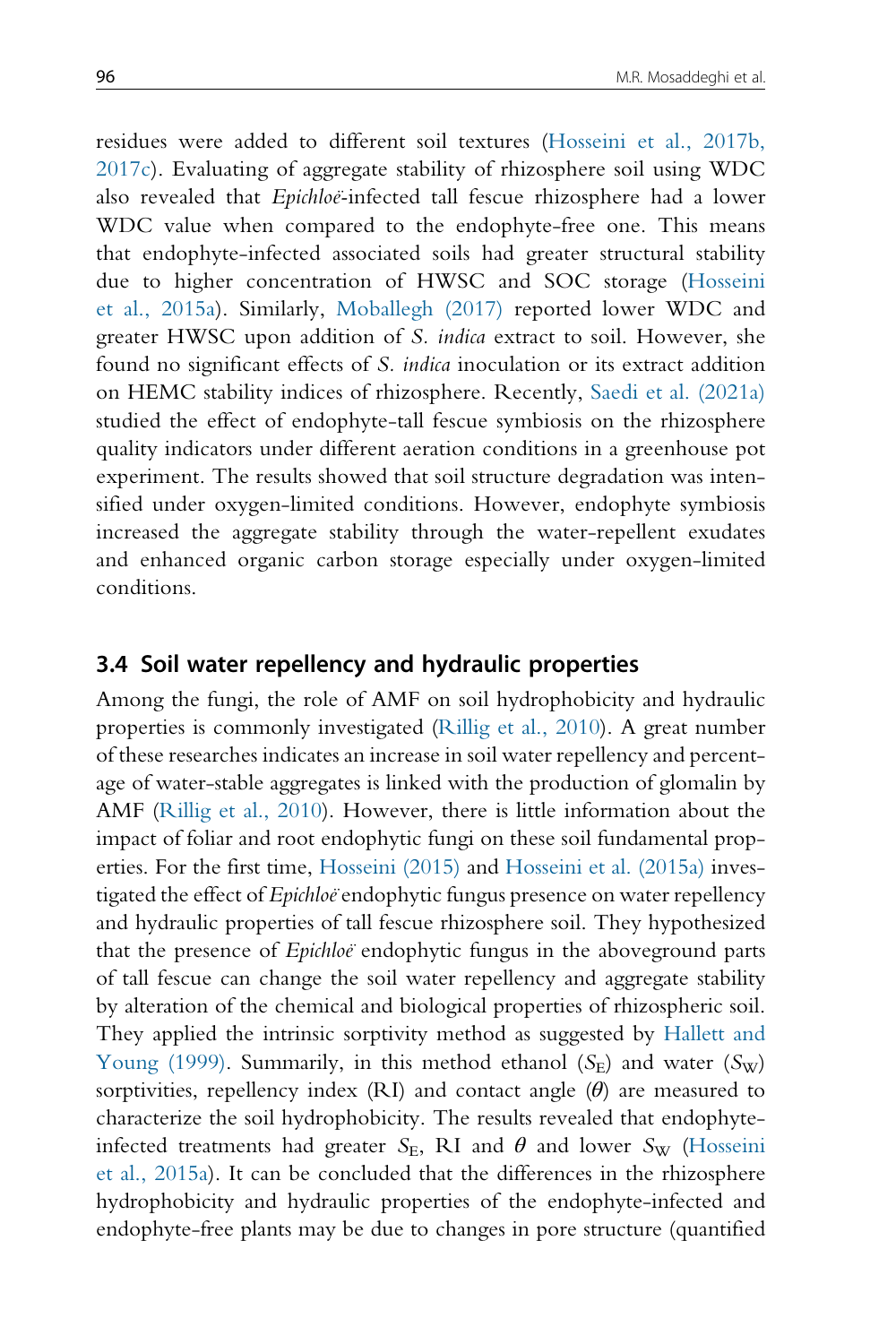

Fig. 4 Schematic view of possible mechanisms in which foliar Epichloë of tall fescue affects the water repellency and aggregate stability of the rhizosphere. Proposed by Hosseini, F., Mosaddeghi, M.R., Hajabbasi, M.A., Sabzalian, M.R., 2015a. Aboveground fungal endophyte infection in tall fescue alters rhizosphere chemical, biological, and hydraulic properties in texture–dependent ways. Plant Soil. 388, 351–366, with permission from Springer Nature.

by  $S_E$ ) and hydrophobic coatings (quantified by  $S_W$ ), which are positively correlated with SOC storage. A conceptual schematic view was presented to show how and in which ways the foliar endophyte affects the water repellency and aggregate stability of the rhizosphere (Fig. 4). In accordance with their findings, Moballegh (2017) reported the highest value of RI in the rhizosphere of S. indica-inoculated plants. She suggested that the outer wall layer of the fungal hyphae consists mainly of polysaccharides or some hydrophobic proteins (Varma et al., 2007) which resulted in higher water repellency in the associated soils.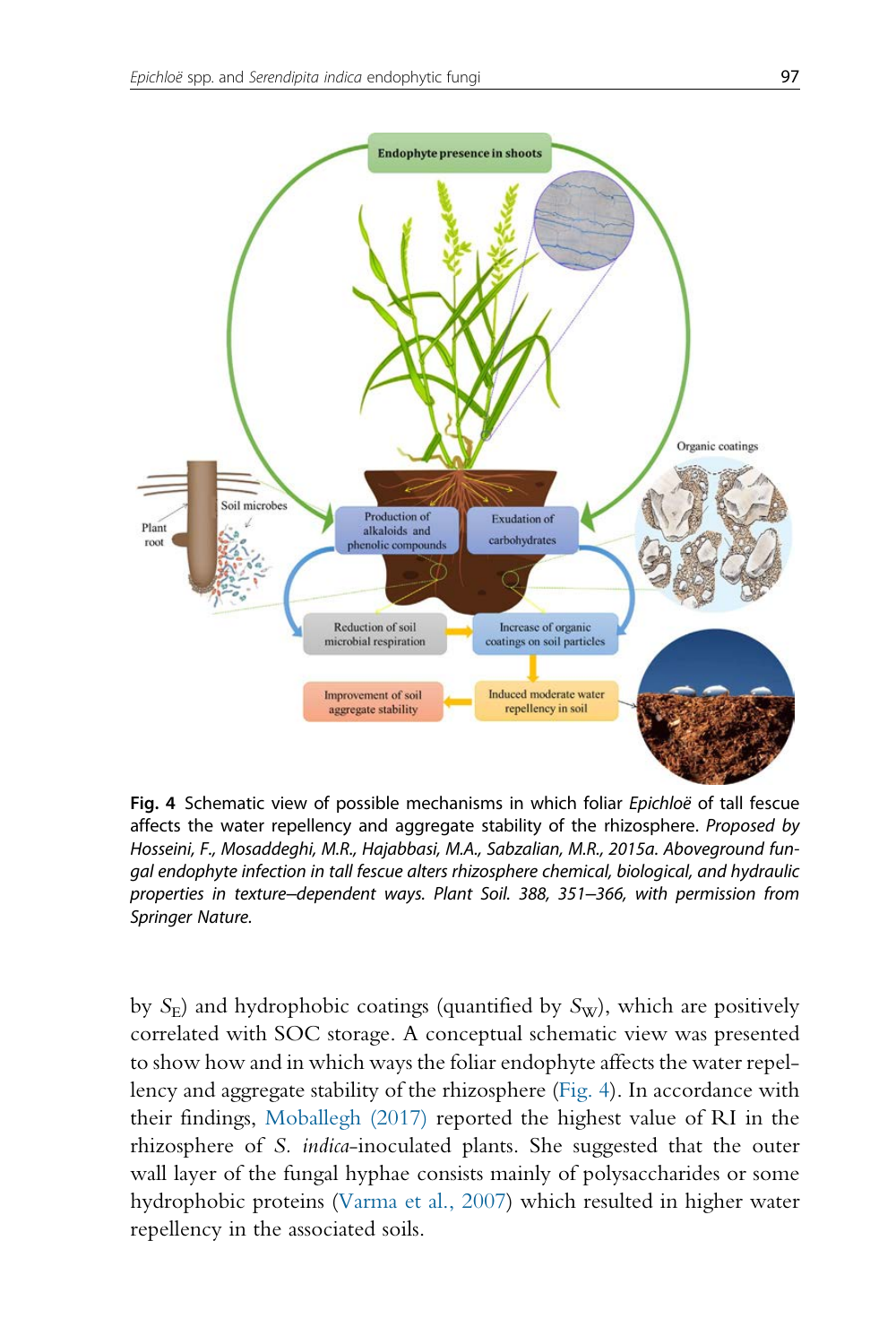Soil hydraulic properties including water content at permanent wilting point ( $\theta_{\text{PWP}}$ ), absolute matric potential at PWP ( $h_{\text{PWP}}$ ), plant available water (PAW) and its corresponded integral energy  $(E<sub>I-PAW</sub>)$  were affected by Epichloe-grass symbiotic interactions (Hosseini et al., 2016). The  $E_I$  concept is applied to quantify the energy required for plants to take up a unit mass of water at a certain water content range (i.e., PAW range). Practically, it is calculated by integration of soil water retention curve over the PAW range. Lower value of  $E_I$  indicates that plants can easily take up water from the soil. These results showed that  $h_{\text{PWP}}$  of tall fescue is remarkably greater than the conventional value (i.e., 15,000 hPa) and its mean value was greater in endophyte-infected plant associated soils  $(\approx 27,572$  hPa) compared to endophyte-free ones ( $\approx$  21,780 hPa). This means that endophyte-infected plants had more ability to take up water at higher h values under similar conditions presumably due to induced drought-tolerance mechanisms (see Section 2.1.2). Moreover, endophyte-infected treatments, especially in the coarse- and medium-textured soils, had higher PAW and lower  $E_I$ , indicating that for similar PAW values, the host plant requires lower energy to take up a unit mass of water from the PAW range because endophyte presence can facilitate soil water release path in this range by increasing SOC and improving soil structural stability (Hosseini et al., 2016). In a separate lab study, it was examined whether addition of endophyte-infected tall fescue residues had considerable effects on different soil available water (SAW) quantities including PAW, least limiting water range (LLWR) and integral water capacity (IWC) and their corresponded integral energies [i.e.,  $E_{\text{I-PAW}}$ ,  $E_{\text{I-LLWR}}$ ,  $E_{\text{I-IVC}}$ ] in four texturally-different soils (Hosseini, 2015). Although endophyte presence had no significant effect on the SAW quantities, their corresponding integral energies except for  $E_{I-IWC}$ , significantly increased by addition of endophyte-infected residues. This finding is interpreted as follows: the presence of *Epichloe* reduced soil penetration resistance in the dry range by increasing SOC and improving soil physical quality, and as a result, host plant is able to take up water in a wider range of soil water content, and integration over a broader soil water content range resulted in greater values of  $E_I$ .

#### 3.5 Soil mechanical properties

Drought, extreme temperatures, poor aeration and high penetration resistance are four main physical limitations for root development and plant growth. Among these physical constrains, high soil mechanical impedance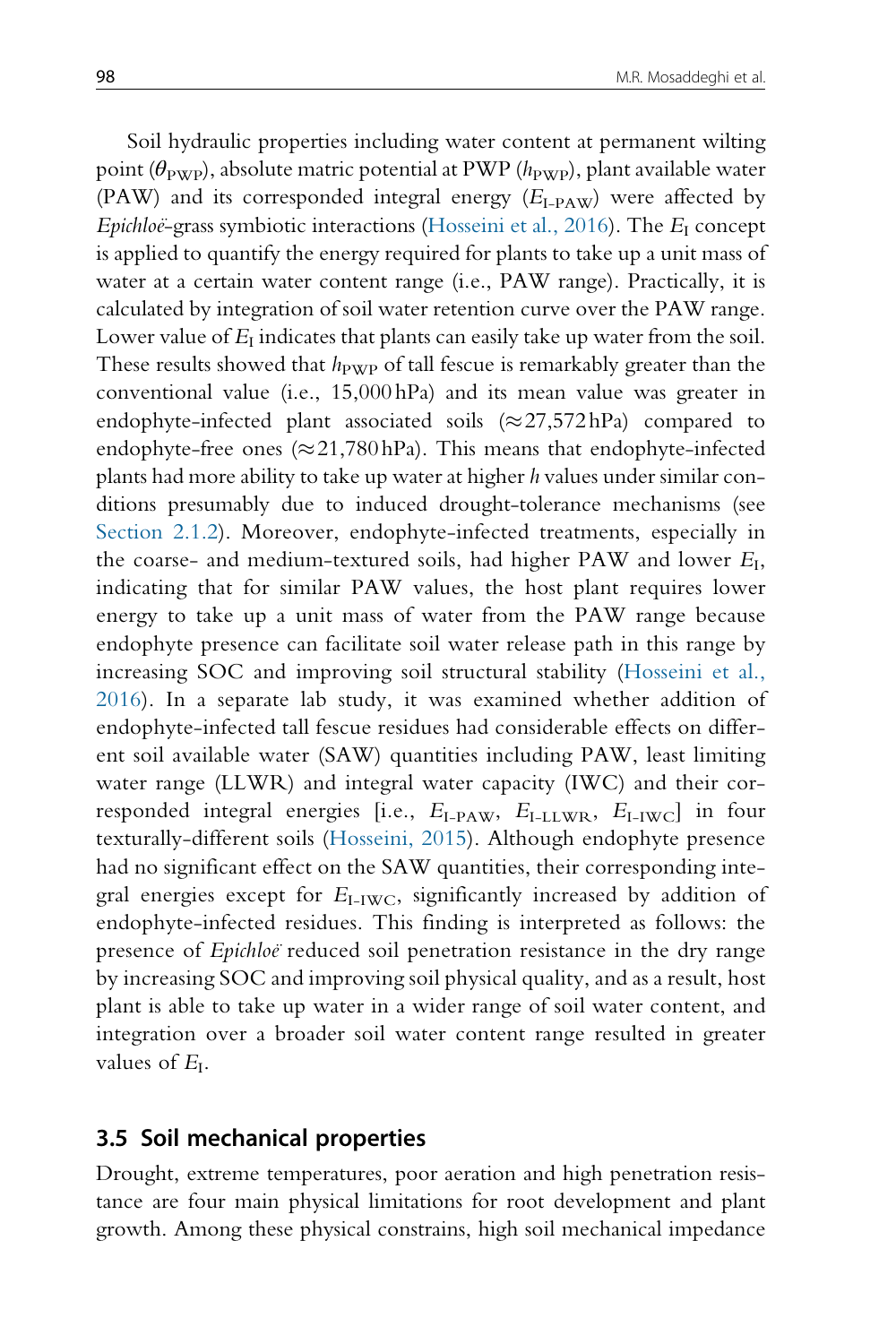is very important especially in dry environments because decreasing water content dramatically increases soil penetration resistance which is simultaneous with severely reduced root development and impaired plant functioning (Bengough et al., 2011). Despite the importance of soil penetration resistance on root system extension, few studies have investigated the impact of plant-endophyte symbiosis on soil mechanical properties and host responses to mechanical stress.

The probable effects of endophyte presence on modifying soil mechanical properties were studied by Hosseini (2015). She examined the effects of endophyte-infected and endophyte-free tall fescue residues on mechanical properties of texturally-different soils. Addition of endophyte-infected residues significantly lowered soil penetration resistance especially in the dry range (i.e., absolute matric potentials higher than 8000 hPa). An increase in SOC and greater aggregate stability (i.e., lower WDC content) in endophyte presence treatments, were possible reasons for reduced penetration resistance and increased soil physical quality especially in dry conditions (Hosseini, 2015).

Maximum axial root growth pressure  $(\sigma_{\text{max}})$  is a quantity to identify plant root ability to penetrate into hard soils (Materechera et al., 1992). The extent of  $\sigma_{\text{max}}$  is controlled by internal (i.e., osmotic potential, cell wall extensibility and cell wall pressure) and external (i.e., soil matric potential, penetration resistance and temperature) conditions (Greacen and Oh, 1972). As endophyte-host interaction has considerable effect on plant responses to stressful conditions, Hosseini et al. (2019) hypothesized that S. indica may be effective on the  $\sigma_{\text{max}}$  and root penetration ability into hard soils, especially under drought stress conditions. For the measurement of  $\sigma_{\text{max}}$ , the maximum axial force  $(F_{\text{max}})$  exerted by the *S. indica*-inoculated and non-inoculated roots of maize seedlings were measured under control and PEG-induced water stress conditions. After measuring root diameter (d),  $\sigma_{\text{max}}$  was calculated by dividing the  $F_{\text{max}}$  by the corresponding root cross-sectional area. Interestingly, the results showed that S. indica inoculation exerted a temporary stress on root growth leading to greater lag time ( $T_{\text{lag}}$ ) for force development and the time to reach  $F_{\text{max}}$  ( $T_{\text{max}}$ ) in inoculated plants. Greater values of  $T_{\text{lag}}$  and  $T_{\text{max}}$  in the inoculated plants can be attributed to destruction and decomposition of the cell wall of root cells by fungal enzymes (Kost and Rexer, 2013) and consuming a portion of the host cellular energy for development of compatibility with the fungus presence in the root. However, the establishment of a symbiotic relationship between maize roots and S. indica resulted in greater  $F_{\text{max}}$  and  $\sigma_{\text{max}}$  especially under moderate and severe water stresses. It means that *S. indica* inoculation can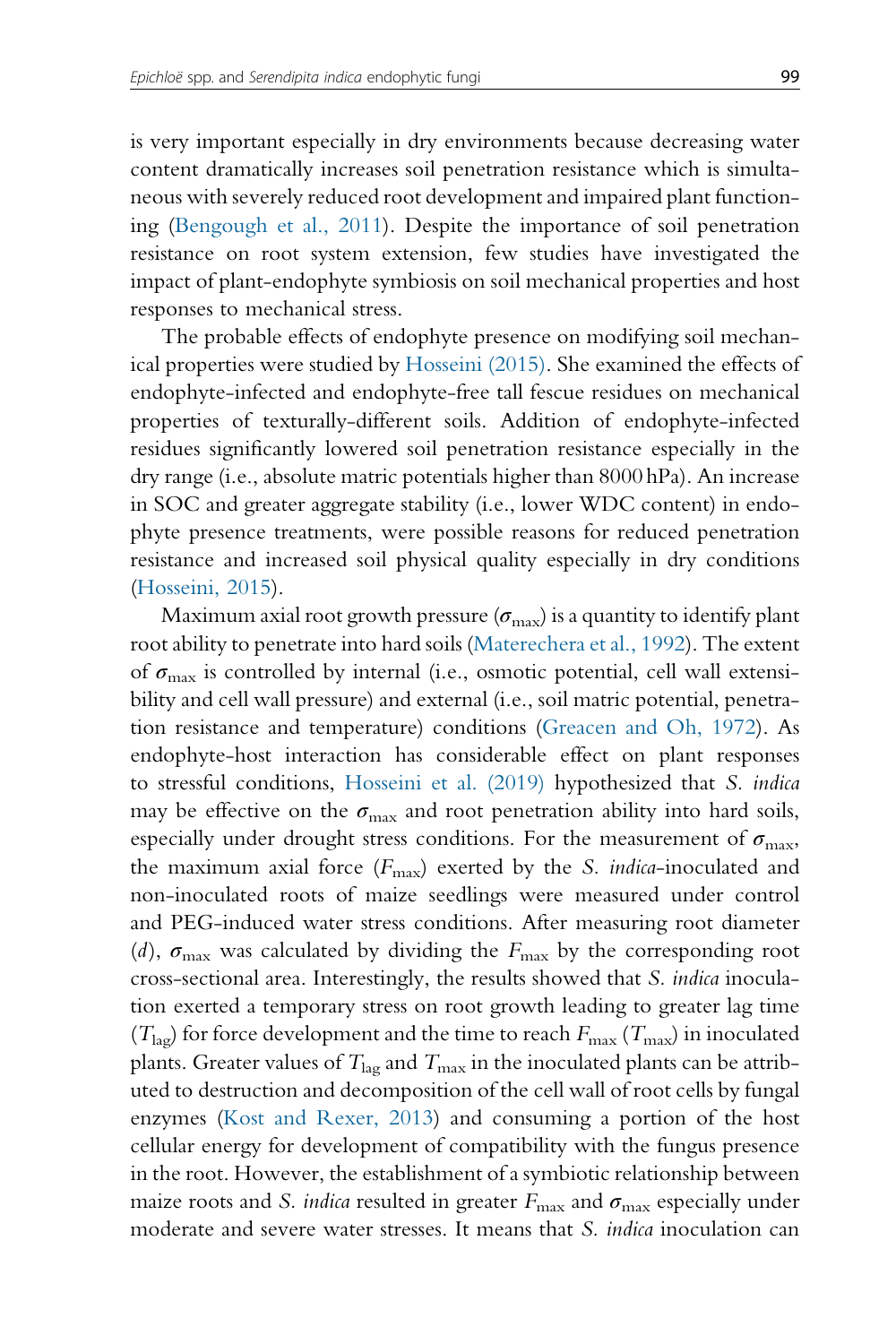moderate adverse impacts of stressful conditions on growth and elongation of plant roots especially during the initial growth stages by improving osmotic adjustment and/or by altering cell wall properties. Further studied are recommended for identifying the exact mechanisms.

# 4. Concluding remarks and future prospects

The advantages of both foliar and root endophytic fungi (Epichloe spp. and S. indica) for host plants are predominantly observed under harsh environmental conditions. Endophyte can improve mineral nutrition, biotic and abiotic stress tolerance and competitive ability of host plants in comparison with endophyte-free counterparts. This leads to better functioning and productivity in both natural ecosystems and agroecosystems. Production of various secondary metabolites including alkaloids, antibacterial and fungicide compounds, better osmotic adjustment, up-regulation of stress-related genes, enhanced antioxidant capacities for ROS scavenging and modifying phytohormones are the most important induced mechanisms applying by the endophyte-infected plants to cope with stressors. Although most of studies are focusing on drought and mineral stresses, the outcome of endophyte infection against some individual and combined stressors like water-logged conditions, extreme temperatures and high soil mechanical resistance in ecosystems has been scarcely considered. However, under global changing climate, gathering information and gaining knowledge regarding the plantmicrobe feedbacks to these stressors are totally necessary.

The recent information derived from studies in the last two decades are useful to realize the utility of plant-endophytic fungi interaction in sustainable agriculture production. Plant-endophyte interactions may have the capability to reduce the need for application of pesticides, chemical fertilizers, help weed management, phytoremediation, and desalinization of agricultural soils. However, the probable consequences of endophyte infection to engineer agroecosystems in these ways remain to be explored. Moreover, most studies during the last decades have been performed under controlled greenhouse conditions. Nonetheless, plant-fungi feedbacks may be different under natural field conditions. Therefore, it is recommended to investigate the potential effects of endophyte infection on plant performance under field conditions.

Several lines of research have revealed that both foliar and root endophyte infections have enormous consequences on the belowground processes such as microbial community composition and functions, litter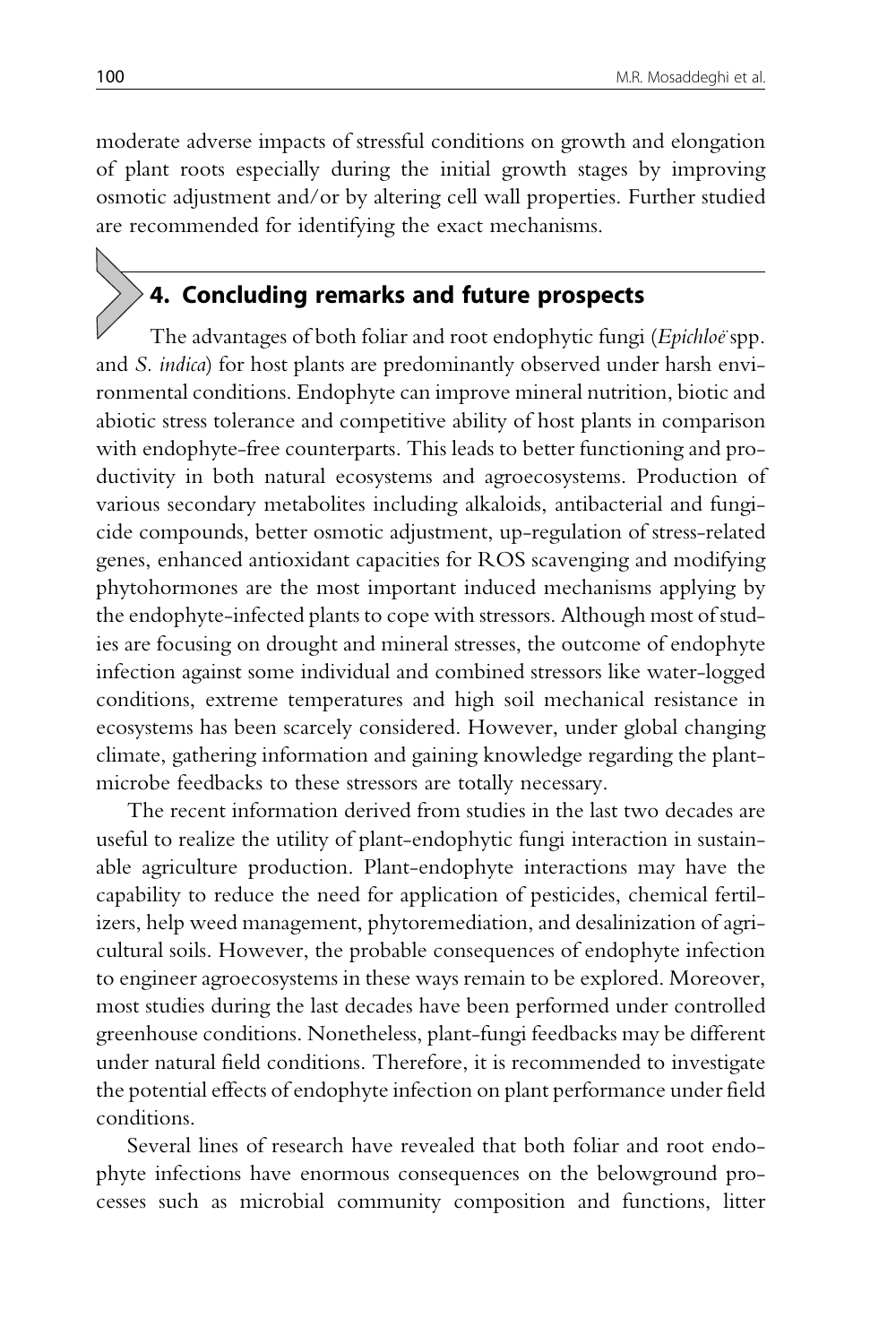decomposition, carbon sequestration and nutrient cycling, and different aspects of soil quality and health. Generally, endophyte infection improved soil physicochemical quality by increasing SOC storage, structural stability and facilitating of water and nutrient release pathways. However, this field of study is an area of attention and further investigations should be performed to clear underlying processes and mechanisms in molecular and cellular levels.

#### References

- Abdelaziz, M.E., Abdelsattar, M., Abdeldaym, E.A., Atia, M.A., Mahmoud, A.W.M., Saad, M.M., Hirt, H., 2019. Piriformospora indica alters  $\mathrm{Na}^+/\mathrm{K}^+$  homeostasis, antioxidant enzymes and LeNHX1 expression of greenhouse tomato grown under salt stress. Sci. Hortic. 256, 1–8.
- Adams, A.E., Kazenel, M.R., Rudgers, J.A., 2017. Does a foliar endophyte improve plant fitness under flooding? Plant Ecol. 218, 711–723.
- Ansari, M.W., Trivedi, D.K., Sahoo, R.K., Gill, S.S., Tuteja, N., 2013. A critical review on fungi mediated plant responses with special emphasis to Piriformospora indica on improved production and protection of crops. Plant Physiol. Biochem. 70, 403–410.
- Arnold, A.E., Lutzoni, F., 2007. Diversity and host range of foliar fungal endophytes: are tropical leaves biodiversity hotspots? Ecology 88, 541–549.
- Arrieta, A.M., Iannone, L.J., Scervino, J.M., Vignale, M.V., Novas, M.V., 2015. A foliar endophyte increases the diversity of phosphorus–solubilizing rhizospheric fungi and mycorrhizal colonization in the wild grass Bromus auleticus. Fungal Ecol. 17, 146–154.
- Bajaj, R., Hu, W., Huang, Y., Chen, S., Prasad, R., Varma, A., Bushley, K.E., 2015. The beneficial root endophyte Piriformospora indica reduces egg density of the soybean cyst nematode. Biol. Control 90, 193–199.
- Bajaj, R., Huang, Y., Gebrechristos, S., Mikolajczyk, B., Brown, H., Prasad, R., Varma, A., Bushley, K.E., 2018. Transcriptional responses of soybean roots to colonization with the root endophytic fungus Piriformospora indica reveals altered phenylpropanoid and secondary metabolism. Sci. Rep. 8, 1–18.
- Ballare, C.L., 2014. Light regulation of plant defense. Annu. Rev. Plant Biol. 65, 335–363.
- Ballare, C.L., Mazza, C.A., Austin, A.T., Pierik, R., 2012. Canopy light and plant health. Plant Physiol. 160, 145–155.
- Baltruschat, H., Fodor, J., Harrach, B.D., Niemczyk, E., Barna, B., Gullner, G., 2008. Salt tolerance of barley induced by the root endophyte Piriformospora indica is associated with a strong increase in antioxidants. New Phytol. 180, 501–510.
- Bashiri, F., Ahmadi, R., Khezri, S.M., 2015. Remove soil contaminants by heat treatment. Int. J. Fundam. Arts. Archit. 1, 8–12.
- Bastias, D.A., Martínez-Ghersa, M.A., Ballaré, C.L., Gundel, P.E., 2017. Epichloe fungal endophytes and plant defenses: not just alkaloids. Trends Plant Sci. 22, 939–948.
- Bayat, F., Mirlohi, A.F., Khodambashi, M., 2009. Effects of endophytic fungi on some drought tolerance mechanisms of tall fescue in a hydroponics culture. Russ. J. Plant Physiol. 56, 510–516.
- Bengough, A.G., McKenzie, B.M., Hallett, P.D., Valentine, T.A., 2011. Root elongation, water stress, and mechanical impedance: a review of limiting stresses and beneficial root tip traits. J. Exp. Bot. 1, 59–68.
- Brant, E.J., Budak, H., 2018. Plant small non–coding RNAs and their roles in biotic stresses. Front. Plant Sci. 9, 1–9.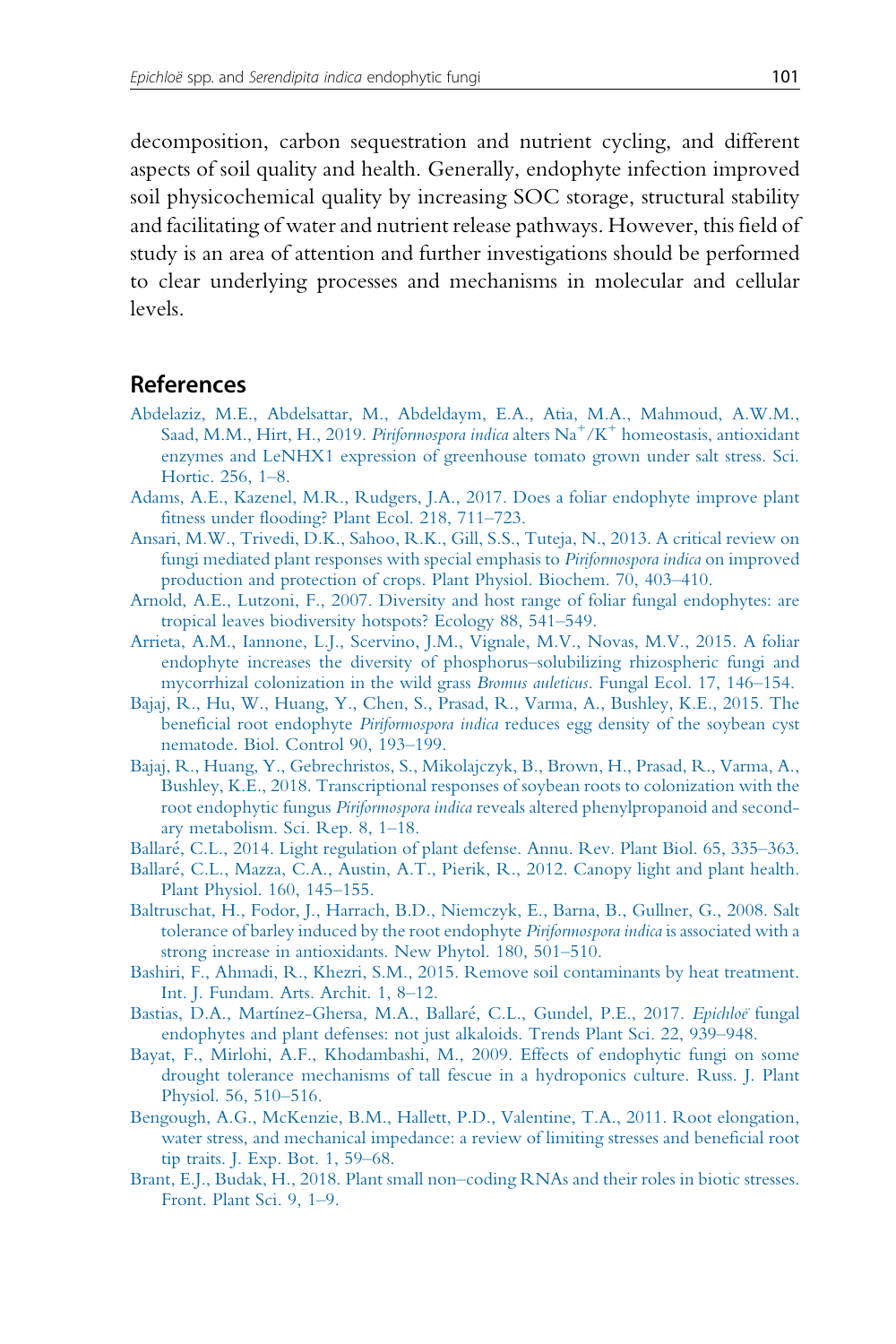- Briggs, L., Crush, J., Ouyang, L., Sprosen, J., 2013. Neotyphodium endophyte strain and superoxide dismutase activity in perennial ryegrass plants under water deficit. Acta Physiol. Plant. 35, 1513–1520.
- Bu, Y., Guo, P., Ji, Y., Zhang, S., Yu, H., Wang, Z., 2019. Effects of Epichloë sinica on Roegneria kamoji seedling physiology under PEG–6000 simulated drought stress. Symbiosis 77, 123–132.
- Bultman, T.L., Bell, G.D., 2003. Interaction between fungal endophytes and environmental stressors influences plant resistance to insects. Oikos 103, 182–190.
- Buyer, J.S., Zuberer, D.A., Nichols, K.A., Franzluebbers, A.J., 2011. Soil microbial community function, structure, and glomalin in response to tall fescue endophyte infection. Plant Soil 339, 401–412.
- Camehl, I., Oelmüller, R., 2010. Do ethylene response factors-9 and -14 repress PR gene expression in the interaction between Piriformospora indica and Arabidopsis? Plant Signal. Behav. 5, 932–936.
- Card, S.D., Rolston, M.P., Lloyd-West, C., Hume, D.E., 2014. Novel perennial ryegrass– Neotyphodium endophyte associations: relationships between seed weight, seedling vigor and endophyte presence. Symbiosis 62, 51–62.
- Carson, R.D., West, C.P., Reyes, B.D.L., Rajguru, S., Guerber, C.A., 2004. Endophyte effects on dehydrin protein expression and membrane leakage in tall fescue. In: Kallenbach, R., Rosenkrans, C.T., Ryan, L. (Eds.), 5th International Symposium on Neotyphodium/Grass Interactions. University of Arkansas, Fayetteville, AR. Abstract # 202.
- Casula, G., Cutting, S.M., 2002. Bacillus probiotics: spore germination in the gastrointestinal tract. Appl. Environ. Microbiol. 68, 2344–2352.
- Chen, N., He, R., Chai, Q., Li, C., Nan, Z., 2016. Transcriptomic analyses giving insights into molecular regulation mechanisms involved in cold tolerance by *Epichloë* endophyte in seed germination of Achnatherum inebrians. Plant Growth Regul. 80, 367–375.
- Chen, S., Chen, T., Yao, X., Lv, H., Li, C., 2018a. Physicochemical properties of an asexual Epichloeï endophyte–modified wild barley in the presence of salt stress. Pak. J. Bot. 50, 2105–2111.
- Chen, T., Johnson, R., Chen, S., Lv, H., Zhou, J., Li, C., 2018b. Infection by the fungal endophyte *Epichloe* bromicola enhances the tolerance of wild barley (Hordeum brevisubulatum) to salt and alkali stresses. Plant Soil 428, 353–370.
- Cheng, C., Li, D., Qi, Q., Sun, X., Anue, M.R., David, B.M., Zhang, Y., Hao, X., Zhang, Z., Lai, Z., 2019. The root endophytic fungus Serendipita indica improves resistance of Banana to Fusarium oxysporum f. sp. cubense tropical race 4. Eur. J. Plant Pathol. 156, 1–14.
- Christensen, M.J., Bennett, R.J., Ansari, H.A., Koga, H., Johnson, R.D., Bryan, G.T., Voisey, C.R., 2008. Epichloe endophytes grow by intercalary hyphal extension in elongating grass leaves. Fungal Genet. Biol. 45, 84–93.
- Clay, K., Schardl, C., 2002. Evolutionary origins and ecological consequences of endophyte symbiosis with grasses. Am. Nat. 160, 99–127.
- Clement, S.L., Elberson, L.R., 2010. Variable effects of grass–Neotyphodium associations on cereal leaf beetle (Coleoptera: Chrysomelidae) feeding, development and survival. J. Entomol. Sci. 45, 197–203.
- Clement, S.L., Elberson, L.R., Bosque-Perez, N.A., Schotzko, D.J., 2005. Detrimental and neutral effects of wild barley–Neotyphodium fungal endophyte associations on insect survival. Entomol. Exp. Appl. 114, 119–125.
- Compant, S., Saikkonen, K., Mitter, B., Campisano, A., Blanco, J.M., 2016. Soil, plants and endophytes. Plant Soil 405, 1–11.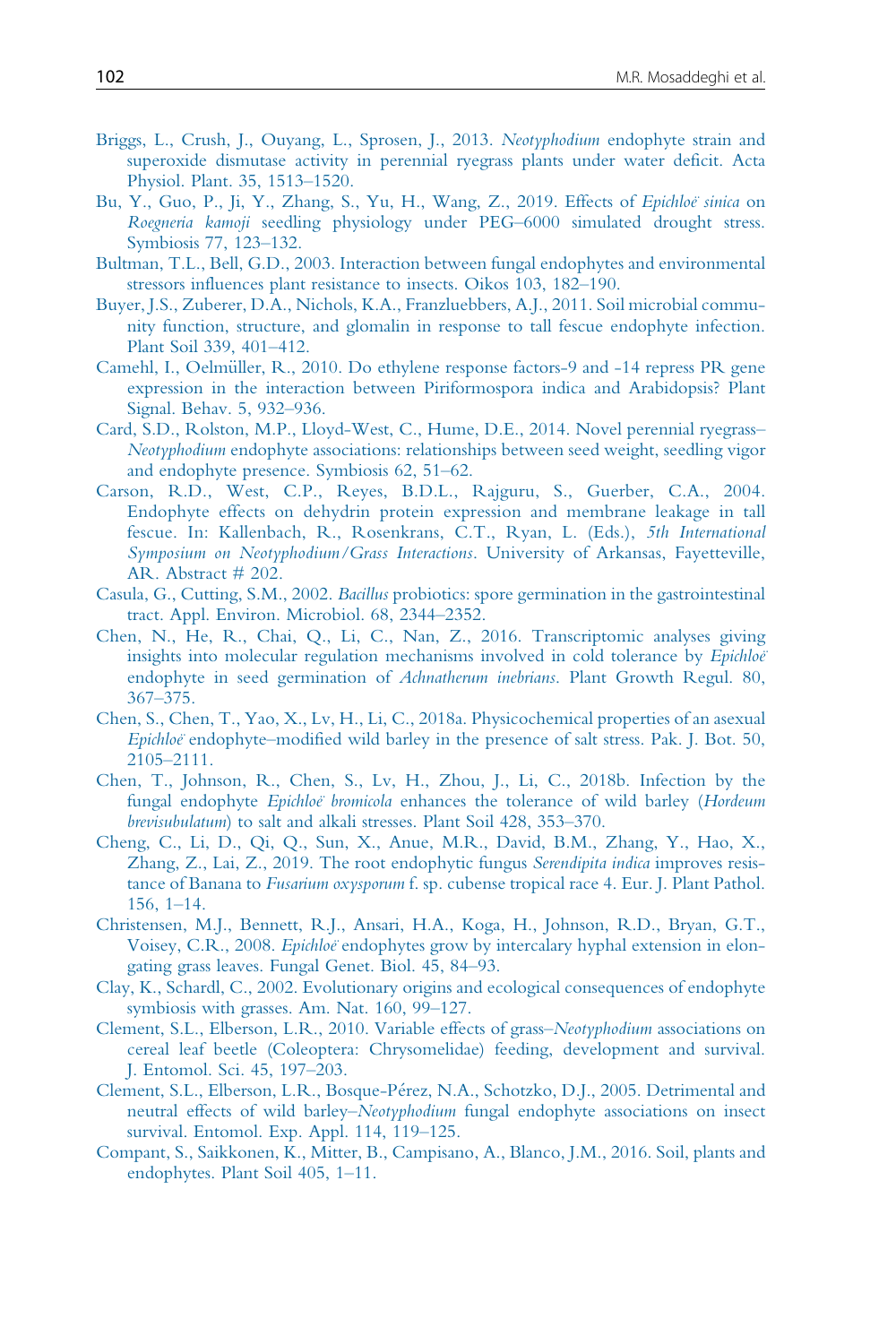- Cosme, M., Lu, J., Erb, M., Stout, M.J., Franken, P., Wurst, S., 2016. A fungal endophyte helps plants to tolerate root herbivory through changes in gibberellin and jasmonate signaling. New Phytol. 211, 1065–1076.
- Dabral, S., Varma, A., Choudhary, D.K., Bahuguna, R.N., Nath, M., 2019. Biopriming with *Piriformospora indica* ameliorates cadmium stress in rice by lowering oxidative stress and cell death in root cells. Ecotoxicol. Environ. Saf. 186, 1–12.
- Das, A., Kamal, S., Shakil, N.A., Sherameti, I., Oelmüller, R., Dua, M., Tuteja, N., Johri, A.K., Varma, A., 2012. The root endophyte fungus Piriformospora indica leads to early flowering, higher biomass and altered secondary metabolites of the medicinal plant, Coleus forskohlii. Plant Signal. Behav. 7, 103–112.
- Dastogeer, K.M., 2018. Influence of fungal endophytes on plant physiology is more pronounced under stress than well–watered conditions: a meta–analysis. Planta 248, 1403–1416.
- Dastogeer, K.M.G., Wylie, S.J., 2017. Plant–fungi association: role of fungal endophytes in improving plant tolerance to water stress. In: Singh, D.P., Singh, H.B., Prabha, R. (Eds.), Plant–Microbe Interactions in Agro–Ecological Perspectives. Fundamental Mechanisms, Methods and Functions, vol. 1. Springer, Singapore, pp. 143–159.
- De Bary, A., 1866. Morphologie und Physiologie der Pilze, Flechten, und Myxomyceten. In: Hofmeister's Handbook of Physiological Botany. vol. 2. Leipzig, Engelmann.
- de Silva, E.D., Ratnaweera, P.B., Walgama, R.C., Jayasundera, K.U., Herath, S.D., Abira, S.A., Williams, D.E., Andersen, R.J., 2018. Antibacterial activities of endophytic fungi isolated from six Sri Lankan plants of the family Cyperaceae. Bangladesh J. Pharmacol. 13, 264–272.
- Dehghanpour-Farashah, S., Taheri, P., Falahati-Rastegar, M., 2019. Effect of polyamines and nitric oxide in Piriformospora indica-induced resistance and basal immunity of wheat against Fusarium pseudograminearum. Biol. Control 136, 1–14.
- Deng, Z., Cao, L., 2017. Fungal endophytes and their interactions with plants in phytoremediation: a review. Chemosphere 168, 1100–1106.
- Deshmukh, S.D., Kogel, K.H., 2007. Piriformospora indica protects barley from root rot caused by Fusarium graminearum. J. Plant Dis. Prot. 114, 263–268.
- Deshmukh, S., Hückelhoven, R., Schäfer, P., Imani, J., Sharma, M., Weiss, M., Waller, F., Kogel, K.H., 2006. The root endophytic fungus Piriformospora indica requires host cell death for proliferation during mutualistic symbiosis with barley. Proc. Natl. Acad. Sci. U. S. A. 49, 18450–18457.
- Dexter, A.R., 2004. Soil physical quality; Part I. Theory, effects of soil texture, density, and organic matter, and effects on root growth. Geoderma 120, 201–214.
- Dupont, P.Y., Eaton, C.J., Wargent, J.J., Fechtner, S., Solomon, P., Schmid, J., Day, R.C., Scott, B., Cox, M.P., 2015. Fungal endophyte infection of ryegrass reprograms host metabolism and alters development. New Phytol. 208, 1227–1240.
- Elmi, A.A., West, C.P., Robbins, R.T., Kirkpatrick, T.L., 2000. Endophyte effects on reproduction of a root-knot nematode (Meloidogyne marylandi) and osmotic adjustment in tall fescue. Grass Forage Sci. 55, 166–172.
- Fakhro, A., Andrade-Linares, D.R., von Bargen, S., Bandte, M., Büttner, C., Grosch, R., Schwarz, D., Franken, P., 2010. Impact of *Piriformospora indica* on tomato growth and on interaction with fungal and viral pathogens. Mycorrhiza 20, 191–200.
- Franzluebbers, A.J., Hill, N.S., 2005. Soil carbon, nitrogen, and ergot alkaloids with short– and long–term exposure to endophyte–infected and endophyte–free tall fescue. Soil Sci. Soc. Am. J. 69, 404–412.
- Franzluebbers, A.J., Stuedemann, J.A., 2005. Soil carbon and nitrogen pools in response to tall fescue endophyte infection, fertilization, and cultivar. Soil Sci. Soc. Am. J. 69, 396–403.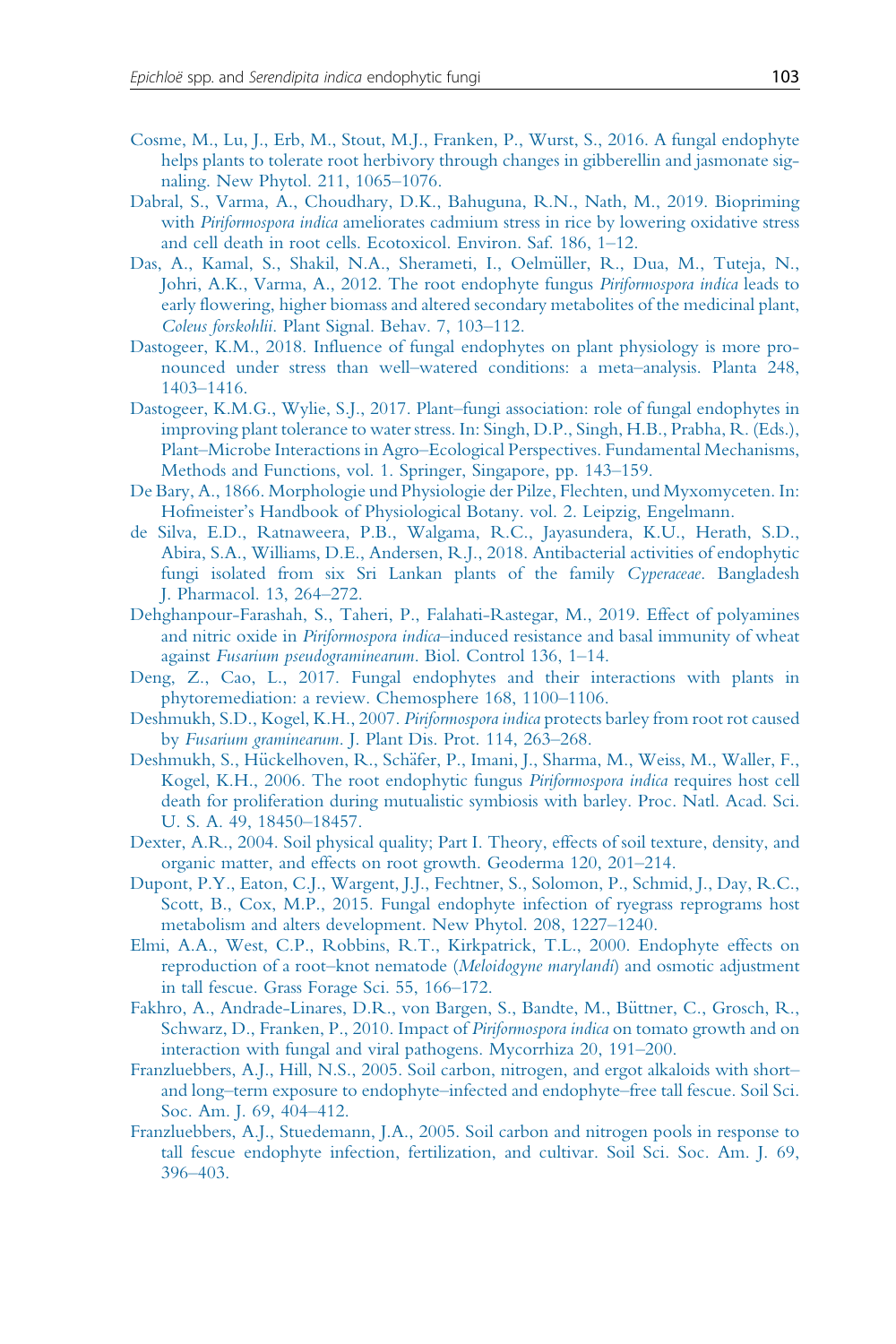- Fuchs, B., Krauss, J., 2019. Can *Epichloe* endophytes enhance direct and indirect plant defense? Fungal Ecol. 38, 98–103.
- Ghaffari, M.R., Ghabooli, M., Khatabi, B., Hajirezaei, M.R., Schweizer, P., Salekdeh, G.H., 2016. Metabolic and transcriptional response of central metabolism affected by root endophytic fungus Piriformospora indica under salinity in barley. Plant Mol. Biol. 90, 699–717.
- Ghaffari, M.R., Mirzaei, M., Ghabooli, M., Khatabi, B., Wu, Y., Zabet-Moghaddam, M., Mohammadi-Nejad, G., Haynes, P.A., Hajirezaei, M.R., Sepehri, M., Salekdeh, G.H., 2019. Root endophytic fungus Piriformospora indica improves drought stress adaptation in barley by metabolic and proteomic reprogramming. Environ. Exp. Bot. 157, 197–210.
- Ghannoum, O., Conroy, J.P., Driscoll, S.P., Paul, M.J., Foyer, C.H., Lawlor, D.W., 2003. Nonstomatal limitations are responsible for drought-induced photosynthetic inhibition in four C4 grasses. New Phytol. 159, 599–608.
- Gill, S.S., Gill, R., Trivedi, D.K., Anjum, N.A., Sharma, K.K., Ansari, M.W., Ansari, A.A., Johri, A.K., Prasad, R., Pereira, E., Varma, A., 2016. *Piriformospora indica*: potential and significance in plant stress tolerance. Front. Microbiol. 7, 1–20.
- Glazebrook, J., 2005. Contrasting mechanisms of defense against biotrophic and necrotrophic pathogens. Annu. Rev. Phytopathol. 43, 205–227.
- Gonthier, D.J., Sullivan, T.J., Brown, K.L., Wurtzel, B., Lawal, R., VandenOever, K., Buchan, Z., Bultman, T.L., 2008. Stroma-forming endophyte Epichloe glyceriae provides wound-inducible herbivore resistance to its grass host. Oikos 117, 629–633.
- Greacen, E.L., Oh, J.S., 1972. Physics of root growth. Nat. New Biol. 235, 24–25.
- Groppa, M.D., Benavides, M.P., 2008. Polyamines and abiotic stress: recent advances. Amino Acids 1, 35–45.
- Gunatilaka, A.A.L., 2006. Natural products from plant–associated microorganisms: distribution, structural diversity, bioactivity and applications of their occurrence. J. Nat. Prod. 69, 509–526.
- Gundel, P.E., Helander, M., Garibaldi, L.A., Va´zquez-de-Aldana, B.R., Zabalgogeazcoa, I., Saikkonen, K., 2017. Direct and indirect effects of the fungal endophyte Epichloë uncinatum on litter decomposition of the host grass, Schedonorus pratensis. Plant Ecol. 218, 1107–1115.
- Guo, C.H., Li, X.Z., Liu, L., Cao, J.X., Li, C.J., 2016. Effect of the Epichloë endophyte on the soil nematode community in the rhizosphere of Achnatherum inebrians. Acta Pratacul. Sin. 25, 140–148.
- Hajipour, A., Sohani, M.M., Babaeizad, V., Hasani-Kumleh, H., 2015. The symbiotic effect of Piriformospora indica on induced resistance against bakanae disease in rice (Oryza sativa L.). J. Plant Mol. Breed. 3, 11–19.
- Hallett, P.D., Young, I.M., 1999. Changes to water repellence of soil aggregates caused by substrate–induced microbial activity. Eur. J. Soil Sci. 50, 35–40.
- Handayani, I., Coyne, M., Phillips, T., 2011. Soil organic carbon fractions differ in two contrasting tall fescue systems. Plant Soil 338, 43–50.
- Harrach, B.D., Baltruschat, H., Barna, B., Fodor, J., Kogel, K.H., 2013. The mutualistic fungus Piriformospora indica protects barley roots from a loss of antioxidant capacity caused by the necrotrophic pathogen Fusarium culmorum. Mol. Plant Microbe Interact. 26, 599–605.
- Hassani, D., Khalid, M., Huang, D., Zhang, Y.D., 2019. Morphophysiological and molecular evidence supporting the augmentative role of Piriformospora indica in mitigation of salinity in Cucumis melo L. Acta Biochim. Biophys. Sin. 51, 301–312.
- Hernandez-Soriano, M., 2014. Environmental Risk Assessment of Soil Contamination. Institute of Technology, New York.
- Hosseini, F., 2015. Effect of Endophytic Fungus-Plant Symbiosis on Soil Water Availability and Physical Properties, and Plant Growth under Drought and Mechanical Stresses. PhD Thesis (in Farsi with English abstract), Isfahan University of Technology, Isfahan, Iran.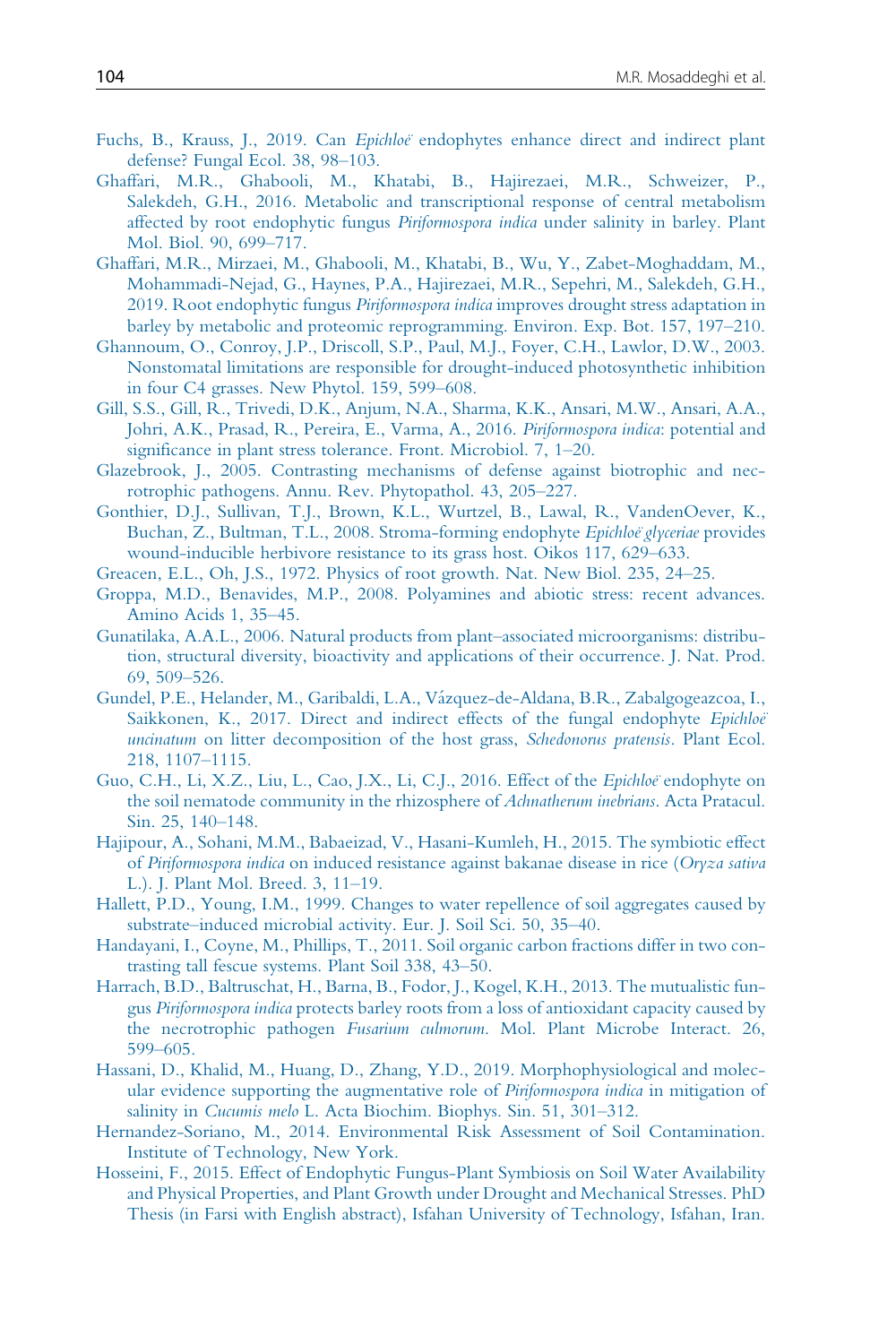- Hosseini, F., Mosaddeghi, M.R., Hajabbasi, M.A., Sabzalian, M.R., 2015a. Aboveground fungal endophyte infection in tall fescue alters rhizosphere chemical, biological, and hydraulic properties in texture–dependent ways. Plant Soil 388, 351–366.
- Hosseini, F., Mosaddeghi, M.R., Hajabbasi, M.A., Sabzalian, M.R., 2015b. Influence of tall fescue endophyte infection on structural stability as quantified by high energy moisture characteristic in a range of soils. Geoderma 249, 87–99.
- Hosseini, F., Mosaddeghi, M.R., Hajabbasi, M.A., Sabzalian, M.R., 2016. Role of fungal endophyte of tall fescue (*Epichloe* coenophiala) on water availability, wilting point and integral energy in texturally–different soils. Agric Water Manag 163, 197–211.
- Hosseini, F., Mosaddeghi, M.R., Dexter, A.R., 2017a. Effect of the fungus Piriformospora indica on physiological characteristics and root morphology of wheat under combined drought and mechanical stresses. Plant Physiol. Biochem. 118, 107–120.
- Hosseini, F., Mosaddeghi, M.R., Hajabbasi, M.A., Mamedov, A.I., 2017b. Effects of endophyte–infected and non–infected tall fescue residues on aggregate stability in four texturally different soils. Geoderma 285, 195–205.
- Hosseini, F., Mosaddeghi, M.R., Hajabbasi, M.A., Sabzalian, M.R., Soleimani, M., Sepehri, M., 2017c. Effects of endophyte-infected (Epichloe coenophaila) tall fescue residues on water repellency and structural stability of texturally-different soils. J. Water Soil Sci. 21 (2), 69–82 (in Farsi with English abstract).
- Hosseini, F., Mosaddeghi, M.R., Dexter, A.R., Sepehri, M., 2018. Maize water status and physiological traits as affected by root endophytic fungus Piriformospora indica under combined drought and mechanical stresses. Planta 247, 1229–1245.
- Hosseini, F., Mosaddeghi, M.R., Dexter, A.R., Sepehri, M., 2019. Effect of endophytic fungus Piriformospora indica and PEG–induced water stress on maximum root growth pressure and elongation rate of maize. Plant Soil 435, 423–436.
- Huang, W.Y., Cai, Y.Z., Xing, J., Corke, H., Sun, M., 2007. A potential antioxidant resource: endophytic fungi from medicinal plants. Econ. Bot. 61, 14–30.
- Hui, F., Liu, J., Gao, O., Lou, B., 2015. Piriformospora indica confers cadmium tolerance in Nicotiana tabacum. J. Environ. Sci. 37, 184–191.
- Hume, D.E., Ryan, G.D., Gibert, A., Helander, M., Mirlohi, A., Sabzalian, M.R., 2016. Epichloe¨ fungal endophytes for grassland ecosystems. In: Lichtfouse, E. (Ed.), Sustainable Agriculture Reviews. Springer, Cham, pp. 233–305.
- Humphries, S.S., Gwinn, K.D., Stewart, A.J., 2001. Effects of endophyte status of tall fescue tissues on the earthworm (Eisenia fetida). Environ. Toxicol. Chem. 20, 1346–1350.
- Hussain, A.A., Men, S., Hussain, S., Chen, Y., Ali, S., Zhang, S., Zhang, K., Li, Y., Xu, Q., Liao, C., 2019. Interactive effects of drought and heat stresses on morphophysiological attributes, yield, nutrient uptake and oxidative status in maize hybrids. Sci. Rep. 9, 1–13.
- Iannone, L.J., Vignale, M.V., Pinget, A.D., Re, A., Mc Cargo, P.D., Novas, M.V., 2017. Seed–transmitted Epichloe sp. endophyte alleviates the negative effects of head smut of grasses (Ustilago bullata) on Bromus auleticus. Fungal Ecol. 29, 45–51.
- Ikram, M., Ali, N., Jan, G., Jan, F.G., Rahman, I.U., Iqbal, A., Hamayun, M., 2018. IAA producing fungal endophyte Penicillium roqueforti Thom., enhances stress tolerance and nutrients uptake in wheat plants grown on heavy metal contaminated soils. PLoS One 13, e0208150.
- Iqbal, J., Siegrist, J.A., Nelson, J.A., McCulley, R.L., 2012. Fungal endophyte infection increases carbon sequestration potential of southeastern USA tall fescue stands. Soil Biol. Biochem. 44, 81–92.
- Iqbal, J., Nelson, J.A., McCulley, R.L., 2013. Fungal endophyte presence and genotype affect plant diversity and soil–to–atmosphere trace gas fluxes. Plant Soil 364, 15–27.
- Jisha, S., Sabu, K.K., 2019. Multifunctional aspects of Piriformospora indica in plant endosymbiosis. Mycology 10, 1–11.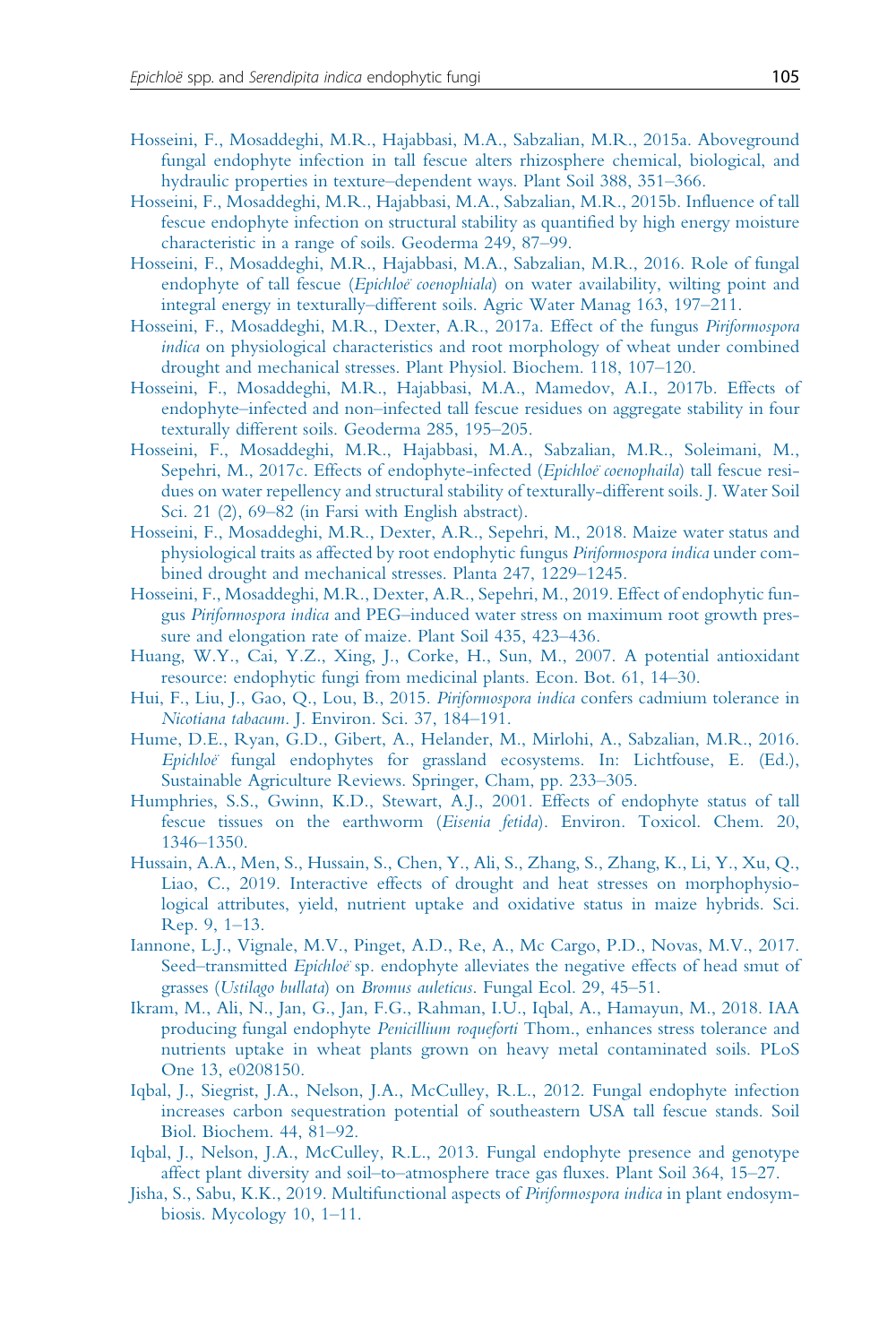- Jisha, S., Anith, K.N., Sabu, K.K., 2019. The protective role of Piriformospora indica colonization in Centella asiatica L. in vitro under phosphate stress. Biocatal. Agric. Biotechnol. 19, 1–11.
- Johnson, L.J., Johnson, R.D., Schardl, C.L., Panaccione, D.G., 2003. Identification of differentially expressed genes in the mutualistic association of tall fescue with Neotyphodium coenophialum. Physiol. Mol. Plant Pathol. 63, 305–317.
- Johnson, J.M., Alex, T., Oelmüller, R., 2014. Piriformospora indica: the versatile and multifunctional root endophytic fungus for enhanced yield and tolerance to biotic and abiotic stress in crop plants. J. Trop. Agric. 52, 103–122.
- Jungk, A.O., 2002. Dynamics of nutrient movement at the soil–root interface. In: Waisel, Y., Eshel, A., Kafkafi, U. (Eds.), Plant Roots: The Hidden Half. CRC Press, pp. 455–481.
- Kannadan, S., Rudgers, J.A., 2008. Endophyte symbiosis benefits a rare grass under low water availability. Funct. Ecol. 22, 706–713.
- Kauppinen, M., Helander, M., Anttila, N., Saloniemi, I., Saikkonen, K., 2018. Epichloeï endophyte effects on leaf blotch pathogen (Rhynchosporium sp.) of tall fescue (Schedonorus phoenix) vary among grass origin and environmental conditions. Plant Ecol. Divers. 11, 625–635.
- Khalvandi, M., Amerian, M., Pirdashti, H., Keramati, S., Hosseini, J., 2019. Essential oil of peppermint in symbiotic relationship with Piriformospora indica and methyl jasmonate application under saline condition. Ind. Crop Prod. 127, 195–202.
- Khare, E.K., Arora, N.K., 2015. Effects of soil environment on field efficacy of microbial inoculants. In: Arora, N.K. (Ed.), Plant Microbes Symbiosis: Applied Facets. Springer, Netherland, pp. 353–381.
- Khatabi, B., Molitor, A., Lindermayr, C., Pfiffi, S., Durner, J., Von Wettstein, D., Kogel, K.H., Schäfer, P., 2012. Ethylene supports colonization of plant roots by the mutualistic fungus Piriformospora indica. PLoS One 7, e35502.
- Khayamim, F., Khademi, H., Sabzalian, M.R., 2010. Effect of Neotyphodium endophyte–tall fescue symbiosis on mineralogical changes in clay–sized phlogopite and muscovite. Plant Soil 341, 473–484.
- Kord, H., Fakheri, B., Ghabooli, M., Solouki, M., Emamjomeh, A., Khatabi, B., Sepehri, M., Salekdeh, G.H., Ghaffari, M.R., 2019. Salinity–associated microRNAs and their potential roles in mediating salt tolerance in rice colonized by the endophytic root fungus Piriformospora indica. Funct. Integr. Genomics 19, 1–14.
- Kost, G., Rexer, K.H., 2013. Morphology and ultrastructure of Piriformospora indica. In: Varma (Ed.), Piriformospora indica. Springer, Berlin, Heidelberg, pp. 25–36.
- Kumar, V., Sahai, V., Bisaria, V.S., 2013. Effect of Piriformospora indica on enhanced biosynthesis of anticancer drug, podophyllotoxin in plant cell cultures of Linum album. In: Varma, A., Kost, G., Oelmuller, R. (Eds.), Sebacinales–Forms, Functions and Biotechnological Applications. Springer-Verlag, Berlin, pp. 119–137.
- Kusari, S., Hertweck, C., Spiteller, M., 2012. Chemical ecology of endophytic fungi: origins of secondary metabolites. Chem. Biol. 19, 792–798.
- Lahrmann, U., Ding, Y., Banhara, A., Rath, M., Hajirezaei, M.R., Döhlemann, S., 2013. Host–related metabolic cues affect colonization strategies of a root endophyte. Proc. Natl. Acad. Sci. U. S. A. 110, 13965–13970.
- Lanza, M., Haro, R., Conchillo, L.B., Benito, B., 2019. The endophyte Serendipita indica reduces the sodium content of Arabidopsis plants exposed to salt stress: fungal ENA ATPases are expressed and regulated at high pH and during plant co-cultivation in salinity. Environ. Microbiol. 21, 3364–3378.
- Lemons, A., Clay, K., Rudgers, J.A., 2005. Connecting plant–microbial interactions above and belowground: a fungal endophyte affects decomposition. Oecologia 145, 595–604.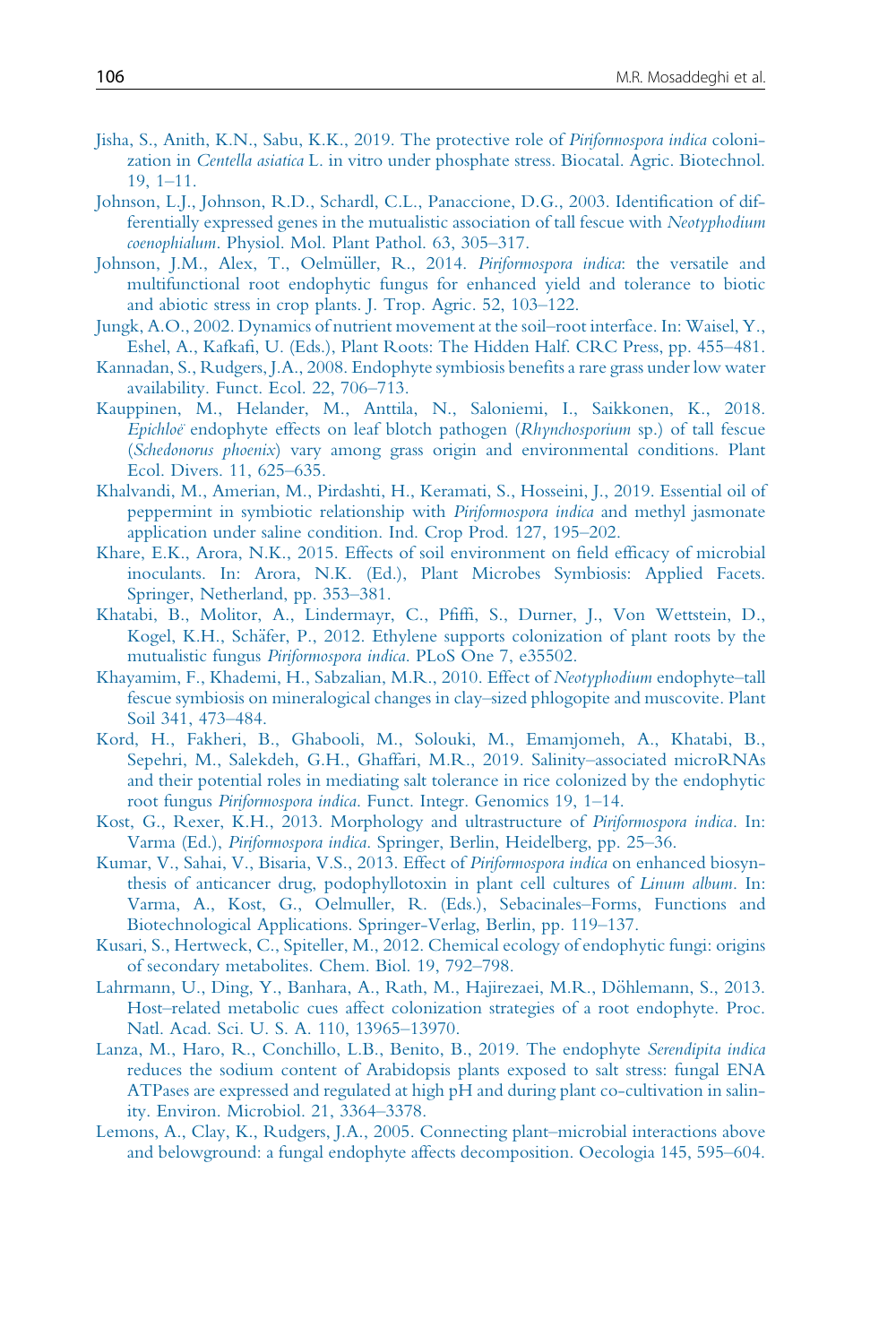- Leuchtmann, A., Bacon, C.W., Schardl, C.L., White Jr., J.F., Tadych, M., 2014. Nomenclatural realignment of Neotyphodium species with genus Epichloë. Mycologia 106, 202–215.
- Levy, G.J., Mamedov, A.I., 2002. High-energy-moisture-characteristic aggregate stability as a predictor for seal formation. Soil Sci. Soc. Am. J. 66, 1603–1609.
- Li, C.J., Gao, J.H., Ma, B., 2003. Seven diseases of drunken horse grass (Achnatherum inebrians) in China (in Chinese with English abstract). Pratacultural Sci. 20, 51–53.
- Li, T., Blande, J.D., Gundel, P.E., Helander, M., Saikkonen, K., 2014. Epichloe endophytes alter inducible indirect defenses in host grasses. PLoS One 9, e101331.
- Li, L., Li, L., Wang, X., Zhu, P., Wu, H., Qi, S., 2017. Plant growth–promoting endophyte Piriformospora indica alleviates salinity stress in Medicago truncatula. Plant Physiol. Biochem. 119, 211–223.
- Lin, H.F., Xiong, J., Zhou, H.M., Chen, C.M., Lin, F.Z., Xu, X.M., Oelmüller, R., Xu, W.F., Yeh, K.W., 2019. Growth promotion and disease resistance induced in Anthurium colonized by the beneficial root endophyte Piriformospora indica. BMC Plant Biol. 19, 1–10.
- Liu, H., Senthilkumar, R., Ma, G., Zou, Q., Zhu, K., Shen, X., Tian, D., Hua, M.S., Oelmuller, R., Yeh, K.W., 2019. Piriformospora indica–induced phytohormones changes and root colonization strategies are highly host–specific. Plant Signal. Behav. 14, 1–13.
- Malinowski, D.P., Belesky, D.P., 1999. Neotyphodium coenophialum-endophyte infection affects the ability of tall fescue to use sparingly available phosphorus. J. Plant Nutr. 22, 835–853.
- Malinowski, D.P., Belesky, D.P., 2000. Adaptations of endophyte–infected cool–season grasses to environmental stresses: mechanisms of drought and mineral stress tolerance. Crop. Sci. 40, 923–940.
- Malinowski, D.P., Alloush, G.A., Belesky, D.P., 1998. Evidence for chemical changes on the root surface of tall fescue in response to infection with the fungal endophyte Neotyphodium coenophialum. Plant Soil 205, 1–12.
- Malinowski, D.P., Zuo, H., Belesky, D.P., Alloush, G.A., 2004. Evidence for copper binding by extracellular root exudates of tall fescue but not perennial ryegrass infected with Neotyphodium spp. endophytes. Plant Soil 267, 1–12.
- Materechera, S.A., Alston, A.M., Kirby, J.M., Dexter, A.R., 1992. Influence of root diameter on the penetration of seminal roots into a compacted subsoil. Plant Soil 144, 297–303.
- Meister, B., Krauss, J., Härri, S.A., Schneider, M.V., Müller, C.B., 2006. Fungal endosymbionts affect aphid population size by reduction of adult life span and fecundity. Basic Appl. Ecol. 7, 244–252.
- Mikola, J., Helander, M., Saikkonen, K., 2016. No effects of Epichloe endophyte infection on nitrogen cycling in meadow fescue (Schedonorus pratensis) grassland. Plant Soil 405, 257–264.
- Miranda, M.I., Omacini, M., Chaneton, E.J., 2011. Environmental context of endophyte symbioses: interacting effects of water stress and insect herbivory. Int. J. Plant Sci. 172, 499–508.
- Mirzahosseini, Z., Shabani, L., Sabzalian, M.R., Sharifi-Tehrani, M., 2015. ABC transporter and metallothionein expression affected by NI and Epichloe endophyte infection in tall fescue. Ecotoxicol. Environ. Saf. 120, 13–19.
- Moballegh, Z., 2017. Symbiotic Effect of Endophytic Fungus, Piriformospora indica, with Wheat and Maize on Soil Structural Stability Indices, and Physical and Chemical Properties. MSc Thesis (in Farsi with English abstract), Isfahan University of Technology, Isfahan, Iran.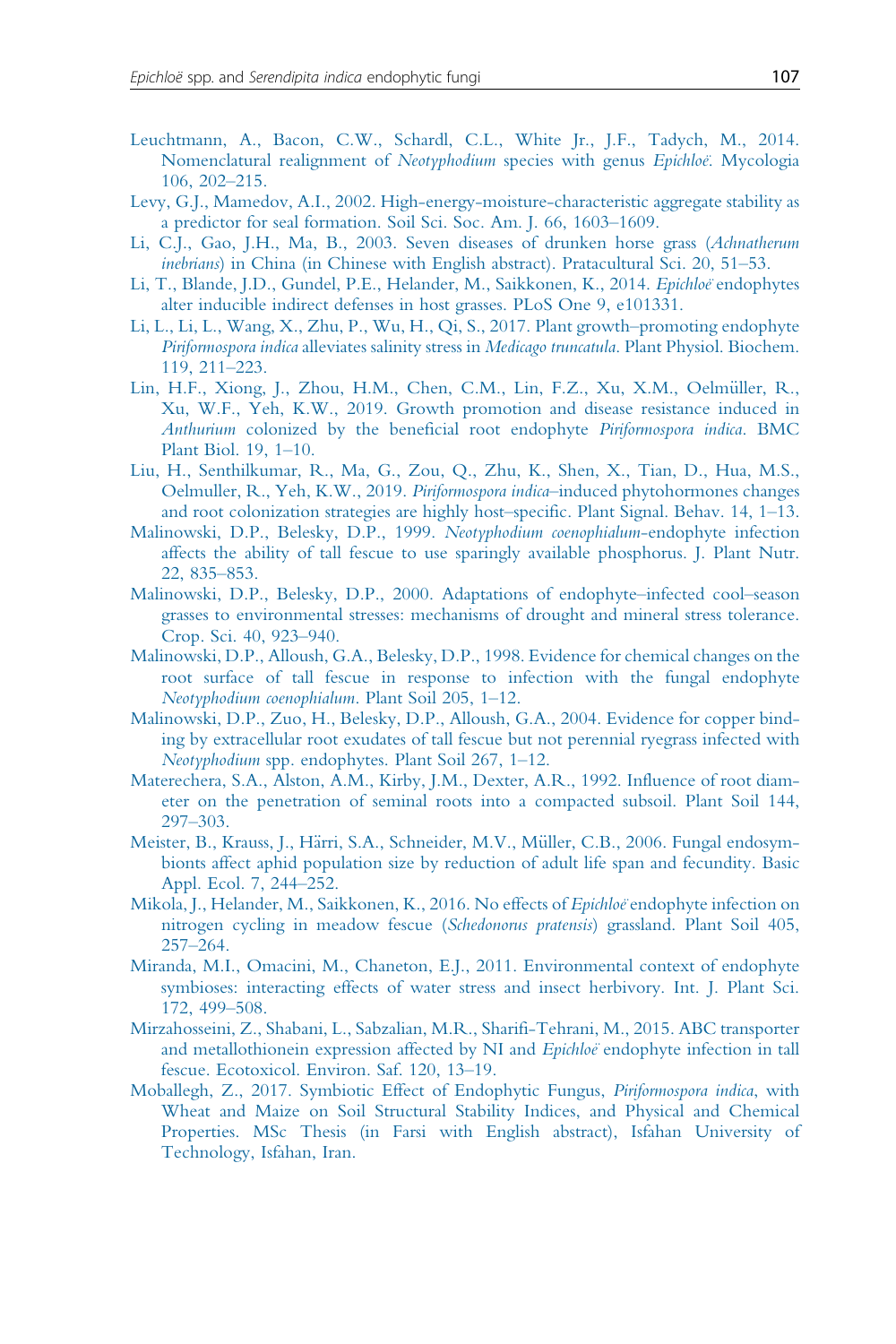- Mohd, S., Shukla, J., Kushwaha, A.S., Mandrah, K., Shankar, J., Arjaria, N., Saxena, P.N., Narayan, R., Roy, S.K., Kumar, M., 2017. Endophytic fungi Piriformospora indica mediated protection of host from arsenic toxicity. Front. Microbiol. 8, 1–14.
- Molitor, A., Zajic, D., Voll, L.M., Pons-Kühnemann, J., Samans, B., Kogel, K.H., Waller, F., 2011. Barley leaf transcriptome and metabolite analysis reveals new aspects of compatibility and Piriformospora indica–mediated systemic induced resistance to powdery mildew. Mol. Plant Microbe Interact. 24, 1427–1439.
- Monnet, F., Vaillant, N., Hitmi, A., Sallanon, H., 2005. Photosynthetic activity of Lolium perenne as a function of endophyte status and zinc nutrition. Funct. Plant Biol. 32, 131–139.
- Moreira, B.C., Mendes, F.C., Mendes, I.R., Paula, T.A., Junior, P.P., Salomao, L.C.C., Stürmer, S.L., Otoni, W.C., Kasuya, M.C.M., 2015. The interaction between arbuscular mycorrhizal fungi and Piriformospora indica improves the growth and nutrient uptake in micropropagation–derived pineapple plantlets. Sci. Hortic. 197, 183–192.
- Morse, L.J., Day, T.A., Faeth, S.H., 2002. Effect of Neotyphodium endophyte infection on growth and leaf gas exchange of Arizona fescue under contrasting water availability regimes. Environ. Exp. Bot. 48, 257–268.
- Munns, R., Tester, M., 2008. Mechanisms of salinity tolerance. Annu. Rev. Plant Biol. 59, 651–681.
- Nagabhyru, P., Dinkins, R.D., Wood, C.L., Bacon, C.W., Schardl, C.L., 2013. Tall fescue endophyte effects on tolerance to water–deficit stress. BMC Plant Biol. 13, 1–17.
- Nanda, R., Agrawal, V., 2018. Piriformospora indica, an excellent system for heavy metal sequestration and amelioration of oxidative stress and DNA damage in Cassia angustifolia Vahl under copper stress. Ecotoxicol. Environ. Saf. 156, 409–419.
- Narayan, O.P., Verma, N., Singh, A.K., Oelmüller, R., Kumar, M., Prasad, D., Kapoor, R., Dua, M., Johri, A.K., 2017. Antioxidant enzymes in chickpea colonized by Piriformospora indica participate in defense against the pathogen Botrytis cinerea. Sci. Rep. 7, 1–11.
- Nassimi, Z., Taheri, P., 2017. Endophytic fungus *Piriformospora indica* induced systemic resistance against rice sheath blight via affecting hydrogen peroxide and antioxidants. Biocontrol Sci. Technol. 27, 252–267.
- Nautiyal, C.S., Chauhan, P.S., DasGupta, S.M., Seem, K., Varma, A., Staddon, W.J., 2010. Tripartite interactions among Paenibacillus lentimorbus NRRL B–30488, Piriformospora indica DSM 11827, and Cicer arietinum L. World J. Microbiol. Biotechnol. 26, 1393–1399.
- Newman, J.A., Abner, M.L., Dado, R.G., Gibson, D.J., Brookings, A., Parsons, A.J., 2003. Effects of elevated  $CO<sub>2</sub>$ , nitrogen and fungal endophyte-infection on tall fescue: growth, photosynthesis, chemical composition and digestibility. Glob. Chang. Biol. 9, 425–437.
- Ngwene, B., Boukail, S., Sollner, L., Franken, P., Andrade-Linares, D.R., 2016. Phosphate € utilization by the fungal root endophyte Piriformospora indica. Plant Soil 405, 231–241.
- Nievola, C.C., Carvalho, C.P., Carvalho, V., Rodrigues, E., 2017. Rapid responses of plants to temperature changes. Temperature 4, 371–405.
- Nongbri, P.L., Oelmüller, R., 2013. Role of Piriformospora indica in sulfur metabolism in Arabidopsis thaliana. In: Varma, A., Kost, G., Oelmüller, R. (Eds.), Piriformospora indica: Sebacinales and their Biotechnological Applications. Springer, Berlin, pp. 295–309.
- Omacini, M., Semmartin, M., Perez, L.I., Gundel, P.E., 2012. Grass–endophyte symbiosis: a neglected aboveground interaction with multiple belowground consequences. Appl. Soil Ecol. 61, 273–279.
- Panda, S., Busatto, N., Hussain, K., Kamble, A., 2019. Piriformospora indica–primed transcriptional reprogramming induces defense response against early blight in tomato. Sci. Hortic. 255, 209–219.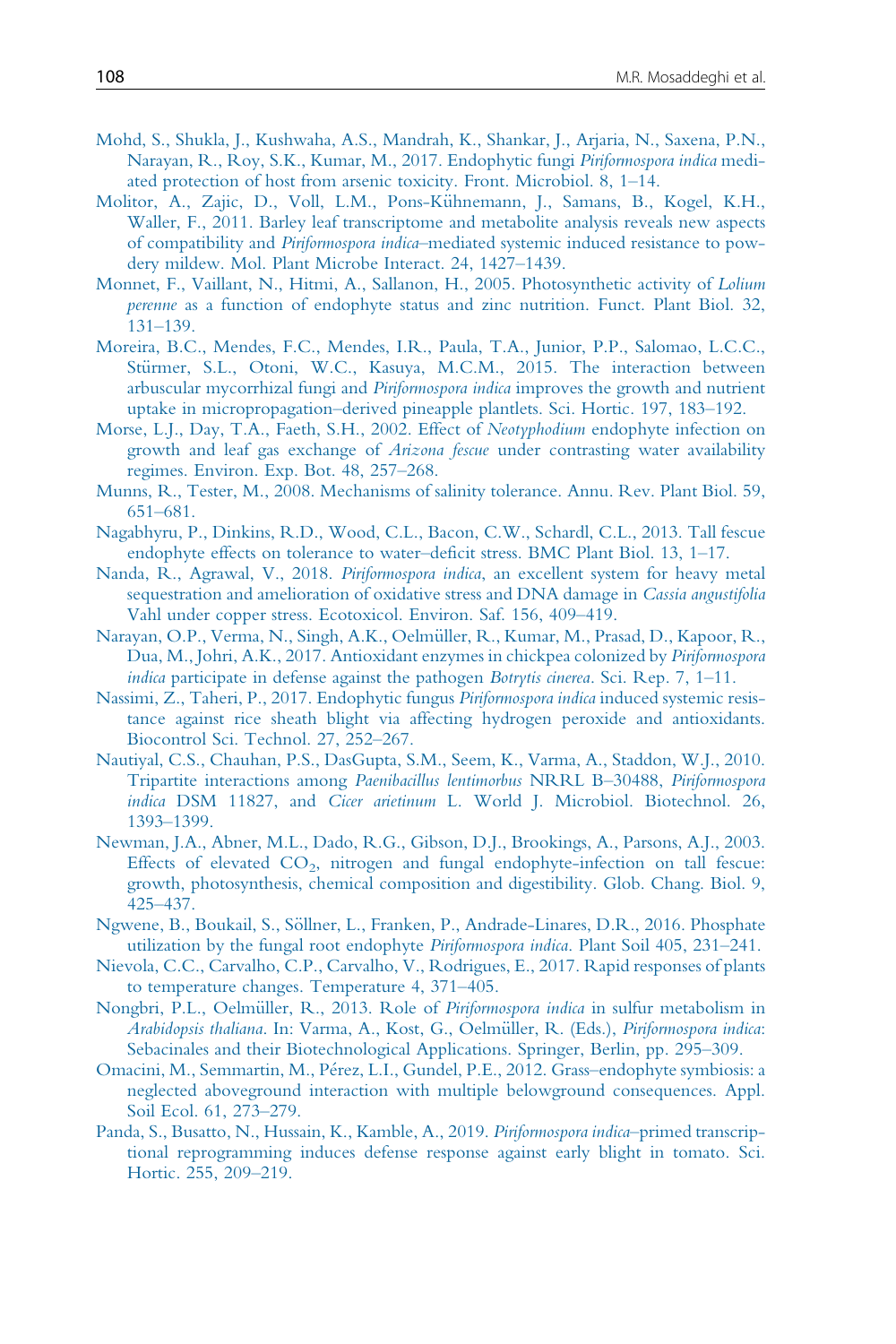- Paul, N.C., Deng, J.X., Sang, H.K., Choi, Y.P., Yu, S.H., 2012. Distribution and antifungal activity of endophytic fungi in different growth stages of chili pepper (Capsicum annuum L.) in Korea. Plant Pathol. J. 28, 10–19.
- Perez, L.I., Gundel, P.E., Omacini, M., 2016. Can the defensive mutualism between grasses and fungal endophytes protect non–symbiotic neighbours from soil pathogens? Plant Soil 405, 289–298.
- Ponce, M.A., Bompadre, M.J., Scervino, J.M., Ocampo, J.A., Chaneton, E.J., Godeas, A.M., 2009. Flavonoids, benzoic acids and cinnamic acids isolated from shoots and roots of Italian rye grass (Lolium multiflorum Lam.) with and without endophyte association and arbuscular mycorrhizal fungus. Biochem. Syst. Ecol. 37, 245–253.
- Popay, A.J., Tapper, B.A., Podmore, C., 2009. Endophyte–infected meadow fescue and loline alkaloids affect Argentine stem weevil larvae. N.Z. Plant Prot. 62, 19–27.
- Prasad, D., Verma, N., Bakshi, M., Narayan, O.P., Singh, A.K., Dua, M., Johri, A.K., 2019. Functional characterization of a magnesium transporter of root endophytic fungus Piriformospora indica. Front. Microbiol. 9, 1–14.
- Qawasmeh, A., Raman, A., Wheatley, W., Nicol, H., 2012. Antioxidative capacity of phenolic compounds extracted from Lolium perenne and Lolium arundinaceum infected with Neotyphodium (Hypocreales: Clavicipitaceae). Act. Physiol. Plant. 34, 827–833.
- Rabiey, M., Ullah, I., Shaw, M.W., 2015. The endophytic fungus Piriformospora indica protects wheat from fusarium crown rot disease in simulated UK autumn conditions. Plant Pathol. 64, 1029–1040.
- Rabiey, M., Ullah, I., Shaw, L.J., Shaw, M.W., 2017. Potential ecological effects of Piriformospora indica, a possible biocontrol agent, in UK agricultural systems. Biol. Control 104, 1–9.
- Ren, A.Z., Li, X., Han, R., Yin, L.J., Wei, M.Y., Gao, Y.B., 2011. Benefits of a symbiotic association with endophytic fungi are subject to water and nutrient availability in Achnatherum sibiricum. Plant Soil 346, 363–373.
- Ren, A., Wei, M., Yin, L., Wu, L., Zhou, Y., Li, X., Gao, Y., 2014. Benefits of a fungal endophyte in Leymus chinensis depend more on water than on nutrient availability. Environ. Exp. Bot. 108, 71–78.
- Rho, H., Hsieh, M., Kandel, S.L., Cantillo, J., Doty, S.L., Kim, S.H., 2018. Do endophytes promote growth of host plants under stress? A meta–analysis on plant stress mitigation by endophytes. Microb. Ecol. 75, 407–418.
- Rillig, M.C., Mardatin, N.F., Leifheit, E.F., Antunes, P.M., 2010. Mycelium of arbuscular mycorrhizal fungi increases soil water repellency and is sufficient to maintain water–stable soil aggregates. Soil Biol. Biochem. 42, 1189–1191.
- Rodriguez, R.J., White Jr., J.F., Arnold, A.E., Redman, A.R.A., 2009. Fungal endophytes: diversity and functional roles. New Phytol. 182, 314–330.
- Rojas, X., Guo, J., Leff, J.W., McNear, D.H., Fierer, N., McCulley, R.L., 2016. Infection with a shoot-specific fungal endophyte (Epichloe) alters tall fescue soil microbial communities. Microb. Ecol. 72, 197–206.
- Rosenblueth, M., Martínez-Romero, E., 2006. Bacterial endophytes and their interactions with hosts. Mol. Plant Microbe Interact. 19, 827–837.
- Rozpądek, P., Wężowicz, K., Nosek, M., Ważny, R., Tokarz, K., Lembicz, M., Miszalski, Z., Turnau, K., 2015. The fungal endophyte Epichloe typhina improves photosynthesis efficiency of its host orchard grass (Dactylis glomerata). Planta 242, 1025–1035.
- Saari, S., Richter, S., Robbins, M., Faeth, S.H., 2014. Bottom–up regulates top–down: the effects of hybridization of grass endophytes on an aphid herbivore and its generalist predator. Oikos 123, 545–552.
- Sabzalian, R.M., Mirlohi, A.F., 2010. Neotyphodium endophytes trigger salt resistance in tall and meadow fescues. J. Plant Nutr. Soil Sci. 173, 952–957.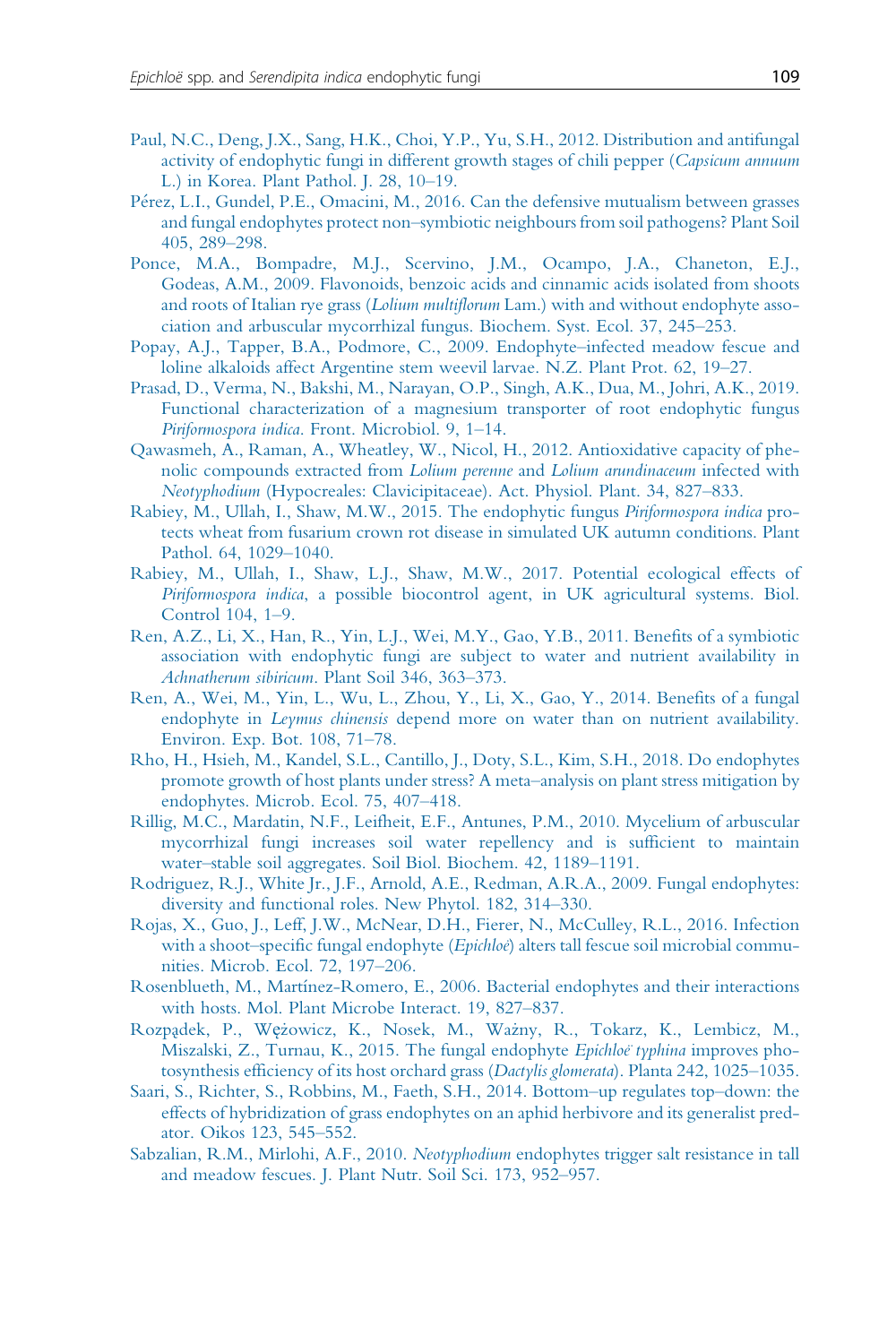- Saddique, M.A.B., Ali, Z., Khan, A.S., Rana, I.A., Shamsi, I.H., 2018. Inoculation with the endophyte Piriformospora indica significantly affects mechanisms involved in osmotic stress in rice. Rice 11, 1–12.
- Saedi, T., Mosaddeghi, M.R., Sabzalian, M.R., Mamedov, A.I., 2021a. Effect of Epichloë endophyte-tall fescue symbiosis on rhizosphere aggregate stability and quality indicators under oxygen-limited conditions. Geoderma 381, 114624.
- Saedi, T., Mosaddeghi, M.R., Sabzalian, M.R., Zarebanadkouki, M., 2021b. Epichloë endophyte symbiosis may improve tall fescue responses to flooding and oxygen-limited conditions. Plant Soil (under review).
- Saha, J., Brauer, E.K., Sengupta, A., Popescu, S.C., Gupta, K., Gupta, B., 2015. Polyamines as redox homeostasis regulators during salt stress in plants. Front. Environ. Sci. 3, 1–13.
- Saikkonen, K., 2007. Forest structure and fungal endophytes. Fungal Biol. Rev. 21, 67–74.
- Saikkonen, K., Wäli, P.R., Helander, M., 2010. Genetic compatibility determines endophyte–grass combinations. PLoS One 5, 1–6.
- Saikkonen, K., Young, C.A., Helander, M., Schardl, C.L., 2016. Endophytic Epichloë species and their grass hosts: from evolution to applications. Plant Mol. Biol. 90, 665–675.
- Sartipnia, N., Khavari-Nejad, R.A., Babaeizad, V., Nejad-Sattari, T., Najafi, F., 2013. Effect of Piriformospora indica on antioxidant enzymes activity of tomato (Lycopersicon esculentum Mill) under lead stress. Int. J. Biosci. 3, 55–64.
- Schardl, C.L., Florea, S., Pan, J., Nagabhyru, P., Bec, S., Calie, P.J., 2013. The Epichloë: alkaloid diversity and roles in symbiosis with grasses. Curr. Opin. Plant Biol. 16, 480–488.
- Schulz, B.J.E., 2006. Mutualistic interactions with fungal root endophytes. In: Schulz, B.J.E., Boyle, C.J.C., Sieber, T.N. (Eds.), Microbial Root Endophytes. Springer-Verlag, Berlin, Germany, pp. 261–280.
- Serfling, A., Wirsel, S.G., Lind, V., Deising, H.B., 2007. Performance of the biocontrol fungus Piriformospora indica on wheat under greenhouse and field conditions. Phytopathology 97, 523–531.
- Shymanovich, T., Faeth, S.H., 2019. Environmental factors affect the distribution of two Epichloe fungal endophyte species inhabiting a common host grove bluegrass (Poa alsodes). Ecol. Evol. 9, 6624–6642.
- Slaughter, L.C., 2016. Effects of Epichloë Coenophiala-Tall Fescue Symbiosis on Plant-Microbe-Soil Interactions in a Temperate Pasture. PhD Thesis, University of Kentucky, Lexington, KY.
- Slaughter, L.C., Nelson, J.A., Carlisle, A.E., Bourguignon, M., Dinkins, R., Phillips, T., McCulley, R.L., 2019. Tall fescue and E. coenophiala genetics influence root-associated soil fungi in a temperate grassland. Front. Microbiol. 10, 1–13.
- Soleimani, M., Afyuni, M., Hajabbasi, M.A., Nourbakhsh, F., Sabzalian, M.R., Christensen, J.H., 2010a. Phytoremediation of an aged petroleum contaminated soil using endophyte infected and non-infected grasses. Chemosphere 81, 1084–1090.
- Soleimani, M., Hajabbasi, M.A., Afyuni, M., Mirlohi, A., Borggaard, O.K., Holm, P.E., 2010b. Effect of endophytic fungi on cadmium tolerance and bioaccumulation by Festuca arundinacea and Festuca pratensis. Int. J. Phytoremediation 12, 535–549.
- Song, M., Li, X., Saikkonen, K., Li, C., Nan, Z., 2015. An asexual Epichloe endophyte enhances waterlogging tolerance of Hordeum brevisubulatum. Fungal Ecol. 13, 44–52.
- Soto-Barajas, M.C., Zabalgogeazcoa, I., Gómez-Fuertes, J., González-Blanco, V., Vázquezde-Aldana, B.R., 2016. Epichloeï endophytes affect the nutrient and fiber content of Lolium perenne regardless of plant genotype. Plant Soil 405, 265–277.
- Stein, E., Molitor, A., Kogel, K.H., Waller, F., 2008. Systemic resistance in Arabidopsis conferred by the mycorrhizal fungus Piriformospora indica requires jasmonic acid signaling and the cytoplasmic function of NPR1. Plant Cell Physiol. 49, 1747–1751.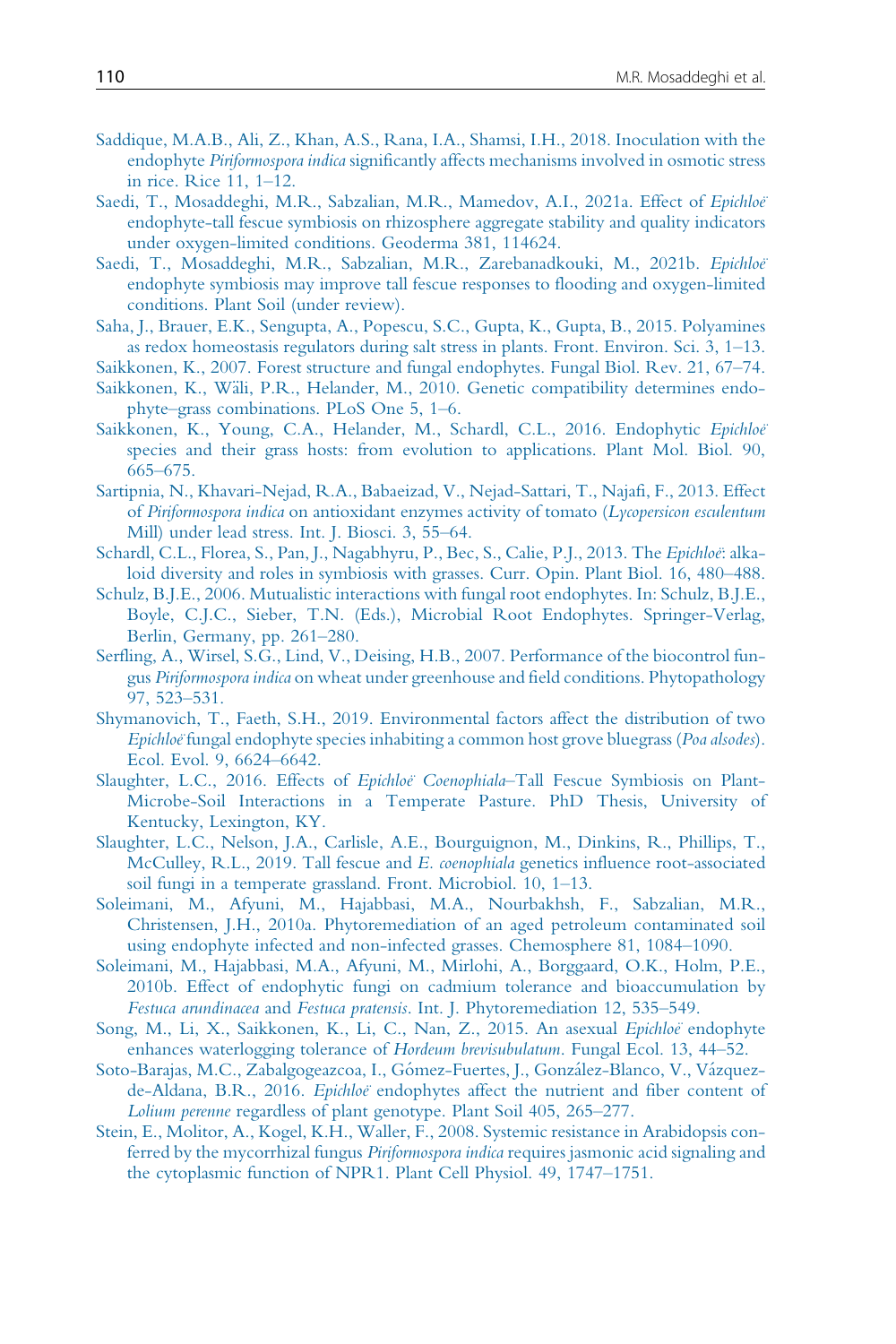- Su, Z.Z., Wang, T., Shrivastava, N., Chen, Y.Y., Liu, X., Sun, C., Yin, Y., Gao, Q.K., Lou, B.G., 2017. Piriformospora indica promotes growth, seed yield and quality of Brassica napus L. Microbiol. Res. 199, 29–39.
- Sun, C., Johnson, J.M., Cai, D., Sherameti, I., Oelmüller, R., Lou, B., 2010. Piriformospora indica confers drought tolerance in Chinese cabbage leaves by stimulating antioxidant enzymes, the expression of drought–related genes and the plastid–localized CAS protein. J. Plant Physiol. 167, 1009–1017.
- Sun, X., Luo, X., Sun, M., Chen, C., Ding, X., Wang, X., Yang, S., Yu, Q., Jia, B., Ji, W., 2013. A Glycine soja 14–3–3 protein GsGF1 4o participates in stomatal and root hair development and drought tolerance in Arabidopsis thaliana. Plant Cell Physiol. 55, 99–118.
- Swarthout, D., Harper, E., Judd, S., Gonthier, D., Shyne, R., Stowe, T., Bultman, T., 2009. Measures of leaf–level water–use efficiency in drought stressed endophyte infected and non–infected tall fescue grasses. Environ. Exp. Bot. 66, 88–93.
- Tadych, M., Bergen, M., Dugan, F.M., White Jr., J.F., 2007. Evaluation of the potential role of water in spread of conidia of the Neotyphodium endophyte of Poa ampla. Mycol. Res. 111, 466–472.
- Torres, M.S., White Jr., J.F., Zhang, X., Hinton, D.M., Bacon, C.W., 2012. Endophytemediated adjustments in host morphology and physiology and effects on host fitness traits in grasses. Fungal Ecol. 5, 322–330.
- Trzewik, A., Maciorowski, R., Klocke, E., Orlikowska, T., 2020. The influence of Piriformospora indica on the resistance of two rhododendron cultivars to Phytophthora cinnamomi and P. plurivora. Biol. Control 140, 1–9.
- Unnikumar, K.R., Sree, K.S., Varma, A., 2013. Piriformospora indica: a versatile root endophytic symbiont. Symbiosis 60, 107–113.
- Van de Staaij, J., de Bakker, N.V.J., Oosthoek, A., Broekman, R., van Beem, A., Stroetenga, M., Aerts, R., Rozema, J., 2002. Flavonoid concentrations in three grass species and a sedge grown in the field and under controlled environment conditions in response to enhanced UV–B radiation. J. Photochem. Photobiol. B Biol. 66, 21–29.
- Varkey, S., Anith, K.N., Narayana, R., Aswini, S., 2018. A consortium of rhizobacteria and fungal endophyte suppress the root–knot nematode parasite in tomato. Rhizosphere 5, 38–42.
- Varma, A., Verma, S., Sudh, A., Sahay, N., Butehron, B., Franken, P., 1999. Piriformospora indica, a cultivable plant-growth-promoting root endophyte. Appl. Environ. Microbiol. 65, 2741–2744.
- Varma, A., Abbott, L., Werner, D., Hampp, R., 2007. Plant Surface Microbiology. Springer-Verlag, Germany.
- Varma, A., Sree, K.S., Arora, M., Bajaj, R., Prasad, R., Kharkwal, A.C., 2014. Functions of novel symbiotic fungus—Piriformospora indica. Proc. Indian Natl. Sci. Acad. 80, 429–441.
- Vázquez-de-Aldana, B.R., Zabalgogeazcoa, I., García-Criado, B., 2013. An Epichloe endophyte affects the competitive ability of Festuca rubra against other grassland species. Plant Soil 362, 201–213.
- Verhagen, B.W., Glazebrook, J., Zhu, T., Chang, H.S., Van Loon, L.C., Pieterse, C.M., 2004. The transcriptome of rhizobacteria–induced systemic resistance in *Arabidopsis*. Mol. Plant Microbe Interact. 17 (8), 895–908.
- Waller, F., Achatz, B., Baltruschat, H., Fodor, J., Becker, K., Fischer, M., Heier, T., 2005. The endophytic fungus Piriformospora indica reprograms barley to salt-stress tolerance, disease resistance, and higher yield. Proc. Natl. Acad. Sci. U. S. A. 102, 13386–13391.
- Wang, J., Zhou, Y., Lin, W., Li, M., Wang, M., Wang, Z., Kuang, Y., Tian, P., 2017. Effect of an Epichloeï endophyte on adaptability to water stress in Festuca sinensis. Fungal Ecol. 30, 39–47.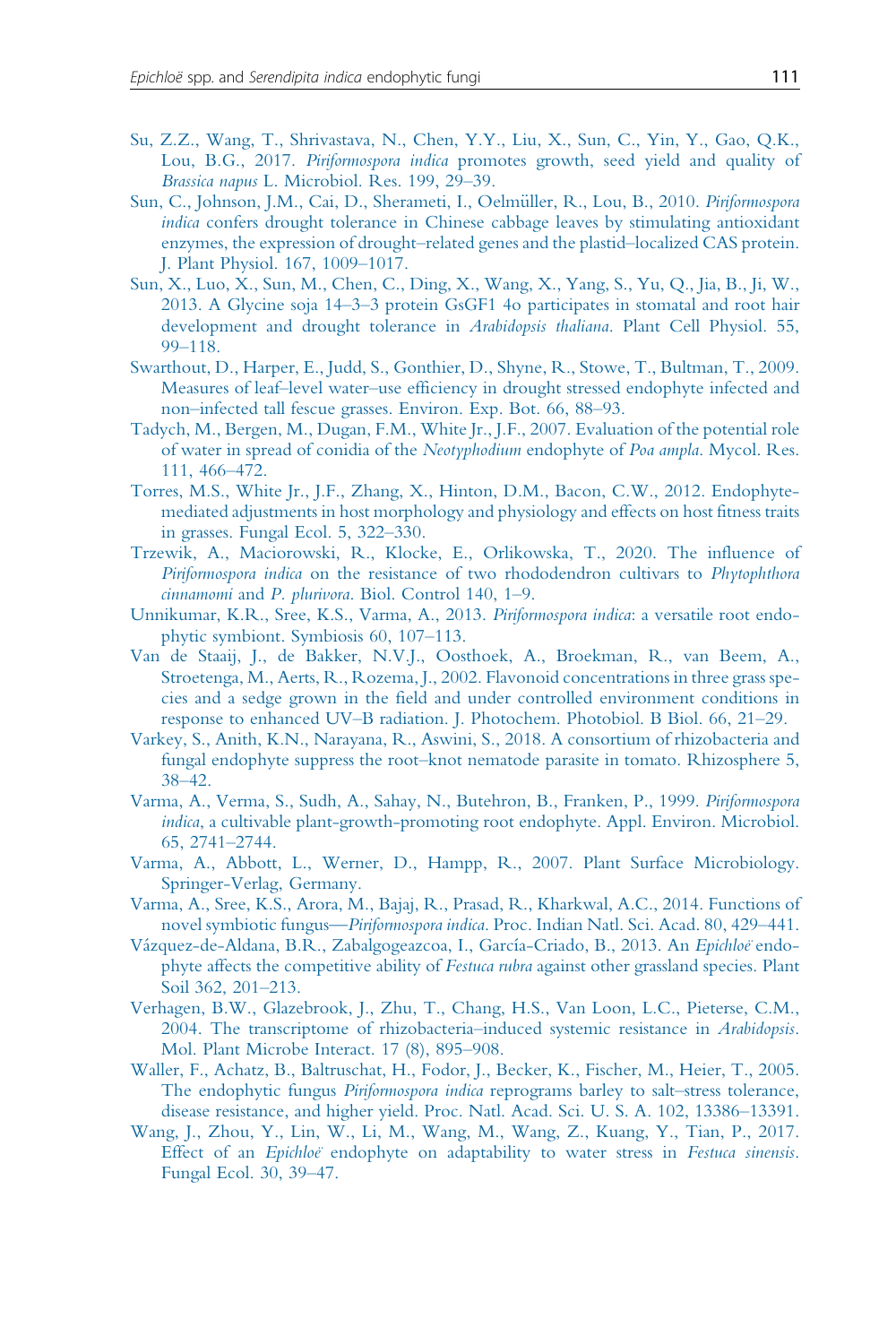- Wang, J., Tian, P., Christensen, M.J., Zhang, X., Li, C., Nan, Z., 2019. Effect of Epichloë gansuensis endophyte on the activity of enzymes of nitrogen metabolism, nitrogen use efficiency and photosynthetic ability of Achnatherum inebrians under various NaCl concentrations. Plant Soil 435, 57–68.
- Wenzel, W.W., 2009. Rhizosphere processes and management in plant-assisted bioremediation (phytoremediation) of soils. Plant Soil 321, 385–408.
- Weyens, N., van der Lelie, D., Taghavi, S., Vangronsveld, J., 2009. Phytoremediation: plant–endophyte partnerships take the challenge. Curr. Opin. Biotechnol. 20, 248–254.
- Wężowicz, K., Rozpądek, P., Turnau, K., 2017. Interactions of arbuscular mycorrhizal and endophytic fungi improve seedling survival and growth in post–mining waste. Mycorrhiza 27, 499–511.
- White, J.F., Bacon, C.W., Hinton, D.M., 1997. Modifications of host cells and tissues by the biotrophic endophyte Epichloe amarillans (Clavicipitaceae; Ascomycotina). Can. J. Bot. 75, 1061–1069.
- Wu, M., Wei, Q., Xu, L., Li, H., Oelmüller, R., Zhang, W., 2018. Piriformospora indica enhances phosphorus absorption by stimulating acid phosphatase activities and organic acid accumulation in Brassica napus. Plant Soil 432, 333–344.
- Xia, C., Li, N., Zhang, X., Feng, Y., Christensen, M.J., Nan, Z., 2016. An Epichloë endophyte improves photosynthetic ability and dry matter production of its host *Achnatherum* inebrians infected by Blumeria graminis under various soil water conditions. Fungal Ecol. 22, 26–34.
- Xia, C., Christensen, M.J., Zhang, X., Nan, Z., 2018. Effect of Epichloë gansuensis endophyte and transgenerational effects on the water use efficiency, nutrient and biomass accumulation of Achnatherum inebrians under soil water deficit. Plant Soil 424, 555–571.
- Xu, L., Wang, A., Wang, J., Wei, Q., Zhang, W., 2016. Piriformospora indica confers drought tolerance on Zea mays L. through enhancement of antioxidant activity and expression of drought-related genes. Crop J. 5, 251–258.
- Xu, L., Li, X., Han, L., Li, D., Song, G., 2017. Epichloe endophyte infection improved drought and heat tolerance of tall fescue through altered antioxidant enzyme activity. Eur. J. Hortic. Sci. 82, 90–97.
- Xu, L., Wu, C., Oelmüller, R., Zhang, W., 2018. Role of phytohormones in Piriformospora indica–induced growth promotion and stress tolerance in plants: more questions than answers. Front. Microbiol. 9, 1–13.
- Yadav, V., Kumar, M., Deep, D.K., Kumar, H., Sharma, R., Tripathi, T., Tuteja, N., Kumar, A., Johri, A.K., 2010. A phosphate transporter from the root endophytic fungus Piriformospora indica plays a role in phosphate transport to the host plant. J. Biol. Chem. 285, 26532–26544.
- Yan, J.F., Broughton, S.J., Yang, S.L., Gange, A.C., 2015. Do endophytic fungi grow through their hosts systemically? Fungal Ecol. 13, 53–59.
- Yun, P., Xu, L., Wang, S.S., Shabala, L., Shabala, S., Zhang, W.Y., 2018. Piriformospora indica improves salinity stress tolerance in Zea mays L. plants by regulating  $Na^+$  and  $K^+$  loading in root and allocating  $K^+$  in shoot. Plant Growth Regul. 86, 323–331.
- Zabalgogeazcoa, I., 2008. Fungal endophytes and their interaction with plant pathogens: a review. Span. J. Agric. Res. 6, 138–146.
- Zabalgogeazcoa, I., Ciudad, A.G., de Aldana, B.R.V., Criado, B.G., 2006. Effects of the infection by the fungal endophyte *Epichloë festucae* in the growth and nutrient content of Festuca rubra. Eur. J. Agron. 24 (4), 374–384.
- Zamani, N., Sabzalian, M.R., Khoshgoftarmanesh, A.H., Afyuni, M., 2015. Neotyphodium endophyte changes phytoextraction of zinc in Festuca arundinacea and Lolium perenne. Int. J. Phytoremediation 17, 456–463.